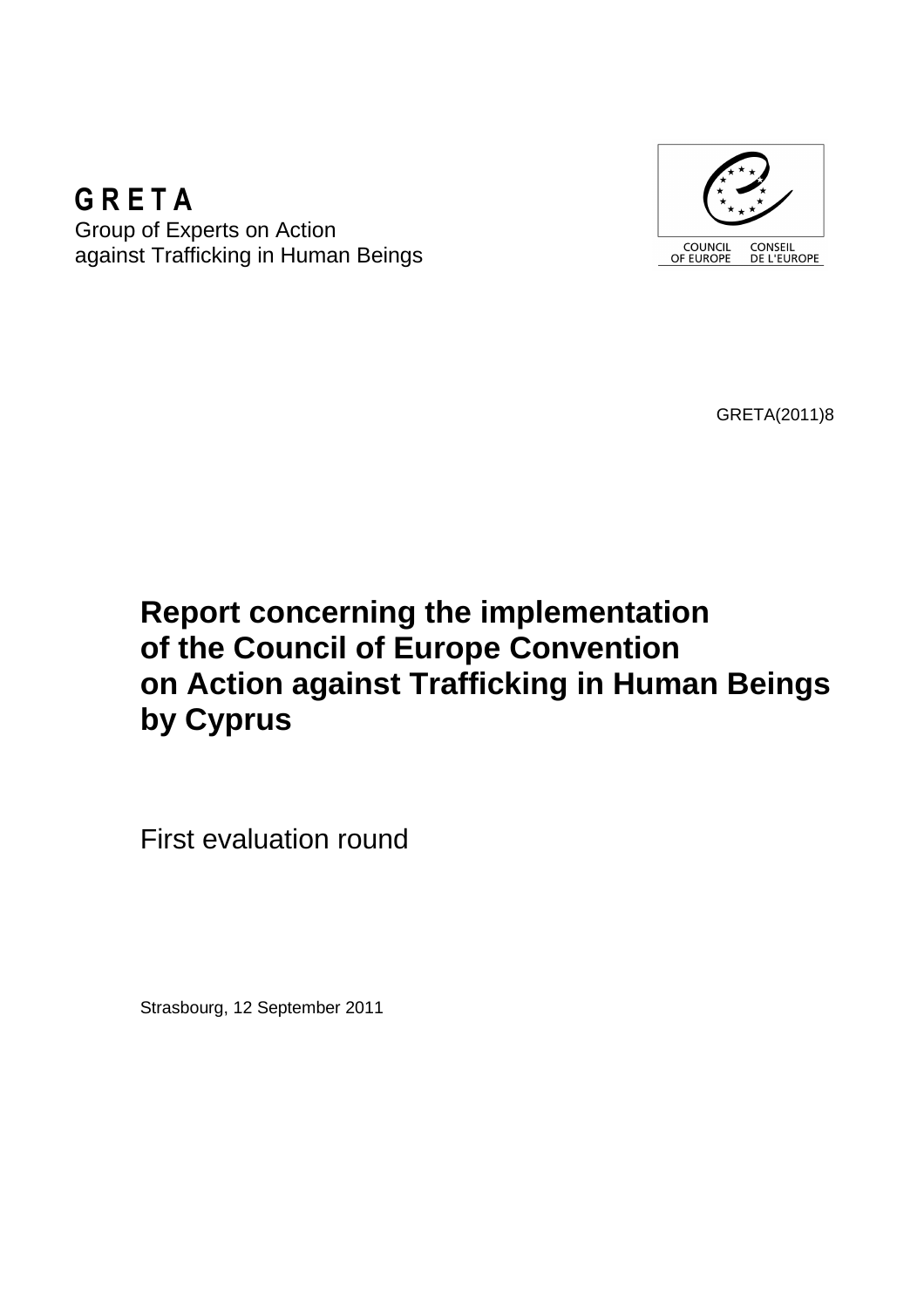Secretariat of the Council of Europe Convention on Action against Trafficking in Human Beings (GRETA and Committee of the Parties) Directorate General of Human Rights and Legal Affairs Council of Europe F- 67075 Strasbourg Cedex France Tel: + 33 (0)3 90 21 52 54

trafficking@coe.int

http://www.coe.int/trafficking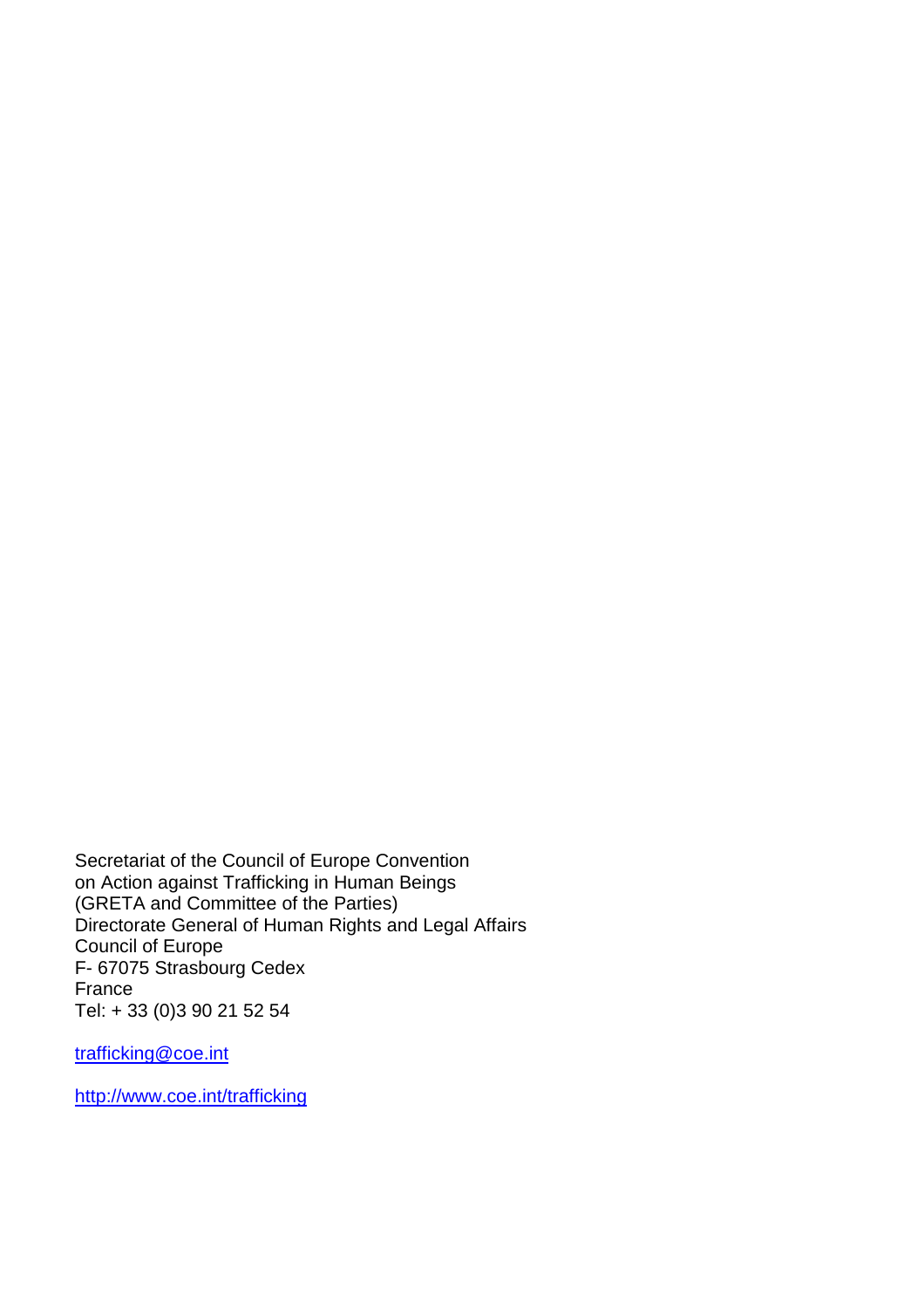## **Table of contents**

\_\_\_\_\_\_\_\_\_\_\_\_\_\_\_\_\_\_\_\_\_\_\_\_\_\_\_\_\_\_\_\_\_\_\_\_\_\_\_\_\_\_\_\_\_\_\_\_\_\_\_\_\_\_\_\_\_\_\_\_\_\_\_\_\_\_\_\_\_\_\_\_\_\_\_\_\_\_\_\_\_\_\_\_\_\_\_\_\_\_\_\_\_\_\_\_\_\_\_\_\_\_\_\_\_\_\_\_\_\_\_

| L. |                                                                                                                                                                        |  |  |
|----|------------------------------------------------------------------------------------------------------------------------------------------------------------------------|--|--|
| Ш. | National framework in the field of action against trafficking in human beings in Cyprus .10                                                                            |  |  |
|    | 1. Overview of the current situation in the area of trafficking in human beings 10                                                                                     |  |  |
|    | 2. Overview of the legal and policy framework in the field of action against trafficking in human beings                                                               |  |  |
|    |                                                                                                                                                                        |  |  |
|    | a. The Law on Combating Trafficking and Exploitation of Persons and Protecting Victims 10                                                                              |  |  |
|    |                                                                                                                                                                        |  |  |
|    |                                                                                                                                                                        |  |  |
|    | 3. Overview of the institutional framework for action against trafficking in human beings12                                                                            |  |  |
|    |                                                                                                                                                                        |  |  |
|    |                                                                                                                                                                        |  |  |
|    |                                                                                                                                                                        |  |  |
| Ш. | Implementation of the Council of Europe Convention on Action against Trafficking in                                                                                    |  |  |
|    |                                                                                                                                                                        |  |  |
|    |                                                                                                                                                                        |  |  |
|    | 1. Integration of the core concepts and definitions contained in the Convention in the internal law14                                                                  |  |  |
|    | a. Human rights-based approach to action against trafficking in human beings14<br>b. Definitions of "trafficking in human beings" and "victim of THB" in Cypriot law15 |  |  |
|    |                                                                                                                                                                        |  |  |
|    |                                                                                                                                                                        |  |  |
|    | c. Comprehensive approach to THB, co-ordination of all actors and actions, and international co-                                                                       |  |  |
|    |                                                                                                                                                                        |  |  |
|    |                                                                                                                                                                        |  |  |
|    |                                                                                                                                                                        |  |  |
|    |                                                                                                                                                                        |  |  |
|    |                                                                                                                                                                        |  |  |
|    | 2. Implementation by Cyprus of measures aimed to prevent trafficking in human beings21                                                                                 |  |  |
|    |                                                                                                                                                                        |  |  |
|    |                                                                                                                                                                        |  |  |
|    |                                                                                                                                                                        |  |  |
|    | 3. Implementation by Cyprus of measures to protect and promote the rights of victims of trafficking in                                                                 |  |  |
|    |                                                                                                                                                                        |  |  |
|    |                                                                                                                                                                        |  |  |
|    | b.                                                                                                                                                                     |  |  |
|    | c.                                                                                                                                                                     |  |  |
|    |                                                                                                                                                                        |  |  |
|    |                                                                                                                                                                        |  |  |
|    |                                                                                                                                                                        |  |  |
|    |                                                                                                                                                                        |  |  |
|    | f.                                                                                                                                                                     |  |  |
|    | 4. Implementation by Cyprus of measures concerning substantive criminal law, investigation,                                                                            |  |  |
|    |                                                                                                                                                                        |  |  |
|    |                                                                                                                                                                        |  |  |
|    | C.                                                                                                                                                                     |  |  |
|    |                                                                                                                                                                        |  |  |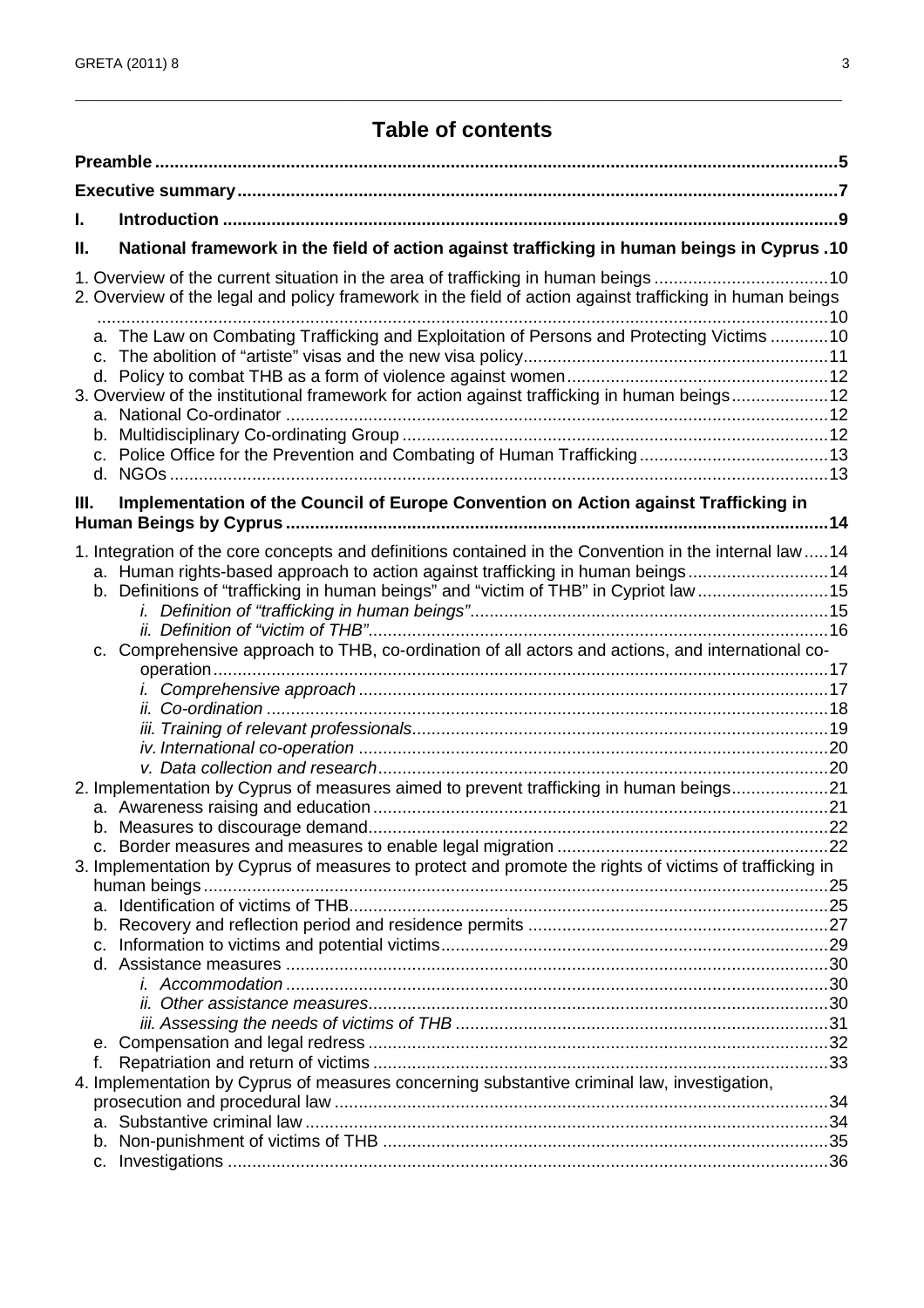| Appendix II: List of the national authorities, public bodies and non-governmental organisations |  |
|-------------------------------------------------------------------------------------------------|--|
|                                                                                                 |  |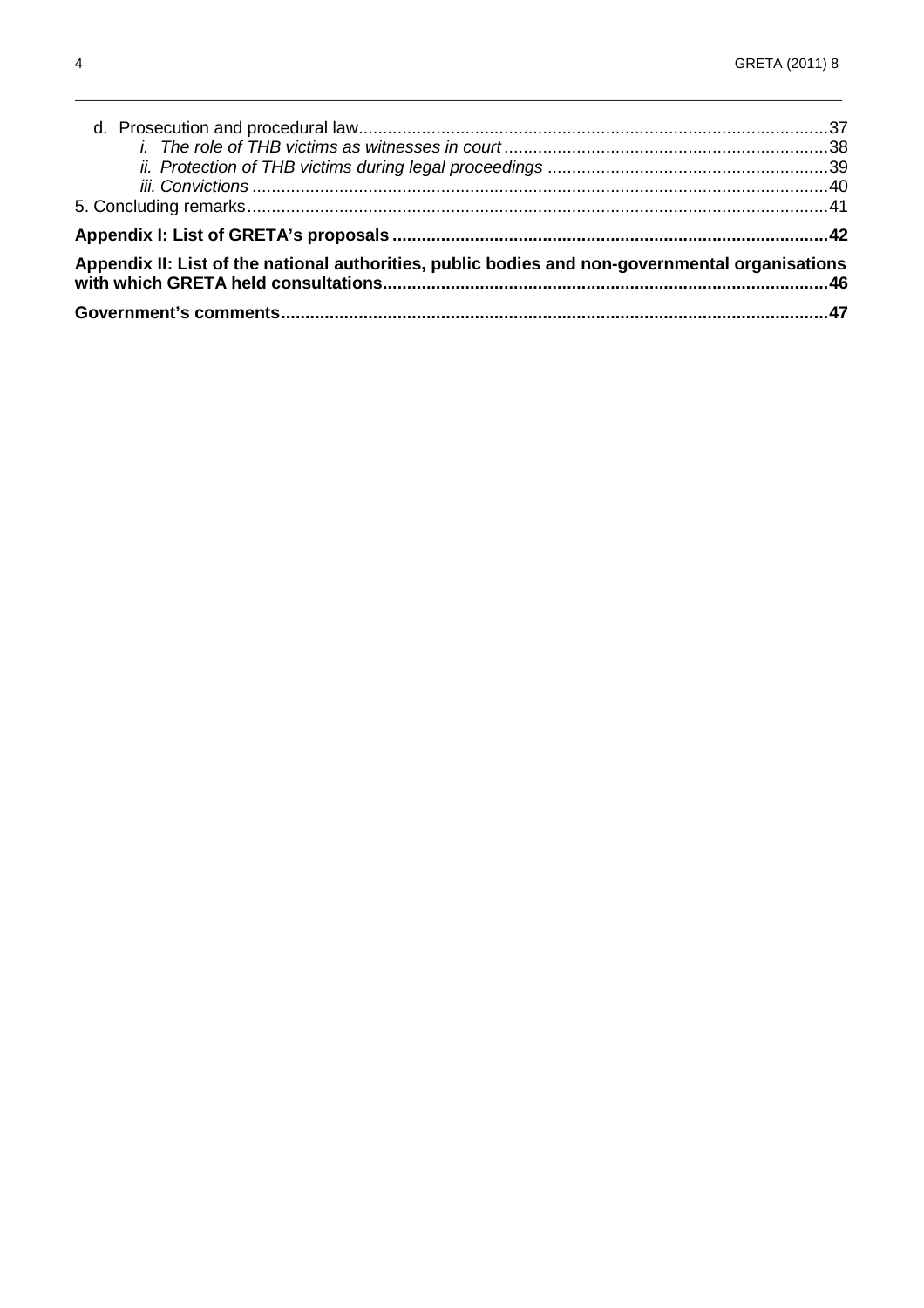## **Preamble**

As the Council of Europe Convention on Action against Trafficking in Human Beings ("the Convention") and the monitoring mechanism to evaluate its implementation are relatively new, it is appropriate to set out their salient features at the beginning of the first report to each Party to the Convention.

\_\_\_\_\_\_\_\_\_\_\_\_\_\_\_\_\_\_\_\_\_\_\_\_\_\_\_\_\_\_\_\_\_\_\_\_\_\_\_\_\_\_\_\_\_\_\_\_\_\_\_\_\_\_\_\_\_\_\_\_\_\_\_\_\_\_\_\_\_\_\_\_\_\_\_\_\_\_\_\_\_\_\_\_\_\_\_\_\_\_\_\_\_\_\_\_\_\_\_\_\_\_\_\_\_\_\_\_\_\_\_

The Convention was adopted by the Committee of Ministers of the Council of Europe on 3 May 2005, following a series of other initiatives by the Council of Europe in the field of combating trafficking in human beings. The Convention entered into force on 1 February 2008. It is a legally binding instrument which builds on already existing international instruments. At the same time, the Convention goes beyond the minimum standards agreed upon in other international instruments and aims at strengthening the protection afforded by them.

The main added value of the Convention is its human rights perspective and focus on victim protection. The Convention clearly defines trafficking as being first and foremost a violation of human rights and an offence to the dignity and integrity of the human being; greater protection is therefore needed for all of its victims. The Convention also has a comprehensive scope of application, encompassing all forms of trafficking (whether national or transnational, linked or not linked to organised crime) and taking in all persons who are victims of trafficking (women, men or children). The forms of exploitation covered by the Convention are, at a minimum, sexual exploitation, forced labour or services, slavery or practices similar to slavery, servitude and the removal of organs.

As trafficking in human beings is a worldwide phenomenon, one of the express purposes of the Convention is to promote international co-operation in the efforts to combat trafficking. In this context, it is noteworthy that the Convention is not restricted to Council of Europe member states; non-member states and the European Union also have the possibility of becoming Parties.

To be effective, and given the nature of the phenomenon, a strategy for combating trafficking in human beings must adopt a co-ordinated and multidisciplinary approach, incorporating prevention, protection of victims' rights and prosecution of traffickers. The Convention contains various provisions in each of these three areas, placing obligations on States to take appropriate measures, in partnership with civil society and in co-operation with other States.

The measures provided for by the Convention in the area of prevention include awarenessraising for persons vulnerable to trafficking; economic and social initiatives to tackle the underlying causes of trafficking; actions aimed at discouraging demand; and putting into place border control measures to prevent and detect trafficking in human beings.

The Convention also provides for a series of measures to protect and promote the rights of victims. Victims of trafficking must be identified and recognised as such in order to avoid police and public authorities treating them as "irregular migrants" or criminals. Victims should be granted physical and psychological assistance and support for their reintegration into society. Further, by virtue of the Convention, victims are entitled to a minimum of 30 days to recover and escape from the influence of the traffickers and to take a decision about their possible co-operation with the authorities. A renewable residence permit should be granted if their personal situation so requires and/or if their continued presence is needed in order to co-operate in a criminal investigation. In addition, the Convention establishes the right of victims to receive compensation and provides for measures for their repatriation and return with due regard to the rights, safety and dignity of the victims.

In the area of substantive and procedural criminal law, the Convention places on Parties a series of obligations aimed at enabling the effective prosecution of traffickers and ensuring that they are punished in a proportionate and dissuasive manner. Particular attention is paid to the issue of victim and witness protection during investigation and court proceedings. Parties should also provide for the possibility of not imposing penalties on victims for their involvement in unlawful activities.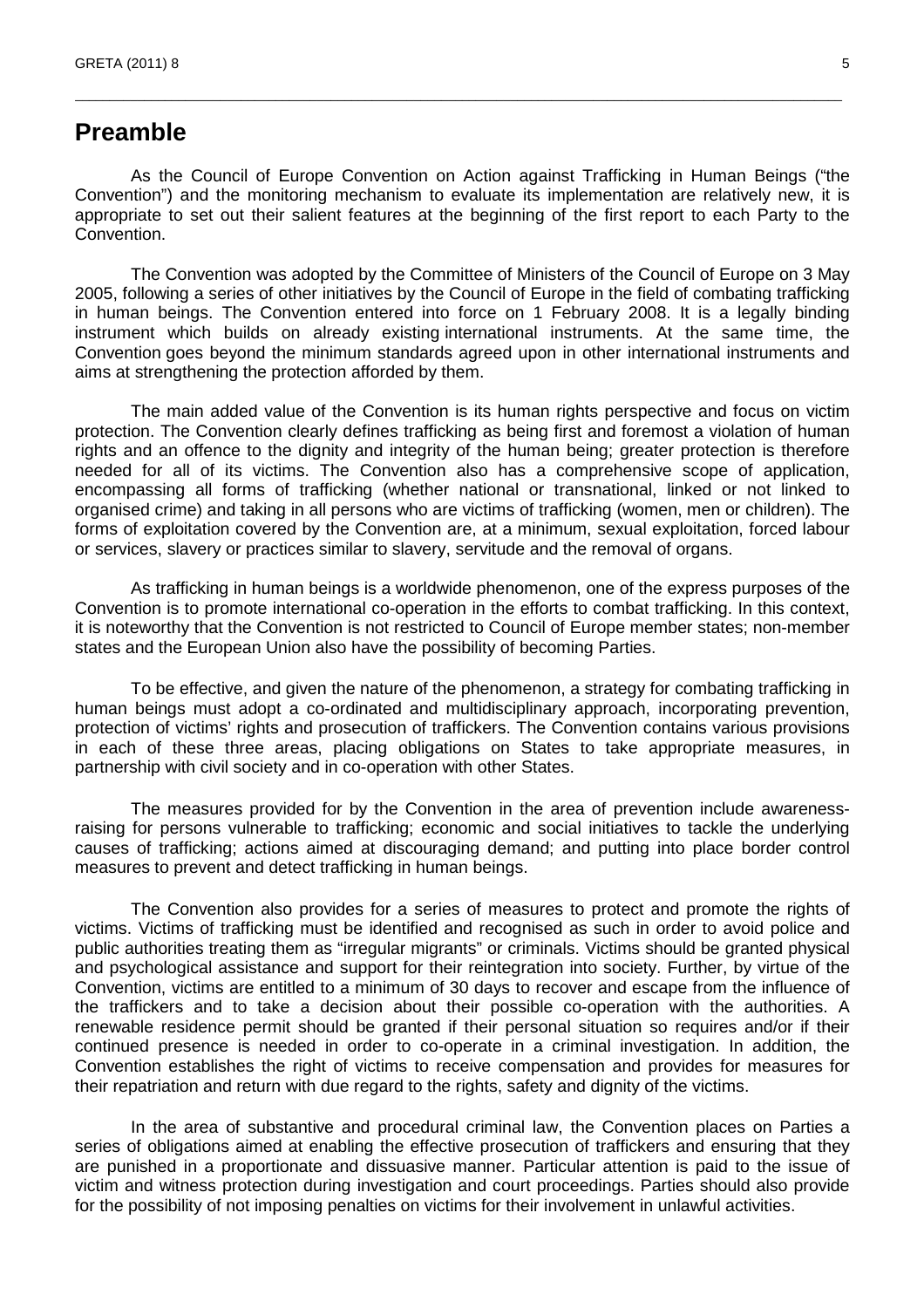Another important added value of the Convention is the monitoring system set up to supervise the implementation of the obligations contained in it, which consists of two pillars: the Group of Experts on Action against Trafficking in Human Beings (GRETA) and the Committee of the Parties.

\_\_\_\_\_\_\_\_\_\_\_\_\_\_\_\_\_\_\_\_\_\_\_\_\_\_\_\_\_\_\_\_\_\_\_\_\_\_\_\_\_\_\_\_\_\_\_\_\_\_\_\_\_\_\_\_\_\_\_\_\_\_\_\_\_\_\_\_\_\_\_\_\_\_\_\_\_\_\_\_\_\_\_\_\_\_\_\_\_\_\_\_\_\_\_\_\_\_\_\_\_\_\_\_\_\_\_\_\_\_\_

GRETA is composed of fifteen independent and impartial experts chosen for their recognised competence in the fields of human rights, assistance and protection of victims, and action against trafficking in human beings, or because of their professional experience in the areas covered by the Convention. The task of GRETA is to evaluate the implementation of the Convention by the Parties, following a procedure divided into rounds. At the beginning of each round, GRETA defines autonomously the provisions to be monitored and determines the most appropriate means to carry out the evaluation, being guided by the Rules of procedure for evaluating implementation of the Convention adopted at GRETA's 2nd meeting (16-19 June 2009). GRETA has decided that the duration of the first evaluation round shall be four years starting at the beginning of 2010 and finishing at the end of 2013.

In carrying out its monitoring work, GRETA has the right to avail itself of a variety of means for collecting information. As a first step, GRETA sends a detailed questionnaire to the authorities of the Party undergoing evaluation. It may also make additional requests for information. By virtue of the Convention, Parties are obliged to co-operate with GRETA in providing the requested information. Another important source of information is civil society and, indeed, GRETA maintains contacts with non-governmental organisations which can provide relevant information. In addition, GRETA may decide to carry out a visit to the country concerned in order to collect additional information or to evaluate the practical implementation of the adopted measures. This visit allows for direct meetings with the relevant bodies (governmental and non-governmental) and is also an occasion for GRETA to visit facilities where protection and assistance are provided to victims of trafficking and other related structures. Furthermore, GRETA may decide to organise hearings with various actors in the field of action against trafficking in human beings.

GRETA's evaluation reports are thus the result of information gathered from a variety of sources. They contain an analysis of the situation in each Party regarding action taken to combat trafficking in human beings and suggestions concerning the way in which the country may strengthen the implementation of the Convention and deal with any problems identified. In its assessment, GRETA is not bound by the case-law of judicial and quasi-judicial bodies acting in the same field, but may use them as a point of departure or reference. The reports are drawn up in a co-operative spirit and are intended to assist States in their efforts; they can offer support for the changes on which the national authorities have already embarked, and lend legitimacy to the direction of national policies. Because of its multidisciplinary and multinational composition, and as a consequence of its independent approach, GRETA provides a professional and impartial international voice in this process.

As regards the procedure for the preparation of reports, GRETA examines a draft report on each Party in plenary session. The report is sent to the relevant government for comments, which are taken into account by GRETA when establishing its final report. This final report is adopted by GRETA in a plenary session and transmitted to the Party concerned, which is invited to submit any final comments. At the expiry of the time-limit of one month for the Party to make comments, the report and conclusions by GRETA, together with eventual comments made by the national authorities, are made public and sent to the Committee of the Parties. In the context of the first evaluation round, this completes GRETA's task in respect of the Party concerned, but it is only the first stage in an on-going dialogue between GRETA and the authorities.

The second pillar of the monitoring mechanism, the Committee of the Parties, is composed of the representatives in the Committee of Ministers of the Parties to the Convention and of representatives of Parties non-members of the Council of Europe. On the basis of GRETA's reports, the Committee of the Parties may adopt recommendations addressed to a Party concerning the measures to be taken to implement GRETA's conclusions.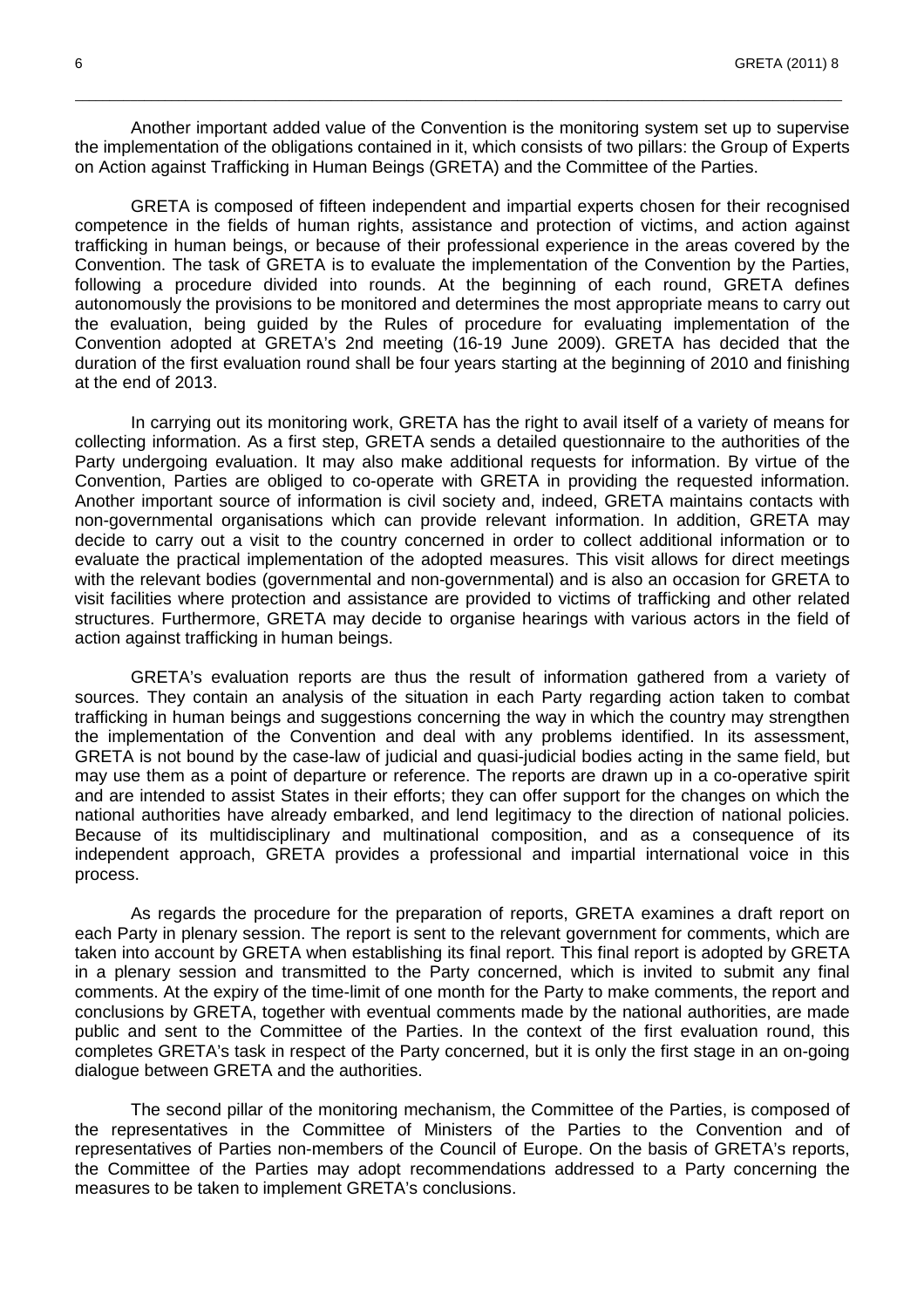## **Executive summary**

Following ratification of the Council of Europe Anti-Trafficking Convention, the Cypriot authorities have taken a number of important steps to combat trafficking in human beings (THB). Thus, a comprehensive anti-trafficking law (Law 87(I)/2007) was adopted in 2007. The Multidisciplinary Coordinating Group for Combating THB was established in July 2008, involving all relevant national bodies as well as NGO representatives. This group has drawn up a national action plan against THB covering the period 2010-2012. Further, the so-called "artiste" visas, which favoured trafficking of women into Cyprus for the purpose of sexual exploitation, were abolished by a ministerial decision in September 2008.

\_\_\_\_\_\_\_\_\_\_\_\_\_\_\_\_\_\_\_\_\_\_\_\_\_\_\_\_\_\_\_\_\_\_\_\_\_\_\_\_\_\_\_\_\_\_\_\_\_\_\_\_\_\_\_\_\_\_\_\_\_\_\_\_\_\_\_\_\_\_\_\_\_\_\_\_\_\_\_\_\_\_\_\_\_\_\_\_\_\_\_\_\_\_\_\_\_\_\_\_\_\_\_\_\_\_\_\_\_\_\_

The definition of "trafficking in human beings" contained in Cypriot legislation is in line with the definition in Article 4 of the Convention. However, GRETA is concerned that the definition of "victim of THB" contained in Law 87(I)/2007 requires that the person concerned has sustained damage or financial loss directly caused by the offence of THB. Although the criteria used by the Cypriot police to identify victims of THB do not refer to this requirement, the legal definition of "victim of THB" may have negative implications for the identification of victims and the assistance and protection measures that they can benefit from. GRETA therefore urges the Cypriot authorities to ensure that no conditions of damage or loss are required in order for a person to qualify as a victim of THB and to benefit from the assistance and protection measures provides for in Law 87(I)/2007.

As far as the prevention of THB is concerned, GRETA considers that the Cypriot authorities have so far not taken adequate measures to discourage the demand of services from trafficked persons, which is critical to combating THB. GRETA therefore suggests that such measures be adopted regarding the most common forms of THB in the country. Further, the Cypriot authorities should carry out targeted activities to prevent THB, including information to potential migrant workers in order to alert them about the risks of THB as well as systematic training programmes for relevant professionals.

GRETA also considers that the Cypriot authorities should step up the proactive investigation of potential cases of THB in sectors such as entertainment, tourism, agriculture and domestic work, including through close monitoring of the application of the visa regimes for performing artists. As trafficking for the purpose of labour exploitation is reportedly on the increase, the Cypriot authorities should conceive measures to address this phenomenon, such as alerting potential migrant workers about the risks of THB and stepping up police and labour inspections. In addition, GRETA strongly encourages the Cypriot authorities to pursue plans to develop a specific National Action Plan for child victims of THB.

The proper identification of victims is of paramount importance in order to protect and assist them. GRETA considers that the Cypriot authorities should step up their efforts to provide specialised, systematic training to professionals in contact with potential victims of THB, such as law enforcement officers, border guards, labour inspectors and social welfare officers. Further, GRETA stresses the importance of ensuring that clear instructions are given to all relevant officials involved in the identification of victims of THB in order to avoid any de facto link between the identification of victims and their willingness to co-operate with the authorities. GRETA urges the Cypriot authorities to review the identification system for victims of THB and invites them to consider establishing a national referral mechanism focusing on the victim's needs and covering all aspects of the identification and assistance process, including protection and redress.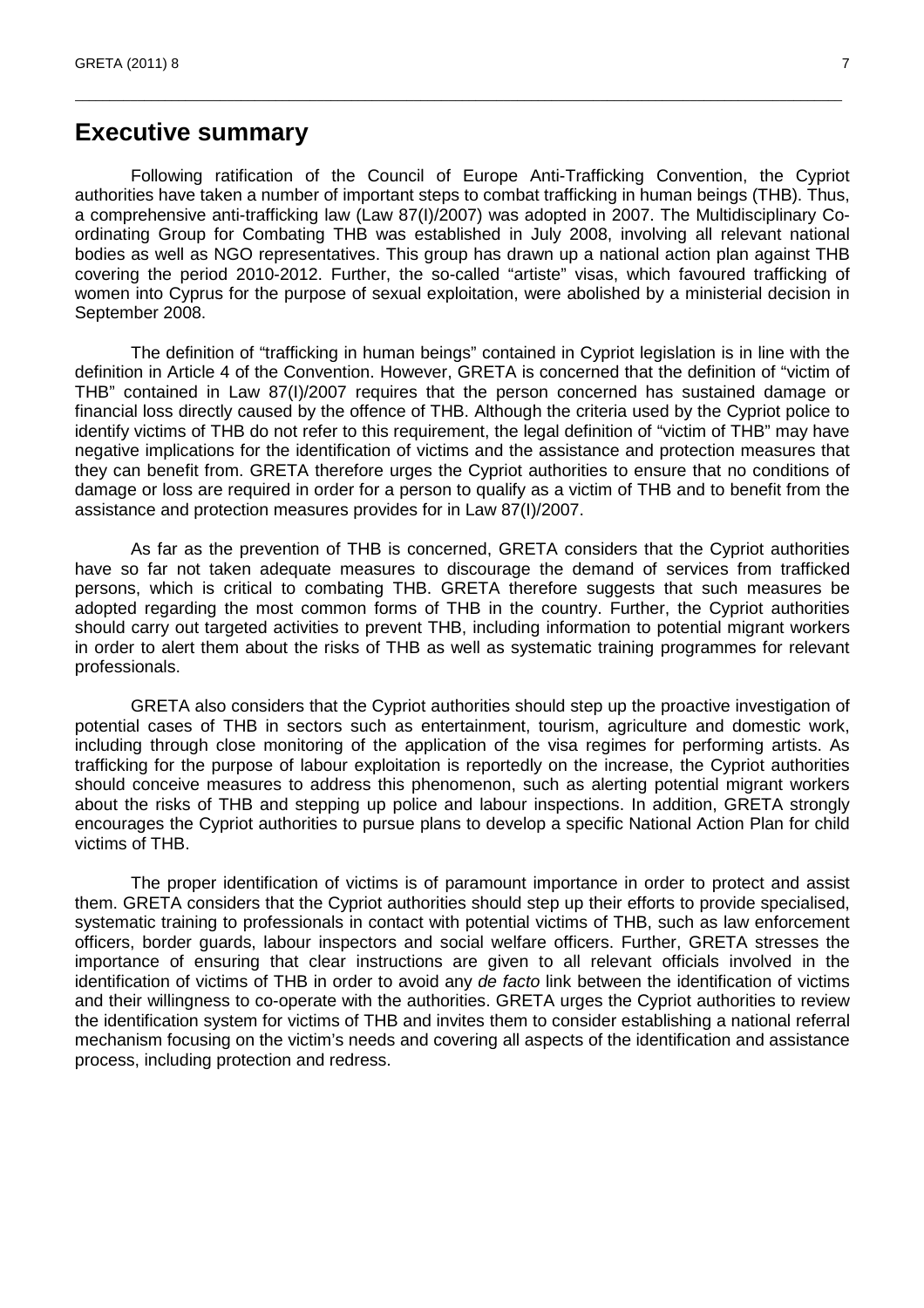Victims and potential victims of THB need to be adequately protected, informed and assisted and, to this end, GRETA urges the Cypriot authorities to strictly apply the reflection period of at least one month to all persons for whom are reasonable grounds to believe that they may be victims of THB. Further, GRETA urges the authorities to provide trafficked persons with information on their legal rights, including the reflection period, the services and assistance measures available and how to access them, and the right to compensation from the offender or the State. The Cypriot authorities should also make further efforts to provide psychological support to victims of THB, as well as access to education, vocational training and the labour market.

\_\_\_\_\_\_\_\_\_\_\_\_\_\_\_\_\_\_\_\_\_\_\_\_\_\_\_\_\_\_\_\_\_\_\_\_\_\_\_\_\_\_\_\_\_\_\_\_\_\_\_\_\_\_\_\_\_\_\_\_\_\_\_\_\_\_\_\_\_\_\_\_\_\_\_\_\_\_\_\_\_\_\_\_\_\_\_\_\_\_\_\_\_\_\_\_\_\_\_\_\_\_\_\_\_\_\_\_\_\_\_

Regarding the investigation of cases of THB and the prosecution of traffickers, GRETA urges the Cypriot authorities to include in Law 87(I)/2007 the aggravating circumstance of THB committed by a public official in the performance of his/her duties, in accordance with Article 24 of the Convention. Given the lack of convictions for the offence of THB on the basis of Law 87(I)/2007, GRETA invites the Cypriot authorities to conduct a thorough assessment of the effectiveness of this law and the reasons for its limited application to prosecute traffickers. GRETA also considers that the Cypriot authorities should encourage the Office of the Attorney General to use Law 87(I)/2007 to pursue convictions for the offence of THB.

GRETA is concerned with the need to protect victims' private life and safety during criminal proceedings, including protection from intimidation, and considers that the stay in Cyprus of victims of THB should be facilitated so that they can testify and exercise their rights to compensation and redress. In this context, GRETA stresses the need to limit the delays and adjournments of court proceedings related to THB cases.

Further, GRETA highlights the importance of good partnerships and their crucial role to make progress in combating THB at the national and international level. Co-operation and assistance between countries of origin, transit and destination of victims of THB, in order to prevent THB and investigate specific cases, are critical for success. GRETA also considers that the Cypriot authorities need to improve the co-ordination among government agencies, NGOs and other members of civil society active in the field of action against THB and the protection of victims. This should involve the conclusion of written agreements between government departments and NGOs setting out the specific framework for co-operation on issues related to THB, as well as periodic reviews of their application.

The human rights-based and victim-centred approach that underpins the Convention needs to be fully reflected and applied in the Cypriot system to combat THB, from prevention to protection, prosecution and redress. This includes taking measures to ensure that all victims of THB are properly identified and empowered by realising their rights to adequate protection, assistance and redress. In this sense, all relevant officials and professionals in contact with victims or potential victims of THB, including judges, law enforcement officials, prosecutors and social workers, should be adequately informed and trained about the need to apply a human rights-based approach to action against THB on the basis of the Council of Europe Anti-Trafficking Convention and the case-law of the European Court of Human Rights.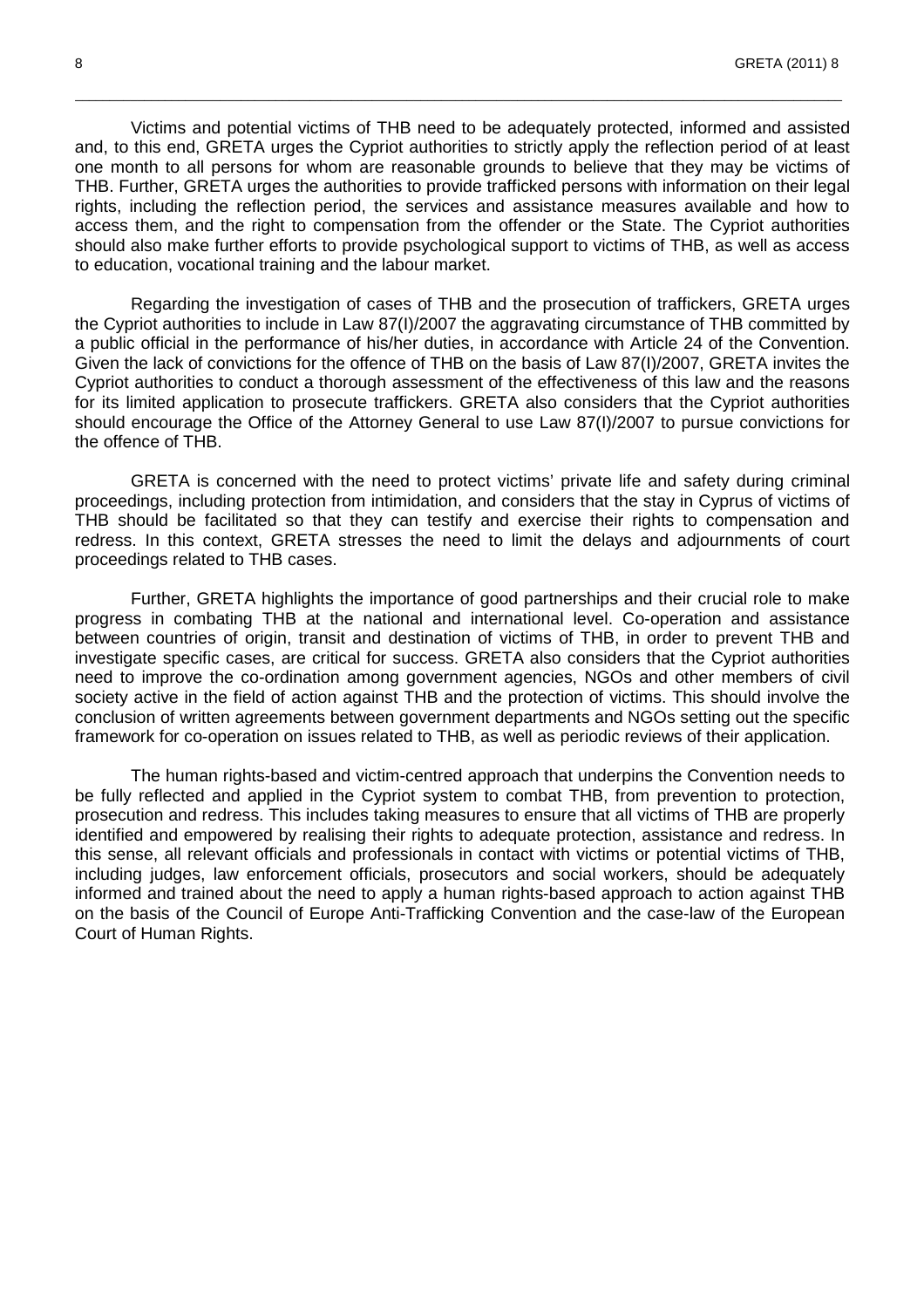## **I. Introduction**

1. Cyprus was the 10th State to ratify the Council of Europe Convention on Action against Trafficking in Human Beings ("the Convention"), on 24 October 2007, thereby triggering the process by which the Convention entered into force on 1 February 2008.

\_\_\_\_\_\_\_\_\_\_\_\_\_\_\_\_\_\_\_\_\_\_\_\_\_\_\_\_\_\_\_\_\_\_\_\_\_\_\_\_\_\_\_\_\_\_\_\_\_\_\_\_\_\_\_\_\_\_\_\_\_\_\_\_\_\_\_\_\_\_\_\_\_\_\_\_\_\_\_\_\_\_\_\_\_\_\_\_\_\_\_\_\_\_\_\_\_\_\_\_\_\_\_\_\_\_\_\_\_\_\_

2. As established in Article 36(1) of the Convention, the Group of Experts on Action against Trafficking in Human Beings ("GRETA") monitors the implementation of the Convention by the parties. GRETA does so in conformity with the procedure laid down in Article 38 of the Convention and the Rules on the evaluation procedure of the implementation of the Council of Europe Convention on Action against Trafficking in Human Beings by the parties. For the first evaluation round, GRETA drew up a monitoring timetable according to which the Parties to the Convention were divided into groups, Cyprus being in the first group of 10 Parties to be evaluated in 2010-2013.

3. In accordance with Article 38 of the Convention, GRETA proceeded with the examination of the measures taken by Cyprus to implement the provisions set out in the Convention. The "Questionnaire for the evaluation of the implementation of the Council of Europe Convention on Action against Trafficking in Human Beings by the parties - first evaluation round" was sent to Cyprus on 10 February 2010. The deadline for submitting the reply to the questionnaire was 1 September 2010. Cyprus submitted its reply on 6 September  $2010<sup>1</sup>$ .

4. In preparation of the present report, GRETA used the reply to the questionnaire by Cyprus, other information collected by GRETA and information received from civil society. In addition, a country visit to Cyprus took place from 11 to 14 October 2010. It was carried out by a delegation composed of:

- Mr Nicolas Le Coz, First Vice-President of GRETA (at the time of the visit)
- Ms Diana Tudorache, member of GRETA
- Mr Christos Giakoumopoulos, Director of Monitoring and Executive Secretary ad interim of the Council of Europe Convention on Action against Trafficking in Human Beings (at the time of the visit)
- Ms Carolina Lasén Diaz, Administrator at the Secretariat of the Convention.

5. During the country visit, the GRETA delegation held meetings with representatives of the Cypriot authorities (see Appendix II). These meetings took place in a spirit of close co-operation.

6. The GRETA delegation held separate meetings with representatives of non-governmental organisations (NGOs) and civil society. GRETA is grateful for the information that they provided.

7. Further, in the context of the country visit, the GRETA delegation visited the Government-run shelter for women victims of trafficking.

8. GRETA wishes to place on record the valuable assistance provided by the contact person appointed by the Cypriot authorities, Ms Agni Papageorgiou, Administrative Officer at the Ministry of the Interior.

9. The draft version of the present report was approved by GRETA at its 9th meeting (15-18 March 2011) and was subsequently transmitted to the Cypriot authorities for comments. The authorities' comments were received on 16 May 2011 and were taken into account by GRETA when drawing up the final report. GRETA adopted the final report at its 10<sup>th</sup> meeting (21-24 June 2011).

 $\overline{a}$ 1 In accordance with Rule 5 of the Rules on the Evaluation Procedure, the replies to the questionnaire are to be treated as confidential unless a party requests publication.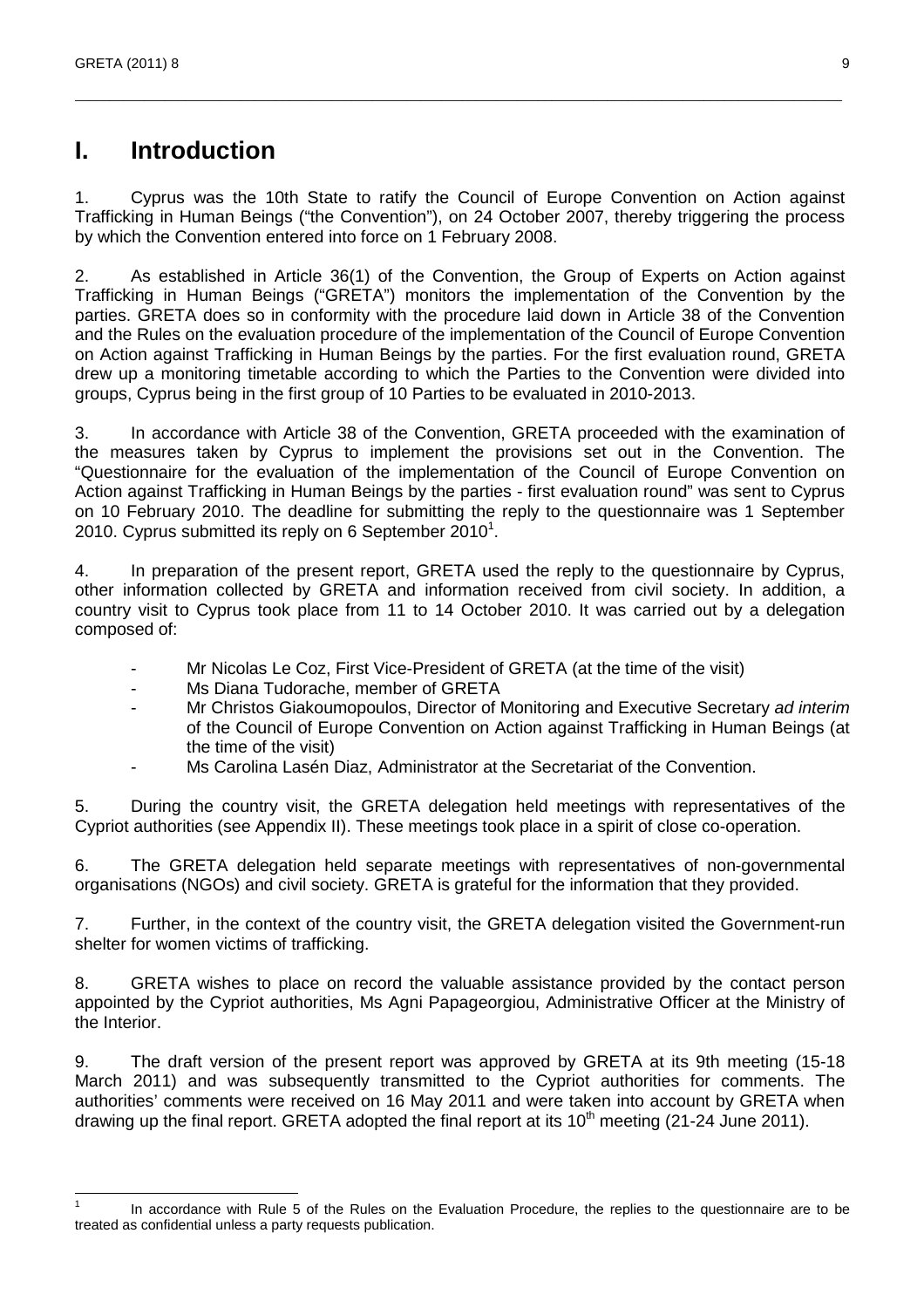## **II. National framework in the field of action against trafficking in human beings in Cyprus**

\_\_\_\_\_\_\_\_\_\_\_\_\_\_\_\_\_\_\_\_\_\_\_\_\_\_\_\_\_\_\_\_\_\_\_\_\_\_\_\_\_\_\_\_\_\_\_\_\_\_\_\_\_\_\_\_\_\_\_\_\_\_\_\_\_\_\_\_\_\_\_\_\_\_\_\_\_\_\_\_\_\_\_\_\_\_\_\_\_\_\_\_\_\_\_\_\_\_\_\_\_\_\_\_\_\_\_\_\_\_\_

## **1. Overview of the current situation in the area of trafficking in human beings**

10. According to the Cypriot authorities, the most frequent forms of trafficking in human beings (THB) in Cyprus are transnational trafficking of adults for the purpose of sexual and labour exploitation. All victims of THB identified in recent years (58 in 2008, 113 in 2009, 52 in 2010) were foreign nationals. The majority of them were women victims of THB for the purpose of sexual exploitation. There have also been cases of trafficked men for the purpose of labour exploitation. As regards child victims of THB, no cases were identified in 2008-2009, but there were two cases in 2010. Criminal proceedings against traffickers resulted in 11 convictions in 2008 and two in 2009. However, none of these convictions were for the crime of THB which was introduced in Cypriot legislation in 2007 (the persons concerned having been convicted for crimes against morality).

## **2. Overview of the legal and policy framework in the field of action against trafficking in human beings**

11. The legal framework to prevent trafficking in human beings, to protect and assist its victims, and to criminalise and prosecute traffickers in Cyprus is provided in Law 87(I)/2007 on Combating Trafficking and Exploitation of Persons and Protecting Victims ("Law 87"). The legal framework against THB also includes certain provisions of the Criminal Code (Chapter 154).

12. In addition to the Council of Europe Convention on Action against Trafficking in Human Beings, Cyprus is Party to the following conventions, amongst others: the International Convention for the Suppression of Trafficking in Women and Children (1983 ratification law); the UN Convention against Organised Crime and its Protocols (2003 ratification law); the Council of Europe Convention on Cybercrime (2004 ratification law); and the UN Convention on the Rights of the Child and Optional Protocol on the Sale of Children, Child Prostitution and Child Pornography (2006 ratification law).

13. In addition and as indicated by the Cypriot Government, the Convention for the Protection of Human Rights and Fundamental Freedoms ("European Convention on Human Rights") and the caselaw of the European Court of Human Rights ("ECHR") are legally binding in Cyprus. The Constitution of Cyprus contains identical provisions as those in the European Convention on Human Rights.

> a. The Law on Combating Trafficking and Exploitation of Persons and Protecting Victims

14. Law 87(I)/2007 on Combating Trafficking and Exploitation of Persons and Protecting Victims was adopted in 2007, replacing Law 3(I)/2000 on Combating Trafficking in Human Beings and Sexual Exploitation of Children. The new law seeks to harmonise the national legislation with the relevant European Union (EU) acquis<sup>2</sup> as well as to better implement the Council of Europe Anti-Trafficking Convention, the United Nations Convention against Transnational Organised Crime and its Protocol to Prevent, Suppress and Punish Trafficking in Persons, especially Women and Children (the Palermo Protocol).

 $\frac{1}{2}$  Law 87(I)/2007 implements EU Council Framework Decision of 19 July 2002 on combating THB; EU Council Framework Decision 2004/68/JHA of 22 December 2003 on combating the sexual exploitation of children and child pornography; and EU Council Directive 2004/81/EC of 29 April 2004 on the resident permit issued to third-country nationals who are victims of THB or who have been the subject of an action to facilitate illegal immigration, who cooperate with the competent authorities.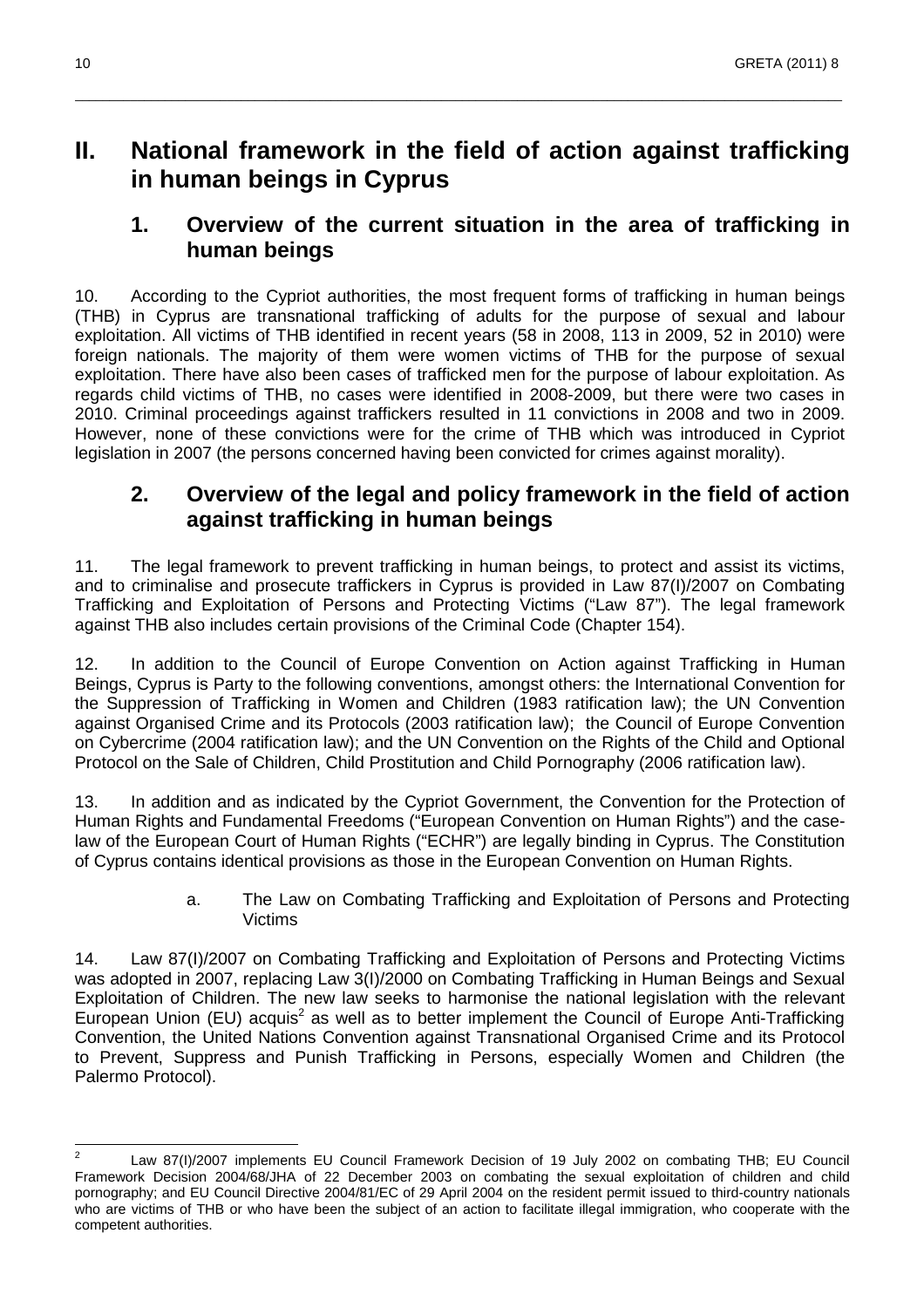### b. National Action Plan against Trafficking in Human Beings (2010-2012)

15. Pursuant to Law 87, a Multidisciplinary Co-ordination Group for Combating THB (see paragraph 24) was set up and charged with a number of tasks, among which to review or amend the 2005 National Action Plan on Combating Trafficking in Human Beings and Sexual Exploitation of Children. This Group prepared a new National Action Plan against Trafficking in Human Beings ("the NAP against THB") for 2010-2012, which was adopted by the Council of Ministers on 22 April 2010. The new NAP against THB has nine chapters focusing on: co-ordination, prevention, identification and recognition of victims, protection and support of victims, suppression and prosecution, data collection, training, international co-operation, and evaluation.

\_\_\_\_\_\_\_\_\_\_\_\_\_\_\_\_\_\_\_\_\_\_\_\_\_\_\_\_\_\_\_\_\_\_\_\_\_\_\_\_\_\_\_\_\_\_\_\_\_\_\_\_\_\_\_\_\_\_\_\_\_\_\_\_\_\_\_\_\_\_\_\_\_\_\_\_\_\_\_\_\_\_\_\_\_\_\_\_\_\_\_\_\_\_\_\_\_\_\_\_\_\_\_\_\_\_\_\_\_\_\_

16. The subject of trafficking in children has been left out of the scope of the NAP against THB. Due to the nature and particularities of this phenomenon, it was deemed that a separate Action Plan should be prepared by the Social Welfare Services (see paragraph 49).

c. The abolition of "artiste" visas and the new visa policy

17. Cyprus has come under national and international criticism for the regime of "artiste" or "entertainment" visas as a system which favoured trafficking of women into Cyprus for the purpose of sexual exploitation. These visas involved a three-month permit to enter and work in nightclubs and bars, which could be extended for a further three months. In 2003, the Council of Europe Commissioner for Human Rights reported that the number of young women migrating to Cyprus as nightclub "artistes" was well out of proportion to the population of the island, and called for the introduction of preventive control measures<sup>3</sup>. In 2006, the Commissioner further reported that approximately 4,000 permits were issued each year, mostly for women from Eastern Europe, and that many of those women worked in prostitution<sup>4</sup>.

18. The system of "artiste" visas was considered by the ECHR in its judgment of 7 January 2010 in the case Rantsev v. Cyprus and Russia<sup>5</sup>. The Court found that the regime of "artiste" visas in Cyprus had not given the applicant's daughter practical and effective protection against trafficking and exploitation, and it concluded that there had been a violation of Article 4 of the European Convention on Human Rights in that regard<sup>6</sup>. The Court considered as "significant" reports from the Cypriot Ombudsman<sup>7</sup> and the Council of Europe Commissioner for Human Rights concerning the "artiste" visas and the substantial increase in the number of women entering Cyprus on such visas.

19. "Artiste" visas were abolished by a Ministerial Decision of 13 September 2008 (in force since 1 November 2008). Soon after that, the Council of Ministers adopted a new policy<sup>8</sup> to govern the entry and stay in Cyprus of third-country nationals for employment as performing artists in cabarets and other entertainment establishments. This new policy requires prospective employers to apply to the Ministry of Labour and Social Security for work permits. A special committee reviews applications and decides on them (see paragraph 89). Work permits are a condition for employers to apply for a visa for third-country nationals to enter Cyprus. Temporary residence and work permits are issued for one year and are renewable for a maximum of four years.

<sup>-&</sup>lt;br>3 Report by the Commissioner for Human Rights on his visit to Cyprus (25-29 June 2003), 12 February 2004 [CommDH(2004)2]. 4

Follow-up Report on Cyprus (2003–2005) - Assessment of the progress made in implementing the recommendations of the Council of Europe Commissioner for Human Rights, 29 March 2006 [CommDH(2006)12].

Rantsev v. Cyprus and Russia, no. 25965/04, ECHR 2010. 6

Id. at paragraph 293 7

Cyprus Commissioner for Administration (Ombudsman's office), "The Entry and Labour Status of Migrant Artists Women", 2003, Cyprus. 8

Decision no. 67/893, adopted on 29 October 2008.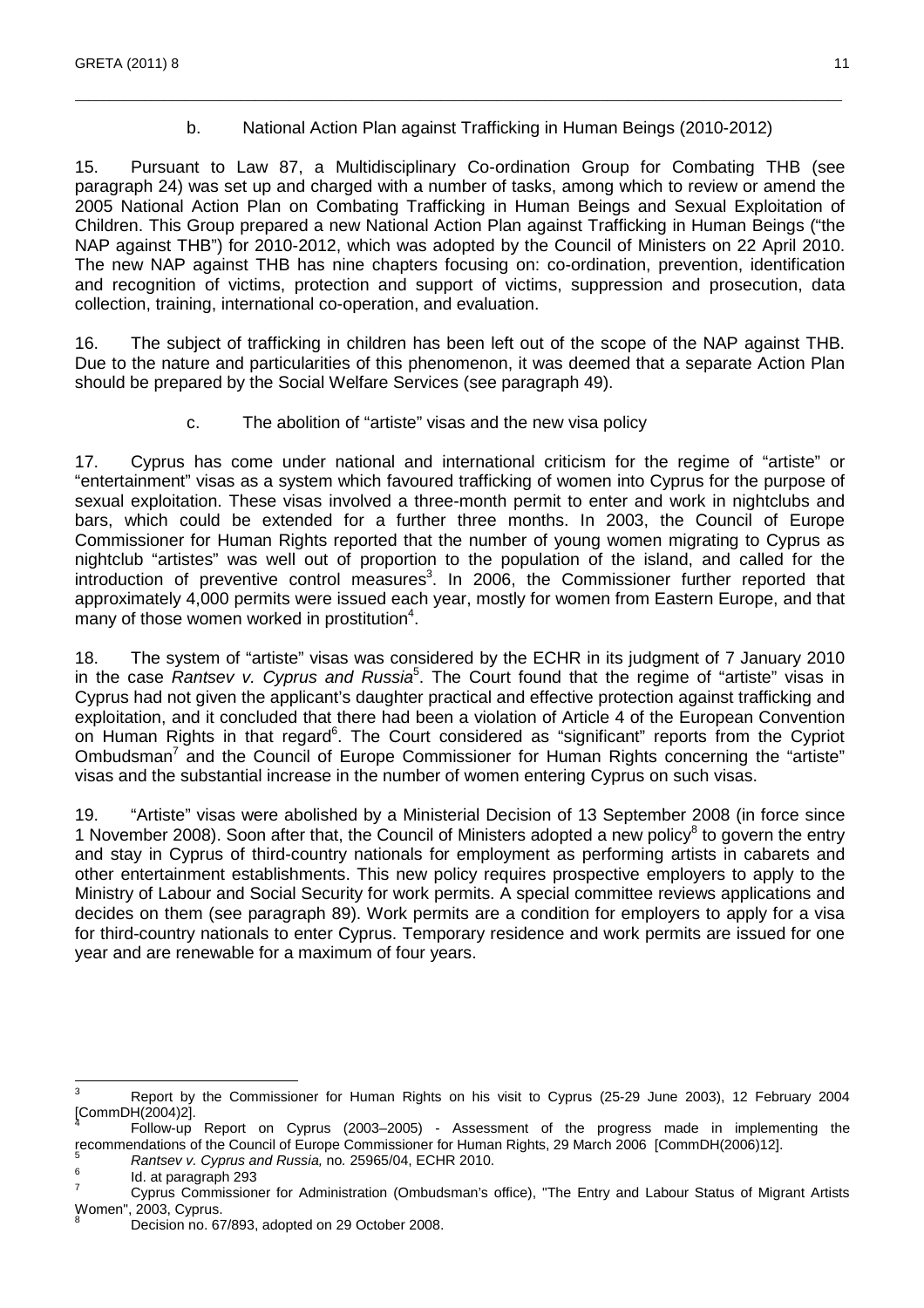20. The Government of Cyprus considers that the new policy has had a direct impact on the flow of third-country nationals working in cabarets and music/dance places in Cyprus, with the estimated number of such persons dropping from some 1200 under the previous regime to around 330 by February 2010<sup>9</sup>. That said, on 26 July 2010, the Council of Europe Commissioner for Human Rights expressed concern that after the abolition of the "artiste" visas, other types of work permits might be used to circumvent the law, and called on the authorities to "remain vigilant against organised crime and ensure that no type of visa or work permit can be abused for such unlawful purposes as THB"<sup>10</sup>.

\_\_\_\_\_\_\_\_\_\_\_\_\_\_\_\_\_\_\_\_\_\_\_\_\_\_\_\_\_\_\_\_\_\_\_\_\_\_\_\_\_\_\_\_\_\_\_\_\_\_\_\_\_\_\_\_\_\_\_\_\_\_\_\_\_\_\_\_\_\_\_\_\_\_\_\_\_\_\_\_\_\_\_\_\_\_\_\_\_\_\_\_\_\_\_\_\_\_\_\_\_\_\_\_\_\_\_\_\_\_\_

d. Policy to combat THB as a form of violence against women

21. A National Strategy and Action Plan on Gender Equality (2007-2013) was prepared by the National Machinery for Women's Rights (under the Ministry of Justice and Public Order), in collaboration with government agencies, NGOs, local authorities, academic institutions and human rights bodies, and was adopted by the Council of Ministers on 29 August 2007. The National Machinery for Women's Rights has a central role in monitoring and co-ordinating the implementation of this Action Plan.

22. One of the priority areas of the Action Plan is to combat all forms of violence against women, including trafficking in women. This includes actions such as information and awareness-raising campaigns on the dimension and consequences of violence against women, and training of members of the police force, judges, lawyers and other professionals involved in handling cases of violence against women. In addition, the Action Plan foresees the creation of observatories for the collection, processing and dissemination of data and information regarding international THB, domestic violence and other forms of violence against women. The Action Plan on Gender Equality is expected to contribute to the implementation of the NAP against THB with measures such as the production and broadcasting of radio and television messages to raise public awareness of trafficking and sexual exploitation of women.

## **3. Overview of the institutional framework for action against trafficking in human beings**

a. National Co-ordinator

23. In accordance with Article 47 of Law 87, the Minister of the Interior is the National Co-ordinator of action against trafficking in human beings. The Permanent Secretary of the Ministry of the Interior is in charge of issues concerning THB and has a team including a Chief Administrative Officer and two Administrative Officers.

b. Multidisciplinary Co-ordinating Group

24. The previously mentioned Multidisciplinary Co-ordinating Group was established in July 2008 to monitor the implementation of Law 87 and the NAP against THB. This Group also takes measures to collect and exchange information between its members. The Group is chaired by the National Coordinator. The other members of the Multidisciplinary Co-ordinating Group, all with a specific role in combating THB, are:

- the Attorney General
- the Permanent Secretary of the Ministry of Justice and Public Order
- the Chief of Police
- the Permanent Secretary of the Ministry of Foreign Affairs
- the Director of the Department of Labour of the Ministry of Labour and Social Insurance
- the Director of the Social Welfare Services

<sup>-&</sup>lt;br>9 Communication from Cyprus to the Committee of Ministers of the Council of Europe in the case of Rantsev v. Cyprus and the Russian Federation, 12 August 2010, [DH-DD(2010)376E].

<sup>10</sup> Press release of 26 July 2010, see http://www.coe.int/t/commissioner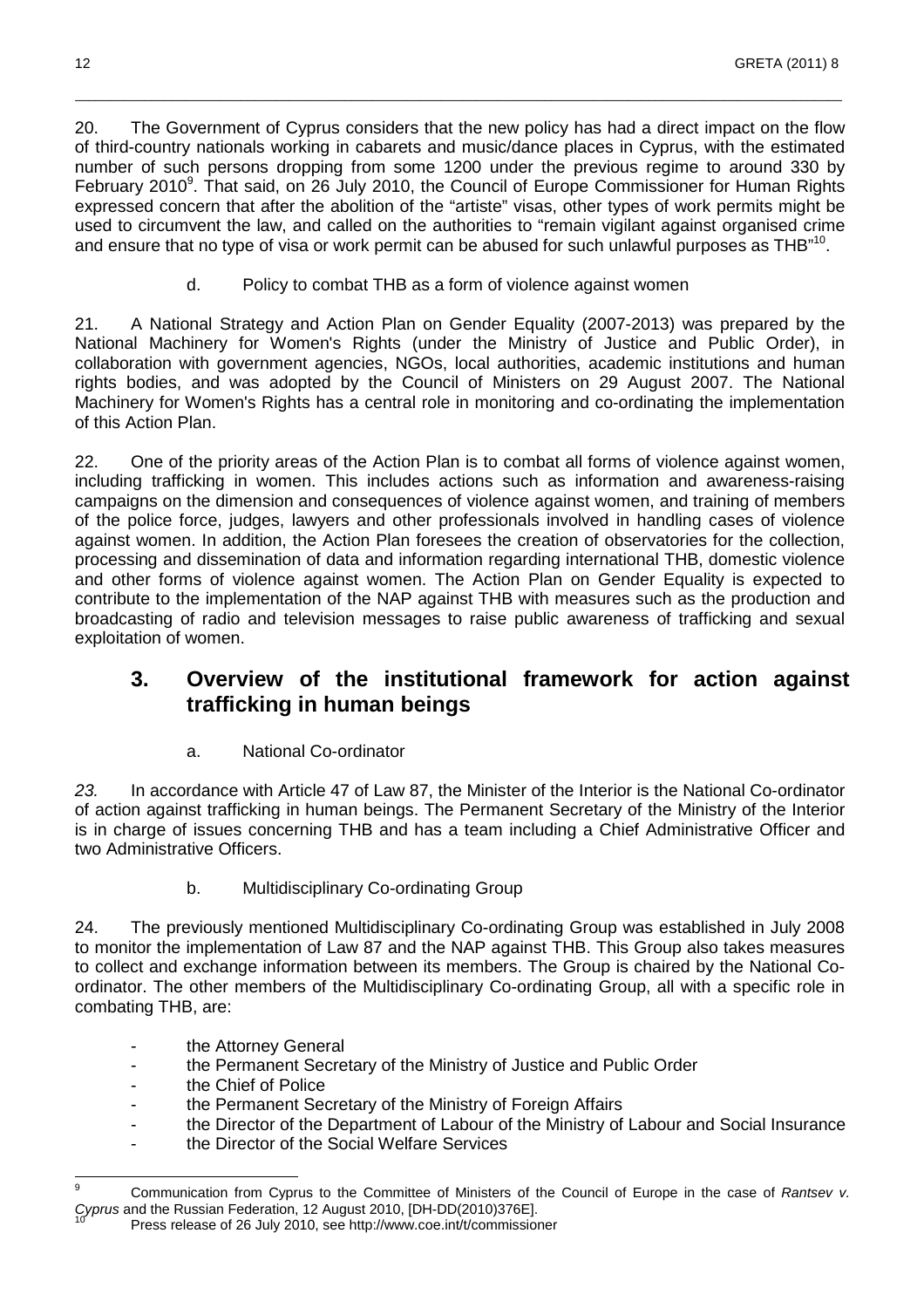- the Permanent Secretary of the Ministry of Health
- the Permanent Secretary of the Ministry of Education and Culture
- the Civil Registry and Migration Department (Ministry of the Interior)
- the Head of the Asylum Service of the Ministry of the Interior
- the National Machinery for Women's Rights
- two NGOs (selected by the Minister of the Interior): the Mediterranean Institute of Gender Studies (MIGS) and "Stigma".

25. According to the Cypriot authorities, the Multidisciplinary Co-ordinating Group meets every three months and can convene additionally for urgent or serious reasons as decided by the National Co-ordinator. Sub-committees have been set up to address specific issues, including to monitor the implementation of the NAP against THB.

\_\_\_\_\_\_\_\_\_\_\_\_\_\_\_\_\_\_\_\_\_\_\_\_\_\_\_\_\_\_\_\_\_\_\_\_\_\_\_\_\_\_\_\_\_\_\_\_\_\_\_\_\_\_\_\_\_\_\_\_\_\_\_\_\_\_\_\_\_\_\_\_\_\_\_\_\_\_\_\_\_\_\_\_\_\_\_\_\_\_\_\_\_\_\_\_\_\_\_\_\_\_\_\_\_\_\_\_\_\_\_

26. One of the actions included in the NAP against THB for 2010-2012 is to prepare the Internal Regulation for the Operation of the Multidisciplinary Co-ordinating Group for Combating THB. This implies that the Group has so far operated without internal rules. According to the NAP against THB, the Minister of the Interior, who is the National Co-ordinator against THB and Chair of the Multidisciplinary Co-ordinating Group, should co-ordinate the preparation of the Internal Regulation of the Group, in co-operation with its members.

c. Police Office for the Prevention and Combating of Human Trafficking

27. The Police Office for the Prevention and Combating of Human Trafficking has been operational since 2004. This special office is responsible for gathering, processing, analysing and using intelligence on THB. It also co-ordinates the actions of other police departments that are involved in the investigation of cases of THB (see paragraph 55). Its five members set up and take part in operations to combat THB, and have direct contact with the victims. The office also carries out specialised training programmes for members of the police force, as provided for by the NAP against THB. Furthermore, it maintains a database and statistical records, and co-operates with foreign services, governmental and non-governmental organisations on matters relating to THB.

d. NGOs

28. At least six NGOs are active in the field of action against THB in Cyprus, through assisting victims, carrying out awareness-raising activities and conducting research on THB. As stated above, two NGOs are members of the Multidisciplinary Co-ordinating Group. Further, the Cypriot authorities have indicated that on 22 December 2010, the Multidisciplinary Co-ordinating Group decided to amend the legislation in order to increase the number of participating NGOs from two to four. This is a welcome decision, especially since concerns have been expressed as to the limited participation and involvement of NGOs in policy development to combat THB in Cyprus (see paragraph 54).

29. Law 87 provides for the possibility of signing protocols of co-operation between government agencies and NGOs for the implementation of measures against THB. These protocols must comply with the principles listed in Article 46 of Law 87, which include the protection of the personal data of victims of THB.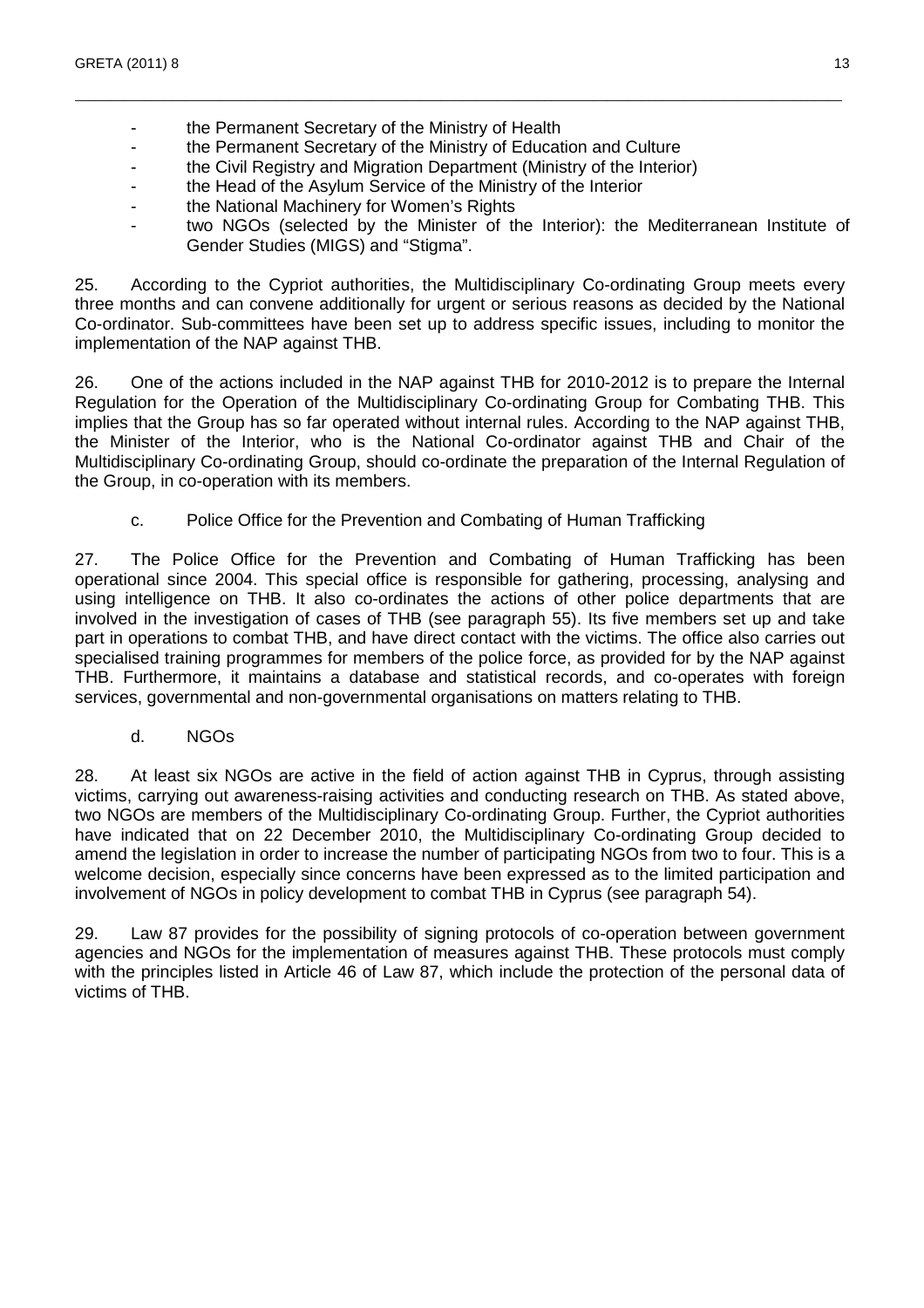## **III. Implementation of the Council of Europe Convention on Action against Trafficking in Human Beings by Cyprus**

\_\_\_\_\_\_\_\_\_\_\_\_\_\_\_\_\_\_\_\_\_\_\_\_\_\_\_\_\_\_\_\_\_\_\_\_\_\_\_\_\_\_\_\_\_\_\_\_\_\_\_\_\_\_\_\_\_\_\_\_\_\_\_\_\_\_\_\_\_\_\_\_\_\_\_\_\_\_\_\_\_\_\_\_\_\_\_\_\_\_\_\_\_\_\_\_\_\_\_\_\_\_\_\_\_\_\_\_\_\_\_

## **1. Integration of the core concepts and definitions contained in the Convention in the internal law**

a. Human rights-based approach to action against trafficking in human beings

30. Article 1(1)(b) of the Convention establishes as one of its purposes the protection of the human rights of the victims of trafficking. Further, Article 5(3) includes the obligation for Parties to promote a human rights-based approach in the development, implementation and assessment of the policies and programmes to prevent THB. The Explanatory Report of the Convention states that the main added value of the Convention is its human rights perspective and its focus on victim protection. In the same vein, the United Nations Recommended Principles and Guidelines on Human Rights and Human Trafficking emphasise that "the human rights of trafficked persons shall be at the centre of all efforts to prevent and combat trafficking and to protect, assist and provide redress to victims"<sup>11</sup>.

31. THB constitutes an offence to the dignity and fundamental freedoms of the human being and thus a grave violation of human rights. GRETA emphasises the obligations of States to respect, fulfil and protect human rights, including by ensuring compliance by non-State actors, in accordance with the duty of due diligence. The human rights-based approach entails that a State which fails to fulfil these obligations may, for instance, be held accountable for violations of the European Convention on Human Rights. This has been confirmed by the ECHR in its judgment in the case of Rantsev v. Cyprus and Russia, where the Court concluded that THB "within the meaning of Article 3(a) of the Palermo Protocol and Article 4(a) of the Anti-Trafficking Convention, falls within the scope of Article 4 of the European Convention on Human Rights<sup>"12</sup> (which prohibits slavery, servitude and forced or compulsory labour). The Court further concluded that Article 4 entails a positive obligation to protect victims, or potential victims, as well as a procedural obligation to investigate trafficking.

32. GRETA considers that the human rights-based approach to action against THB requires States to set up a comprehensive framework for the prevention of THB, the protection of trafficked persons as victims of a serious human rights violation, and the effective investigation and prosecution of traffickers. Such protection includes steps to secure that all victims of THB are properly identified. It also involves measures to empower trafficked persons by enhancing their rights to adequate protection, assistance and redress, including recovery and rehabilitation, in a participatory and nondiscriminatory framework, irrespective of their residency status. Further, measures to prevent THB should be taken in the field of socio-economic, labour and migration policies.

33. GRETA wishes to stress the need for States to address THB also as a form of violence against women and to take account of gender-specific types of exploitation, as well as the particular situation of child victims of THB, in line with the relevant international legal instruments<sup>13</sup>.

 $11$ Addendum to the report of the United Nations High Commissioner for Human Rights (E/2002/68/Add. 1), http://www.ohchr.org/Documents/Publications/Traffickingen.pdf

<sup>12</sup> <sup>12</sup> Rantsev v. Cyprus and Russia, no. 25965/04, at paragraph 282.

Such as the Council of Europe Convention on Preventing and Combating Violence against Women and Domestic Violence, the Council of Europe Convention on the Protection of Children against Sexual Exploitation and Sexual Abuse, the United Nations Convention on the Rights of the Child and the Optional Protocol thereto on the sale of children, child prostitution and child pornography, and the United Nations Convention on the Elimination of All Forms of Discrimination against Women.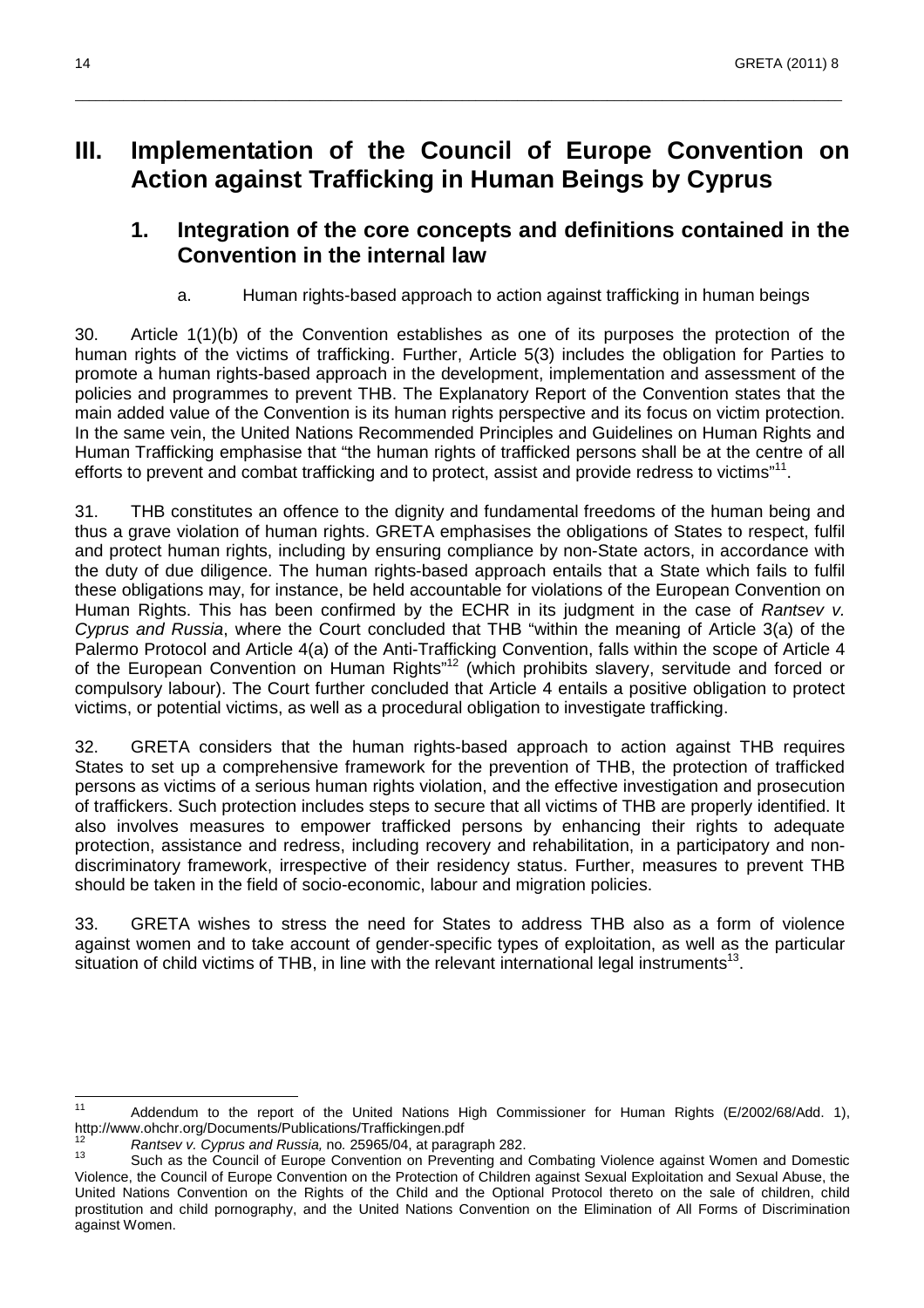34. According to the Cypriot authorities, the Constitution of Cyprus contains provisions identical to those in the European Convention on Human Rights and any unlawful acts or omissions that constitute the actual commission of the offence provided for in the national legislation on THB also constitute a human rights violation. Victims of THB, as victims of human rights violations, are entitled to rely directly on the provisions of the Constitution and the European Convention on Human Rights (pursuant to the case-law of the Supreme Court in the case Yiallouros v. Nicolaou of 8 May 2001<sup>14</sup>). Article 35 of the Cypriot Constitution imposes an obligation on the judicial authorities to ensure the efficient application of all fundamental rights and freedoms guaranteed under the Constitution. In the above-mentioned case, the Supreme Court found that claims for human rights violations were actionable rights that could be pursued in civil courts. The first civil action of this kind initiated by a victim of THB against cabaret owners in Cyprus is reportedly currently under way, and the hearing is scheduled to take place in September 2011. **GRETA would like to receive up-to-date information on the progress of this case.** 

\_\_\_\_\_\_\_\_\_\_\_\_\_\_\_\_\_\_\_\_\_\_\_\_\_\_\_\_\_\_\_\_\_\_\_\_\_\_\_\_\_\_\_\_\_\_\_\_\_\_\_\_\_\_\_\_\_\_\_\_\_\_\_\_\_\_\_\_\_\_\_\_\_\_\_\_\_\_\_\_\_\_\_\_\_\_\_\_\_\_\_\_\_\_\_\_\_\_\_\_\_\_\_\_\_\_\_\_\_\_\_

35. The NAP against THB for 2010-2012 states that "THB is a heinous form of violation of human rights that undermines human dignity, corrupts public life, subverts personal safety and produces huge profits". According to information received from the Office of the Attorney General, Cypriot courts consider THB as a fundamental human rights violation (see paragraph 159).

36. The human rights-based approach to THB entails accountability on the part of the State through the adoption of a national policy and action plans for combating trafficking in human beings, the co-ordination of the efforts of all relevant actors, the systematic training of relevant professionals, further research and data collection, and the provision of adequate funding for the implementation of all these measures. The following sections of this report examine in detail the effectiveness of the policies and measures taken by the Cypriot authorities in these fields.

b. Definitions of "trafficking in human beings" and "victim of THB" in Cypriot law

### i. Definition of "trafficking in human beings"

37. In accordance with Article 4(a) of the Convention, trafficking in human beings includes three components: an action ("the recruitment, transportation, transfer, harbouring or receipt of persons"); the use of certain means ("threat or use of force or other forms of coercion, of abduction, of fraud, of deception, of the abuse of power or of a position of vulnerability or of the giving or receiving of payments or benefits to achieve the consent of a person having control over another person"); and the purpose of exploitation ("at a minimum, the exploitation of the prostitution of others or other forms of sexual exploitation, forced labour or services, slavery or practices similar to slavery, servitude or the removal of organs"). In the case of children, it is immaterial whether the means referred to above have been used (Article 4(c)).

38. The definition of THB contained in Article 2 of Law  $87^{15}$  is in line with Article 4(a) of the Convention. Article 5 of Law 87 criminalises THB and provides a definition of the offence of trafficking of adults that includes the three above-mentioned constitutive elements of THB. Further, Article 6 of Law 87, which criminalises the trafficking of children, contains two of the above elements, i.e. the action and the purpose of exploitation, irrespective of the means used. This is also in line with the definition of trafficking of children in the Convention.

 $\frac{1}{14}$  $T_{\rm H}$ <sup>14</sup> Takis Yiallouros v. Evgenios Nicolaou (8 May 2001, civil action no. 9931).

<sup>15</sup> "The recruitment, transportation, transfers, harbouring or receipt of persons, including the exchange or transfer of control over a person, through threats or the use of violence or other forms of coercion, abduction, fraud or deceit, abuse of authority or of a position of vulnerability or of the giving or receiving of payments or benefits to achieve the consent of a person having control over another person for the purpose of exploiting this person" (Source: unofficial translation of Law 87 provided by the Cypriot Government).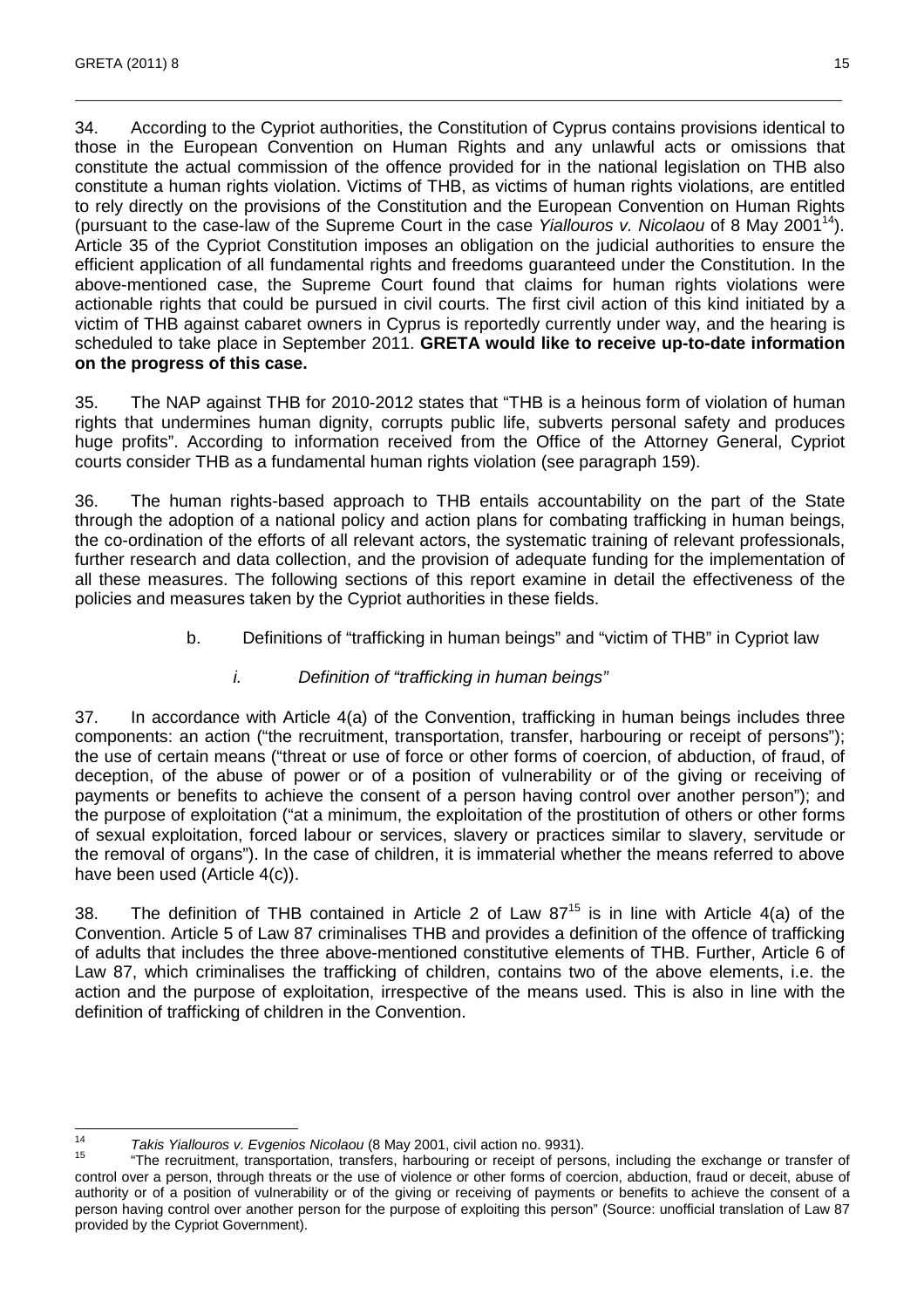39. However, the definition of exploitation in Law 87 comprises "the removal of or trafficking or transportation in human organs". In this connection, GRETA wishes to stress that the trafficking in human organs may sometimes be linked to THB for the purpose of the removal of organs, but should not be confused with THB, which requires a link between the action, the means and the purpose of exploitation of the individual. Trafficking in human organs is a different phenomenon from THB for the removal of organs, as it can include situations where the organs are removed legally<sup>16</sup>. There is widespread confusion in legal and scientific communities between the two types of trafficking, which require different solutions as the trafficked objects are different: organs (in the case of trafficking or transportation of organs) and human beings (in the case of THB). In the light of the above, THB for the purpose of the removal of organs is rightly included in Law 87 as a type of THB, in accordance with the Convention, but the trafficking in human organs is not per se THB.

\_\_\_\_\_\_\_\_\_\_\_\_\_\_\_\_\_\_\_\_\_\_\_\_\_\_\_\_\_\_\_\_\_\_\_\_\_\_\_\_\_\_\_\_\_\_\_\_\_\_\_\_\_\_\_\_\_\_\_\_\_\_\_\_\_\_\_\_\_\_\_\_\_\_\_\_\_\_\_\_\_\_\_\_\_\_\_\_\_\_\_\_\_\_\_\_\_\_\_\_\_\_\_\_\_\_\_\_\_\_\_

40. Pursuant to Article 4(b) of the Convention, the consent of the victim of THB is irrelevant where any of the means set forth in the definition of THB have been used. Article 16 of Law 87 states that "the fact that the victim consents to the commission of the illegal act that constitutes an offence or that the victim receives any pecuniary or other reward for it, does not constitute defence for the defendant". This provision indicates that traffickers cannot use the alleged consent of THB victims to defend themselves in the framework of criminal proceedings. This does not fully reflect the Convention's approach to the issue of consent, which is also to be applied outside the criminal law context, namely in the identification, protection and assistance of victims.

41. **GRETA urges the Cypriot authorities to ensure that the principle according to which the consent of the victim is irrelevant when one of the means listed in the Convention has been used applies in all dimensions of the identification, protection and assistance of victims of THB and not only in the context of criminal proceedings.** 

#### ii. Definition of "victim of THB"

42. The Convention defines "victim of THB" as any natural person who is subjected to THB as defined in Article 4 of the Convention.

43. Article 2 of Law 87 defines "victim of THB" as "a natural person who has sustained damage, including physical and psychological damage or financial loss which is directly caused by the commission of the offences established in this Law". GRETA notes the explanation given by the Office of the Attorney General, according to which the definition in Law 87 is interpreted in a broad way. However, there is no case-law on this issue, as there have been no convictions for THB on the basis of Law 87.

44. The definition of a victim of THB can have implications for the identification process. The Cypriot authorities have indicated that the previously mentioned definition included in Law 87 is not used in the identification of victims of THB by police (see paragraph 107). This illustrates the coexistence of two different approaches to victims of THB in Cyprus: one as victims of the crime of THB, which is included in Law 87 and has not yet been interpreted by the courts, and another applied to identify and assist victims and potential victims of THB.

45. GRETA stresses that the definition of "victim of THB" in Law 87 is not in conformity with the Convention, as the latter requires neither damage nor even actual exploitation. It is sufficient for a person to have been subject to the actions and means specified in the Convention, with the purpose of exploitation, to be considered a victim of THB. Further, GRETA considers that even if the identification of victims is not based on the definition contained in Law 87, the above-mentioned discrepancy between Law 87 and the Convention should be addressed in order to provide legal certainty and clarity to victims of THB.

<sup>16</sup> For further information on this issue, see Joint Council of Europe/United Nations Study on Trafficking in Organs, Cells and Tissues (OTC), including Trafficking in Human Beings for the Purpose of the Removal of Organs; 2009, CoE/UN.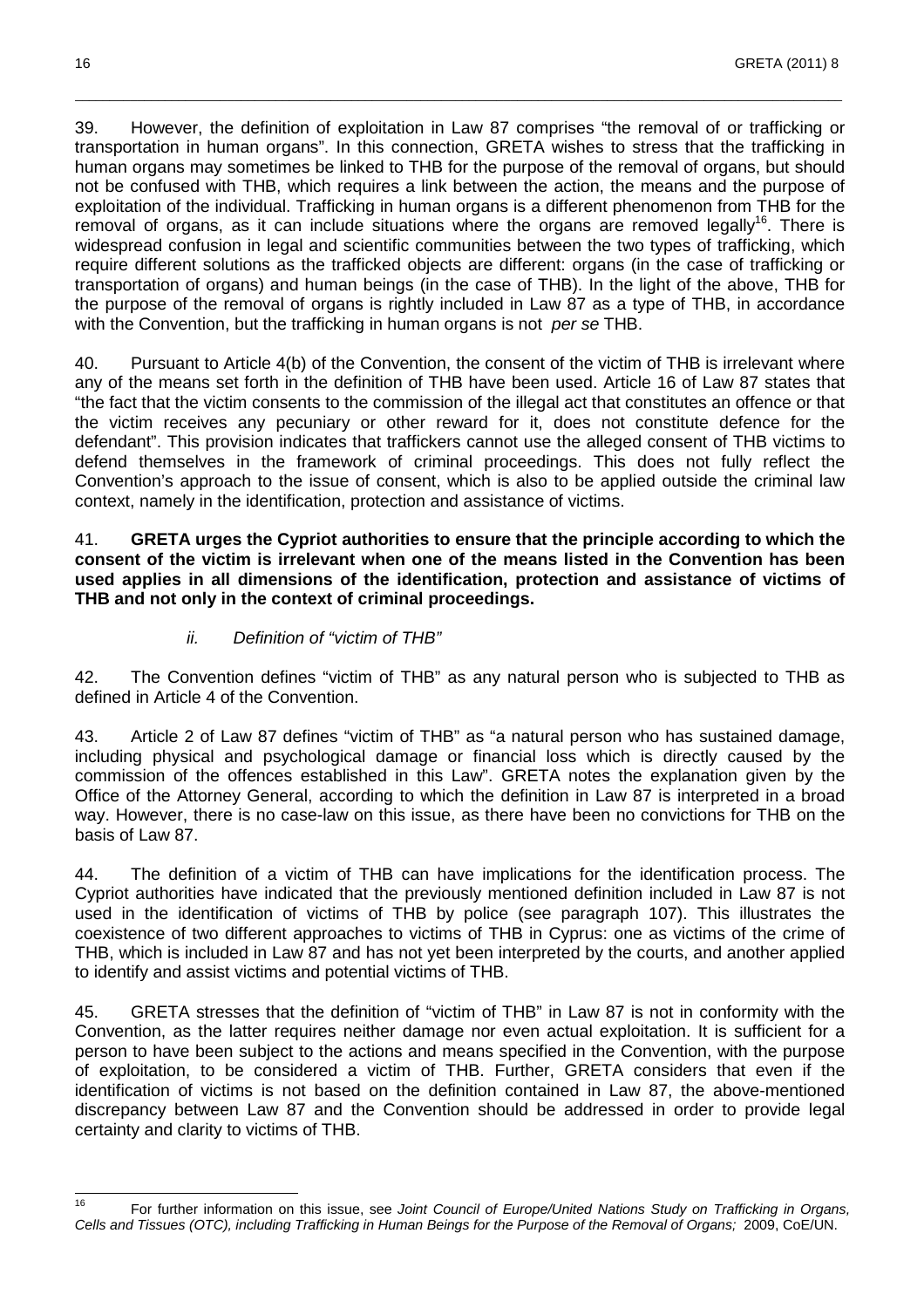#### 46. **GRETA urges the Cypriot authorities to ensure that no additional conditions of damage or loss and in particular no evidence of such damage or loss are required from a person who has been subjected to THB in order to qualify as a victim of THB under Law 87 and to benefit from the protection measures provided for in this law.**

\_\_\_\_\_\_\_\_\_\_\_\_\_\_\_\_\_\_\_\_\_\_\_\_\_\_\_\_\_\_\_\_\_\_\_\_\_\_\_\_\_\_\_\_\_\_\_\_\_\_\_\_\_\_\_\_\_\_\_\_\_\_\_\_\_\_\_\_\_\_\_\_\_\_\_\_\_\_\_\_\_\_\_\_\_\_\_\_\_\_\_\_\_\_\_\_\_\_\_\_\_\_\_\_\_\_\_\_\_\_\_

- c. Comprehensive approach to THB, co-ordination of all actors and actions, and international co-operation
	- i. Comprehensive approach

47. One of the aims of the Convention is to design a comprehensive framework for the protection and assistance of victims and witnesses (Article 1(1)(b)). This comprehensive national action may be co-ordinated through a specific governmental body or entity. The Explanatory Report of the Convention further states that multidisciplinarity is necessary to combat THB effectively at the national level.

48. Law 87 is comprehensive in nature, covering all victims of THB subjected to different types of exploitation (labour or services, slavery or practices similar to slavery or servitude, the removal of human organs, the exploitation of the prostitution of others or other forms of sexual exploitation, including pornography).

49. As outlined in paragraph 15, the NAP against THB for 2010-2012 was prepared by the Multidisciplinary Co-ordinating Group. It aims to provide a comprehensive framework to address THB by setting pragmatic objectives covering all aspects of the problem and promoting concrete actions within the framework of a better and more constructive co-ordination. There is no reference to any evaluation of the 2005 National Action Plan that may have been used as a basis for the new one<sup>17</sup>. The final chapter of the NAP against THB states that there will be an annual internal evaluation of its implementation as well as an overall evaluation of the Plan in 2012. As stated earlier (see paragraph 16), the trafficking of children has been left out of the scope of the NAP against THB.

50. The Cypriot authorities have so far focused their attention on THB for the purpose of sexual exploitation. GRETA considers it important that THB for the purpose of other types of exploitation be adequately addressed, to the extent that the Convention obliges Parties to target at least the forms of exploitation mentioned in Article 4(a). As the NAP against THB states, experience shows that sexual and labour exploitation are the most common forms of THB in Cyprus. The NAP against THB for 2010-2012 includes several actions, such as an information campaign on labour exploitation and the review of the Handbook of Interdepartmental Procedures regarding THB in order to cover all aspects of exploitation.

51. **GRETA considers that the Cypriot authorities should step up their efforts to address THB for the purpose of labour exploitation in their prevention and prosecution policies. In addition, GRETA strongly encourages the Cypriot authorities to pursue plans to develop a specific National Action Plan for child victims of THB.** 

 $17$ In his report following a visit to Cyprus in July 2008, the Council of Europe Commissioner for Human Rights, Mr Thomas Hammarberg, invited the Cypriot authorities to evaluate and monitor the effectiveness of the 2005 National Action Plan and the new legislation, with a view to ensuring proper identification of victims and child protection measures.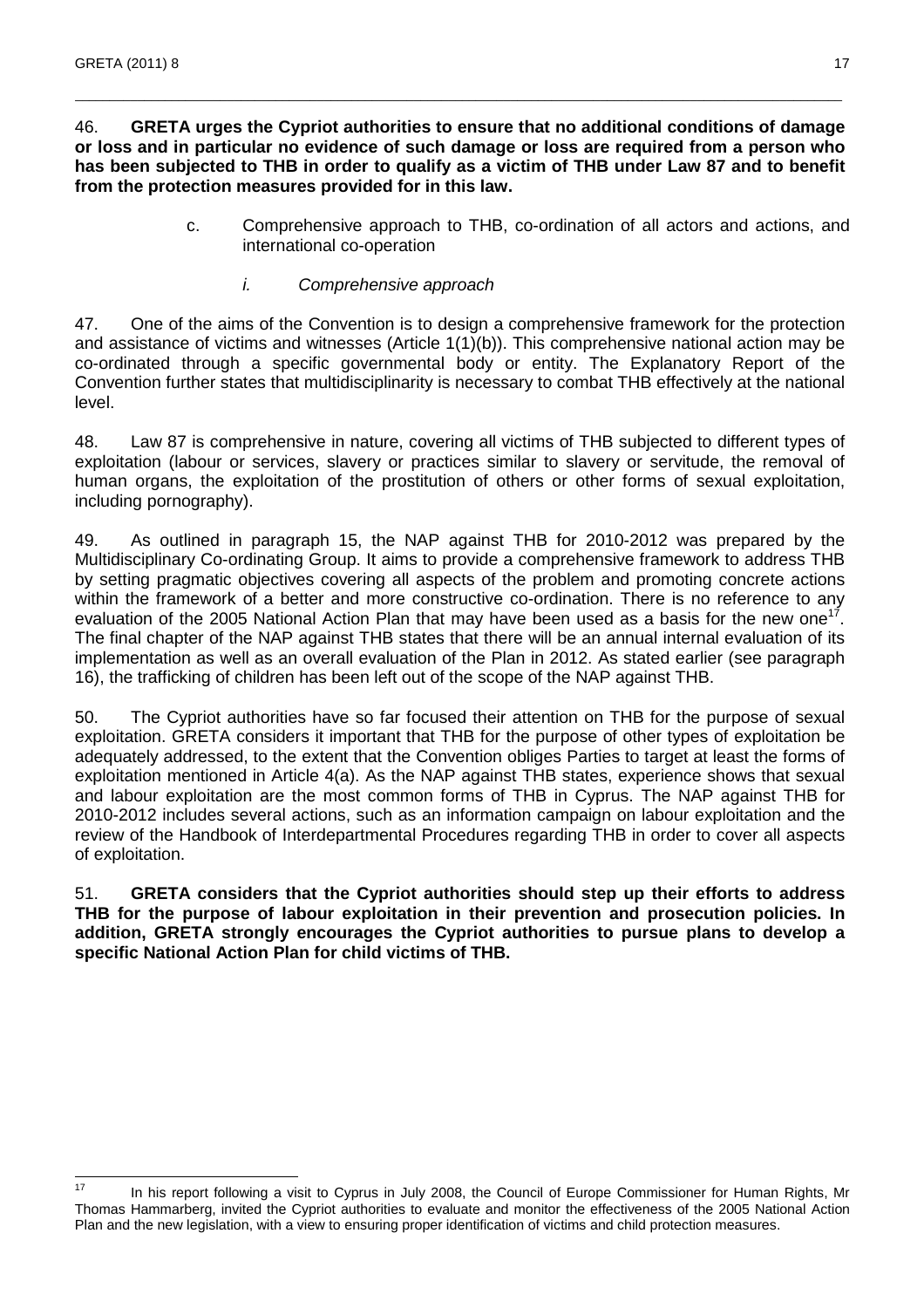#### ii. Co-ordination

52. The Convention requires Parties to take measures to ensure the co-ordination of their policies and actions against THB, including through the setting up of co-ordinating bodies (Article 29(2)). In addition, the Convention refers to the need to co-operate and build strategic partnership with civil society (Article 35) through co-operative frameworks that can help Governments fulfil their obligations under the Convention by co-ordinating their efforts with civil society.

\_\_\_\_\_\_\_\_\_\_\_\_\_\_\_\_\_\_\_\_\_\_\_\_\_\_\_\_\_\_\_\_\_\_\_\_\_\_\_\_\_\_\_\_\_\_\_\_\_\_\_\_\_\_\_\_\_\_\_\_\_\_\_\_\_\_\_\_\_\_\_\_\_\_\_\_\_\_\_\_\_\_\_\_\_\_\_\_\_\_\_\_\_\_\_\_\_\_\_\_\_\_\_\_\_\_\_\_\_\_\_

53. The purpose of the Multidisciplinary Co-ordinating Group is the development of policy, adoption of practical and operational measures, co-ordination of actions and formulation of concrete solutions. All relevant government agencies and services are members of the Co-ordinating Group (see paragraph 24), which had a budget of 120 000 euros in 2010 $18$ .

54. As already noted (see paragraph 28), only two NGOs are members of the Multidisciplinary Coordinating Group but there are plans to increase their number to four. At the same time, there are several other NGOs which carry out activities provided for in the NAP to combat THB and assist its victims. Written agreements between government agencies and NGOs are in the process of being discussed. The participation of NGOs in the action to combat THB in Cyprus and to protect its victims is essential. Therefore, further mechanisms for co-ordination are needed in order to create synergies and increase the impact of the NGOs' work.

55. Another important co-ordinating body is the Police Office for the Prevention and Combating of Human Trafficking which has as its main responsibility to co-ordinate the actions of all Police Departments with competence to deal with THB (see paragraph 27). In addition, it maintains a statistical database, follows up and monitors THB cases pending before the courts, provides training for law enforcement officers, and co-operates with other law enforcement agencies, international organisations, NGOs and government services. Given this considerable number of tasks, the Police Office for the Prevention and Combating of Human Trafficking appears to be understaffed with only five staff members. This problem is acknowledged by the NAP against THB, which calls for the preparation of a detailed proposal for the improvement of the operation and the sufficient provision of staff and other means to this Police Office. This is particularly relevant as the Police Office plays an important co-ordinating role and assists with the identification of victims of THB in Cyprus.

56. **GRETA considers that the Cypriot authorities should strengthen the co-ordination among government agencies, NGOs and other members of civil society active in the field of action against THB and the protection of victims. This should involve the conclusion of written agreements between government departments and NGOs setting out the specific framework for co-operation, as well as periodic reviews of their application.** 

57. **GRETA also invites the Cypriot authorities to:** 

- **ensure that annual and ex post evaluations of the implementation of the NAP against THB for 2010-2012 are carried out, and that the results of these evaluations are duly taken into account in future policies to combat THB;**
- **consider commissioning an independent external assessment of the application of the NAP against THB for 2010-2012;**
- **consider increasing the human and financial resources of the Police Office for the Prevention and Combating of Human Trafficking so that it can effectively carry out the full range of tasks within its mandate.**

 $18$ In 2009, the activities of the Multidisciplinary Co-ordinating Group were funded from the general budget of the Ministry of Interior. Since 2010, a special fund from the overall budget of the Ministry of the Interior is dedicated to the activities of the Multidisciplinary Co-ordinating Group.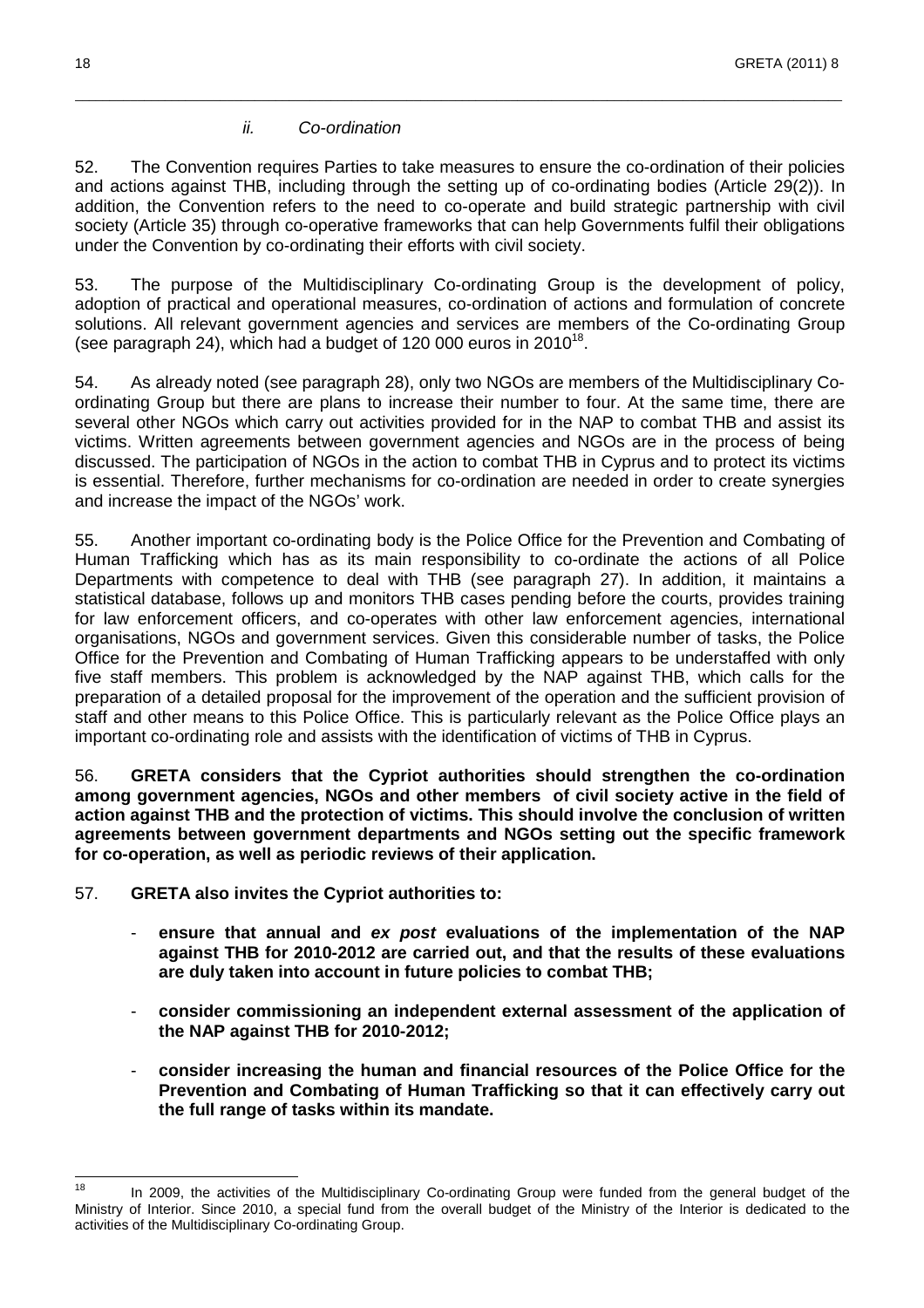#### iii. Training of relevant professionals

58. Law 87 provides for the training of all government officials involved in action against THB as well as the judiciary. The NAP against THB includes several actions on this issue, a number of which have already been implemented or are in the process of being carried out.

\_\_\_\_\_\_\_\_\_\_\_\_\_\_\_\_\_\_\_\_\_\_\_\_\_\_\_\_\_\_\_\_\_\_\_\_\_\_\_\_\_\_\_\_\_\_\_\_\_\_\_\_\_\_\_\_\_\_\_\_\_\_\_\_\_\_\_\_\_\_\_\_\_\_\_\_\_\_\_\_\_\_\_\_\_\_\_\_\_\_\_\_\_\_\_\_\_\_\_\_\_\_\_\_\_\_\_\_\_\_\_

59. As regards training on THB-related issues for police officers, the Cypriot authorities have indicated that in each district, there are several senior police officers who have been trained on THB issues. In addition, police officers receive THB-related training in the police academy, including on the difference between the smuggling of migrants and victims of THB (see paragraph 110). However, concerns have been expressed by NGOs about the limited scope of this training, which reportedly consists of a three-hour seminar covering a variety of human rights and discrimination issues.

60. The Cypriot authorities have reported that training for the judiciary and law enforcement personnel is planned for the autumn of 2011.

61. The NAP against THB includes measures to train consular officers stationed in the countries of origin of victims, as well as the training of officers of the Ministry of Education involved in the interviews of applicants of student visas abroad (see paragraph 90).

62. According to the Cypriot authorities, professionals who work directly with victims of THB, such as psychologists and social workers, follow an annual training programme run by the Social Welfare Services. In addition, GRETA was informed of plans to train medical doctors on THB issues as well as the publication of a brochure with procedures to be followed in respect of victims of THB in hospitals.

63. Further, the Ministry of Education and Culture regularly conducts training for school principals and teachers on human rights issues, including THB, as part of the mandatory educational programme for teachers since 2008. The NAP against THB also included measures to train teachers and seminars to inform the media about THB.

64. GRETA notes the steps taken by the Cypriot authorities to train relevant professionals working in the area of preventing THB and assisting its victims. That said, more systematic and focused training is needed in order to improve the identification of trafficking victims and overcome entrenched negative perceptions of victims of THB (see paragraphs 199 and 200).

65. **GRETA considers that the Cypriot authorities should step up their efforts to provide specialised and systematic training to all relevant professionals, such as law enforcement officers, border guards, consular officers, labour inspectors and social welfare officers, including with a view to improving the identification of victims of THB for labour exploitation and emerging new forms of THB.** 

66. **Further, GRETA invites the Cypriot authorities to design future training programmes with a view to improving the knowledge and skills of relevant professionals in order to enable them to better identify, protect and assist victims of trafficking. During the training, particular attention should be paid to overcoming negative attitudes and prejudices vis-à-vis victims of trafficking.** 

67. **GRETA also invites the Cypriot authorities to give priority to the actions of the NAP against THB for 2010-2012 concerning the training of judges and public prosecutors.**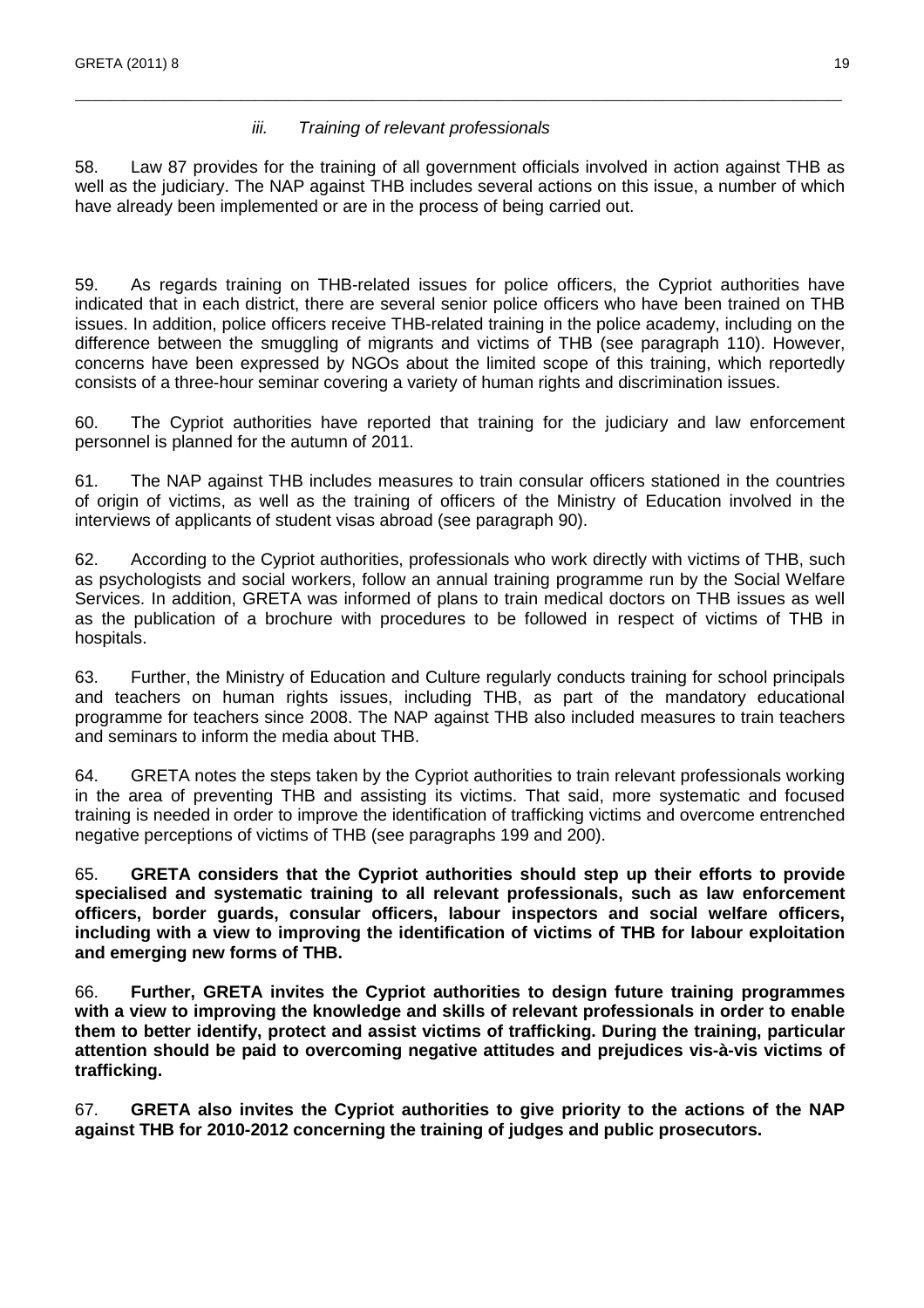#### iv. International co-operation

68. The Convention requires Parties to co-operate with each other "to the widest extent possible" in order to prevent and combat THB, to protect and assist victims, and to investigate related criminal offences (Article 32).

\_\_\_\_\_\_\_\_\_\_\_\_\_\_\_\_\_\_\_\_\_\_\_\_\_\_\_\_\_\_\_\_\_\_\_\_\_\_\_\_\_\_\_\_\_\_\_\_\_\_\_\_\_\_\_\_\_\_\_\_\_\_\_\_\_\_\_\_\_\_\_\_\_\_\_\_\_\_\_\_\_\_\_\_\_\_\_\_\_\_\_\_\_\_\_\_\_\_\_\_\_\_\_\_\_\_\_\_\_\_\_

69. The NAP against THB includes two sets of international co-operation measures aimed at strengthening co-operation with:

- -countries of origin and transit, including through bilateral agreements for co-operation and exchange of best practices, victim protection, and suppression of THB. The Ministry of Foreign Affairs is in charge of initiating contacts between Cypriot consular officials abroad and the competent authorities of countries of origin and transit of victims of THB, and has plans to train Cypriot consular staff in such countries (e.g. Belarus, Bulgaria, Cameroon, the Dominican Republic, Moldova, the Philippines, Romania, Ukraine and Vietnam);
- -European and international organisations, including the conclusion of an agreement with the International Organisation for Migration (IOM) to address the repatriation of victims.

70. The Cypriot authorities have also referred to close co-operation with the Romanian authorities, with the support of the European Police Office (Europol), which involved an investigation of THB for the purpose of labour exploitation and resulted in the dismantlement of a network recruiting Romanian citizens to be trafficked to Cyprus.

71. Cyprus has acceded to the 1959 Council of Europe Convention on Mutual Assistance on Criminal Matters and its 1978 Additional Protocol. Moreover, two EU Council Framework Decisions - No. 2009/316/JHA on the establishment of European criminal records information systems (ECRIS), and No. 2009/315/JHA on the exchange of information extracted on criminal records - are in the process of being implemented in the Cypriot legislation, including through a Decision of the Council of Ministers of 8 October 2010.

72. The previously mentioned ECHR's judgment in the case of Rantsev v. Cyprus and Russia stressed the duty of States to co-operate effectively in cross-border trafficking cases in order to achieve a full, effective and prompt investigation covering all aspects of THB, including the involvement of the victim or the next-of-kin to the extent necessary to safeguard their legitimate interests (see also paragraph 183). This underscores the need to step up international co-operation in the area of investigations.

#### 73. **GRETA considers that the Cypriot authorities should explore further possibilities for international co-operation in the fields of protecting and assisting victims of THB, and the investigation and prosecution of trafficking cases, inter alia in order to prevent re-trafficking.**

#### v. Data collection and research

74. The authorities responsible for collecting data on THB are the police, the Social Welfare Services and the Civil Registry and Migration Department. The NAP against THB for 2010-2012 includes a section on data collection which envisages the gathering of comparable statistical data through standardised forms. The NAP against THB also includes drawing up quarterly reports with statistical data, to be fed into an electronic database.

75. In addition, the NAP against THB for 2010-2012 refers to plans to support and fund studies, surveys and research on THB, as well as to publish research on THB to be carried out by the two NGOs members of the Multidisciplinary Co-ordinating Group.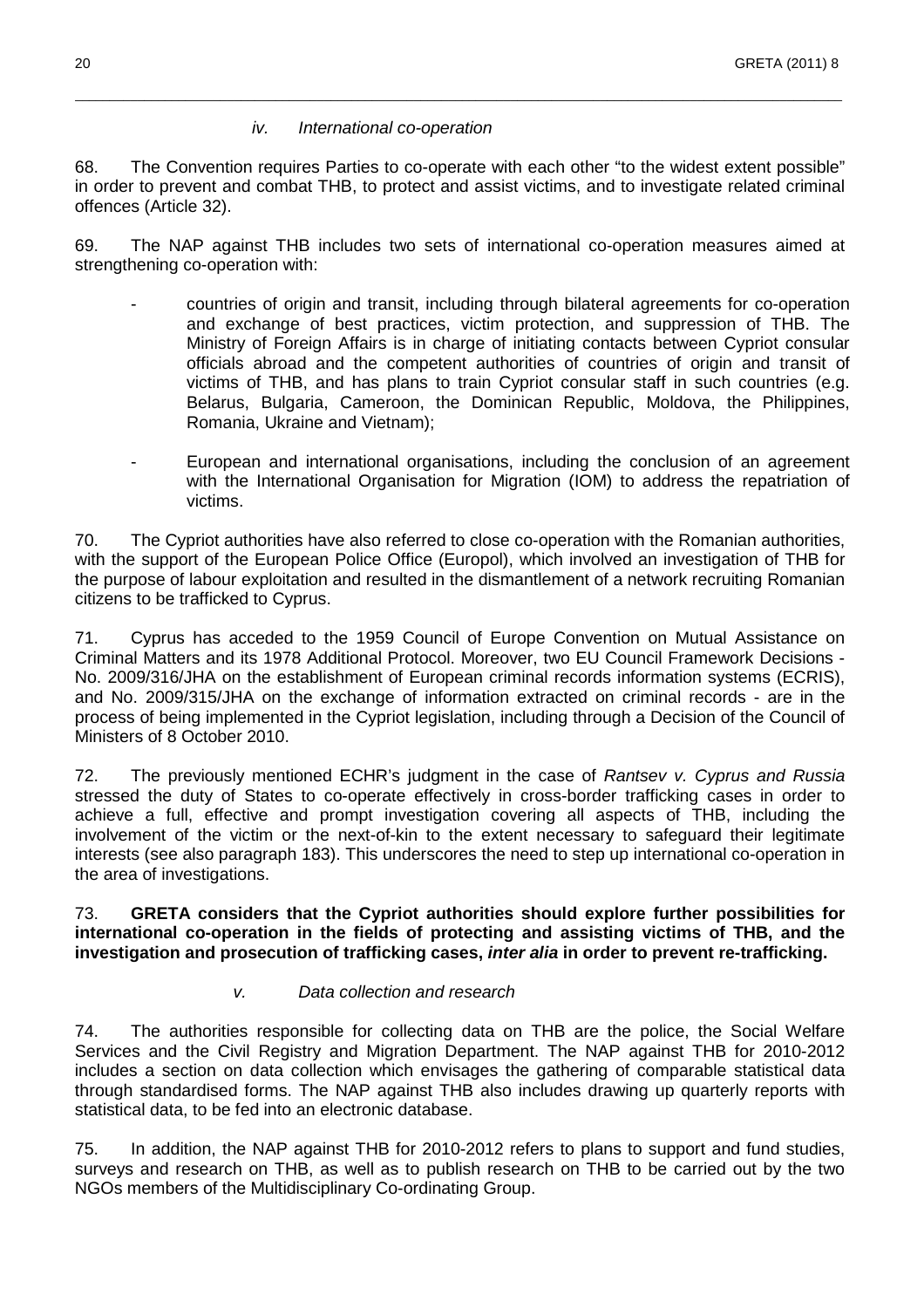76. **GRETA encourages the Cypriot authorities in their plans to introduce a comprehensive and coherent data collection mechanism that would make it possible to share information among the main actors in the fight against THB, while respecting the rights of data subjects to protect personal data. Statistical data should be disaggregated (into gender, age, type of exploitation, etc.) and its collection should be designed in a way that enables the authorities to determine the scale of the problem and the most appropriate measures to be taken with regard to the different forms of THB and groups affected.**

\_\_\_\_\_\_\_\_\_\_\_\_\_\_\_\_\_\_\_\_\_\_\_\_\_\_\_\_\_\_\_\_\_\_\_\_\_\_\_\_\_\_\_\_\_\_\_\_\_\_\_\_\_\_\_\_\_\_\_\_\_\_\_\_\_\_\_\_\_\_\_\_\_\_\_\_\_\_\_\_\_\_\_\_\_\_\_\_\_\_\_\_\_\_\_\_\_\_\_\_\_\_\_\_\_\_\_\_\_\_\_

77. **GRETA also invites the Cypriot authorities to continue conducting and supporting research as an important source of information for future policy measures in the field of action against THB.** 

## **2. Implementation by Cyprus of measures aimed to prevent trafficking in human beings**

78. According to the Convention, Parties must take measures to prevent THB, with the involvement of relevant NGOs, other organisations and members of civil society as appropriate (Article 5(2) and 5(6)). The Convention establishes that Parties must take measures to discourage demand, strengthen border controls and ensure the integrity and security of travel or identity documents (Articles 6-8).

#### a. Awareness raising and education

79. Before the NAP against THB for 2010-2012, a general awareness-raising campaign was organised by the Ministry of the Interior, from December 2008 to April 2009, with information materials such as posters and a TV spot with the message "Human trafficking is a serious crime". The campaign also made available a telephone helpline. However, there has been no evaluation of the impact of the campaign.

80. The Ministry of the Interior has prepared, in co-operation with NGOs, an information card for potential victims of THB, which exists in seven languages. The cards, which are distributed at airports and other border control points, provide a helpline telephone number for potential victims. In addition, there are plans to carry out two information campaigns targeting demand and labour exploitation.

81. The NAP against THB for 2010-2012 includes actions to prevent THB, most of which have a general scope, while others are specifically aimed at school children, the media, or potential victims of THB. For instance, the NAP against THB includes information and educational measures for pupils and teachers in elementary and secondary schools. A reform of the school curricula is being developed, which includes a multidisciplinary approach to human rights and sexual education.

82. GRETA welcomes the efforts of the Cypriot authorities to step up action to prevent THB but it notes the lack of assessment of previous measures.

83. **GRETA considers that the Cypriot authorities should design future actions in the area of awareness raising and education on the basis of the assessment of previous measures, reliable data and research, which should enable the authorities to focus on the needs identified. Increased emphasis should be placed on changing social attitudes towards victims of THB. The success of these efforts will depend on efficient data collection, adequate funding and regular evaluation.** 

84. **Further, GRETA considers that the Cypriot authorities should plan future awarenessraising campaigns to prevent THB with the involvement of civil society, including NGOs.**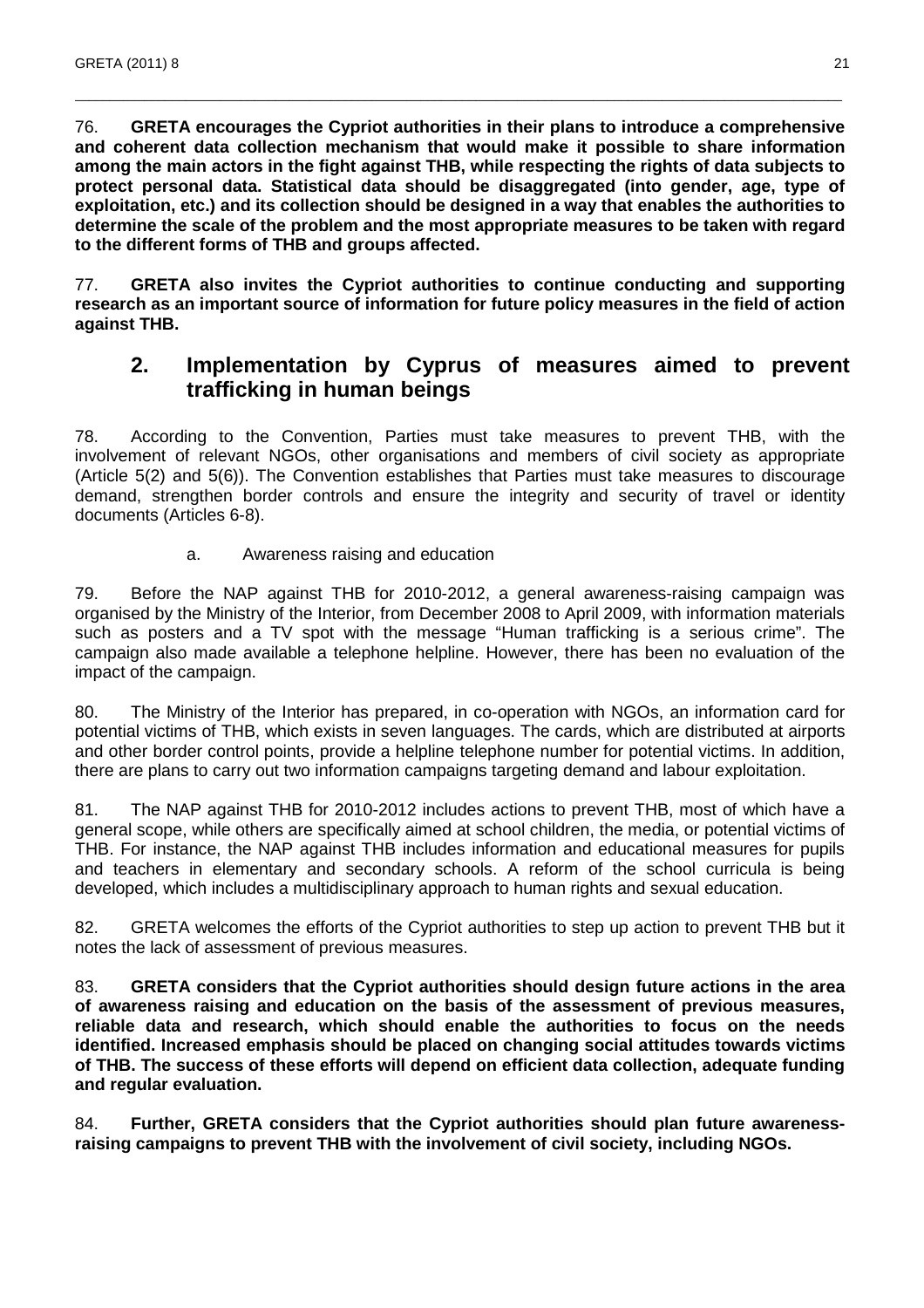#### b. Measures to discourage demand

85. In accordance with the Convention, measures to discourage demand for the services of victims of THB, especially women and children, should be understood as a positive obligation on Parties to adopt and reinforce such measures as regards THB for the purpose of any form of exploitation (see paragraph 108 of the Explanatory Report on the Convention). As it is stated in the United Nations Recommended Principles and Guidelines on Human Rights and Human Trafficking, strategies aimed at preventing THB shall address demand as a root cause of trafficking<sup>19</sup>.

\_\_\_\_\_\_\_\_\_\_\_\_\_\_\_\_\_\_\_\_\_\_\_\_\_\_\_\_\_\_\_\_\_\_\_\_\_\_\_\_\_\_\_\_\_\_\_\_\_\_\_\_\_\_\_\_\_\_\_\_\_\_\_\_\_\_\_\_\_\_\_\_\_\_\_\_\_\_\_\_\_\_\_\_\_\_\_\_\_\_\_\_\_\_\_\_\_\_\_\_\_\_\_\_\_\_\_\_\_\_\_

86. The NAP against THB for 2010-2012 includes an information campaign on demand and how this affects the increase of THB. **GRETA would like to be informed whether such a campaign has already been planned and to receive more details on it.** 

87. GRETA notes that the Cypriot authorities have so far not taken adequate measures to discourage the demand of services from trafficked persons. **GRETA considers that the Cypriot authorities should take specific measures to discourage demand for the services of trafficked persons, targeting in particular the most common forms of THB in the country.** 

c. Border measures and measures to enable legal migration

88. Article 5(4) of the Convention requires Parties to take appropriate measures to enable migration to take place legally, in particular through dissemination of accurate information on the conditions enabling the legal entry and stay in its territory.

89. The website of the Ministry of Foreign Affairs provides information in English on entry regulations, visa application procedures and transit restrictions for prospective travellers to Cyprus. In addition, it is planned to produce information materials for visa applicants on migrant worker's rights and obligations and existing entry regulations, and to distribute them through consular offices. A leaflet addressed to foreign women travelling to Cyprus for employment in entertainment venues (dated June 2005) is available in English, Russian, Romanian and Bulgarian on the website of the Ministry of Foreign Affairs. The Cypriot authorities have informed GRETA that this leaflet will be replaced by new ones prepared in several languages (Arabic, English, Bulgarian, Greek, Romanian, Russian and Spanish), to be distributed through the consular authorities of the main countries of origin of victims, the Civil Registry and Migration Department, and the Aliens and Immigration Unit of the police. The leaflets include information on THB as well as on migrants´ rights and obligations. In addition, the translation of standard employment contracts for performing artists and domestic workers into the languages of the main countries of origin of trafficking victims is said to be underway. The effect of these measures on the reduction of THB in Cyprus remains to be seen.

90. The GRETA delegation was informed during the country visit that the screening of visa applications for students is carried out in co-operation with officials from the Ministry of Education, who travel to the countries of origin to verify the accuracy of the qualifications for student visa applications.

91. There is an additional control for visa applicants through the so-called "Stop-List Catalogue", which provides information on previous illegal stays or convictions in Cyprus as well as international alerts (Interpol, Europol). This catalogue is managed by the Alien and Immigration Unit of the police and access to it is granted to consular officers as well as to the Civil Registry and Immigration Department. It is used in order to prevent the entry of persons who have been involved in trafficking cases.

<sup>19</sup> <sup>19</sup> Principle 4 of Addendum to the report of the United Nations High Commissioner for Human Rights (E/2002/68/Add. 1), http://www.ohchr.org/Documents/Publications/Traffickingen.pdf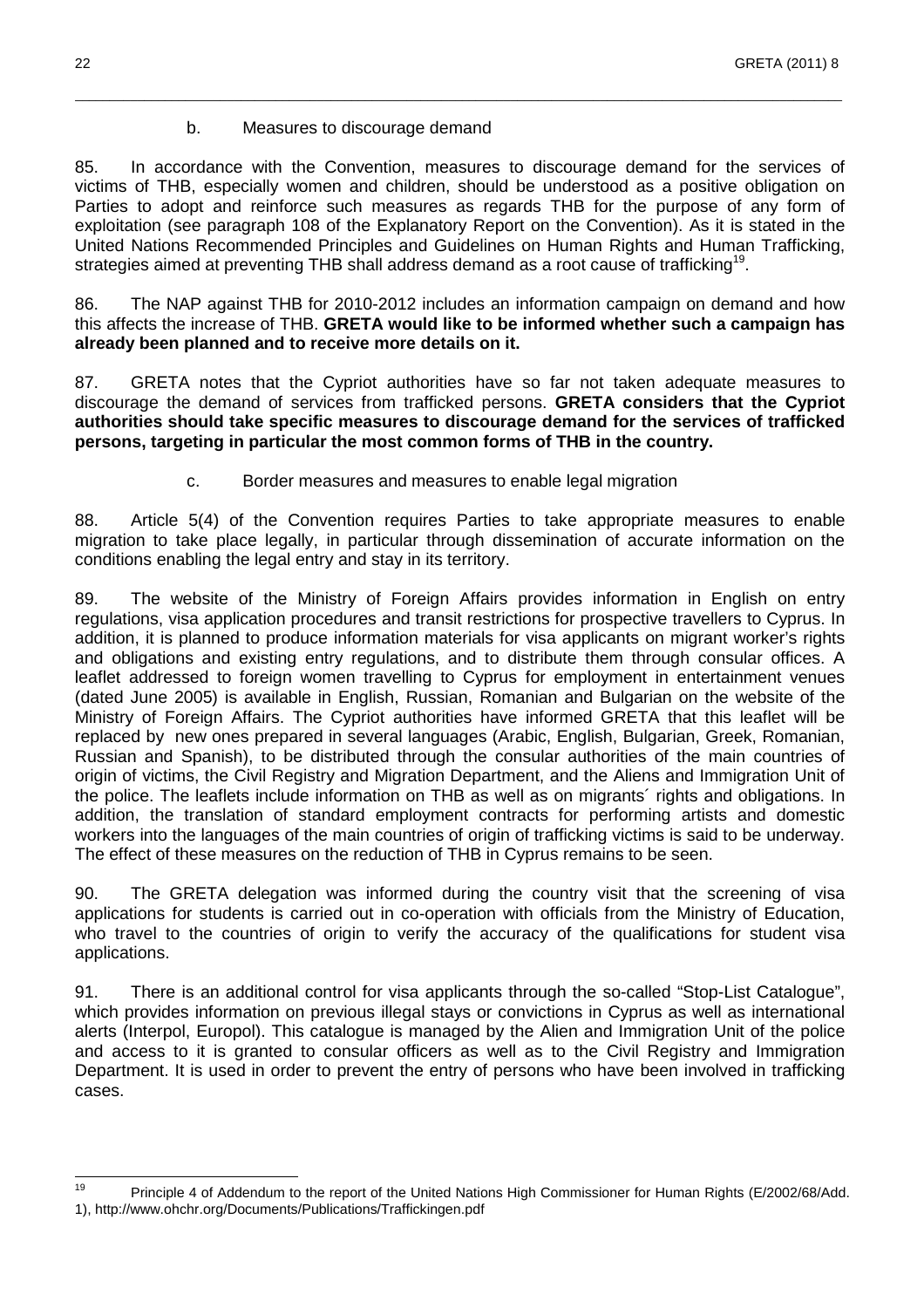92. There is no data concerning the number of visas which may have been rejected for suspicion of THB. In this context, it is envisaged to train consular officers abroad on THB issues, which could include the application of a checklist to identify potential THB-related risks during the visa application procedure. These measures, together with the data collection actions included in the NAP against THB for 2010-2012, should help redress the current lack of data on the number of visas rejected for suspicion of THB.

\_\_\_\_\_\_\_\_\_\_\_\_\_\_\_\_\_\_\_\_\_\_\_\_\_\_\_\_\_\_\_\_\_\_\_\_\_\_\_\_\_\_\_\_\_\_\_\_\_\_\_\_\_\_\_\_\_\_\_\_\_\_\_\_\_\_\_\_\_\_\_\_\_\_\_\_\_\_\_\_\_\_\_\_\_\_\_\_\_\_\_\_\_\_\_\_\_\_\_\_\_\_\_\_\_\_\_\_\_\_\_

93. Cyprus is preparing to take part in the EU's Visa Information System (VIS) which is aimed at ensuring a quality and unified checking system of visa applications. The Cypriot authorities are working on the upgrade of existing VIS stations as well as on the application of VIS to the entire network of Cyprus' consular posts worldwide and at all national entry/exit points. This project is foreseen for completion in 2013, allowing for biometric visas to be issued at all consular posts abroad. The installation of the VIS at 12 border crossing points (two airports, five harbours, five marinas) will be implemented by June 2012. Cyprus is currently not a member of the Schengen area, but it is preparing to join and fully comply with the Schengen acquis, including the VIS Regulation. The Ministry of Foreign Affairs has given priority in its strategic planning to actions related to the implementation of the VIS at consulates and border crossing points.

94. The Cypriot authorities have reported that the Aliens and Immigration Unit of the Police is responsible for controlling the border crossing points, including the international airports of Larnaca and Pafos, the ports of Larnaca, Limassol and Pafos, and the marina of Larnaca. Border Guards receive the same training as other officers within the Aliens and Immigration Unit, which includes training on THB. According to the Cypriot authorities, there is a daily information exchange which includes cases of potential victims of THB as well.

95. The Asylum Service informed GRETA that there had been no cases of asylum applicants linked to THB, including no victims of THB having sought asylum protection in Cyprus. That said, in March 2011 the Cyprus Mail newspaper<sup>20</sup> reported the case of an alleged victim of THB who apparently had applied for asylum, but was nevertheless issued with a deportation order. According to the newspaper, the Minister of the Interior intervened and ordered the suspension of the deportation order while an investigations was carried out.

96. As already noted in paragraph 19, following the abolition of the much-criticised "artiste" visas, a new visa and work permit policy for "performing artists" coming to Cyprus from third countries was introduced. Pursuant to it, all third-country nationals entering Cyprus to be employed as artists are issued with entry permits as creative artists (writers, composers, painters, etc.) or performing artists (actors, dancers, singers, etc.), after their employer has obtained an employment permit from the Labour Department.

97. Work permit applications for performing artists are submitted to the Department of Labour by the interested employer and are examined by a Special Committee consisting of representatives from the Department of Labour, the Department of Civil Registry and Migration, the Cyprus Tourism Organisation, and the Aliens and Immigration Unit of the police. The examination takes into consideration the applicant's qualifications and work experience so that permits are granted only to genuine artists. The Cypriot Government has reported that the qualifications of performing artists are verified through certificates from dance schools and letters from past employers. These documents are certified by a notary in the country of origin, and are apostilled by the competent authority of the country of origin of the performing artist.

 $20$ 

<sup>20</sup> "AG ordered deportation of trafficking victim", Cyprus Mail, 13 March 2011.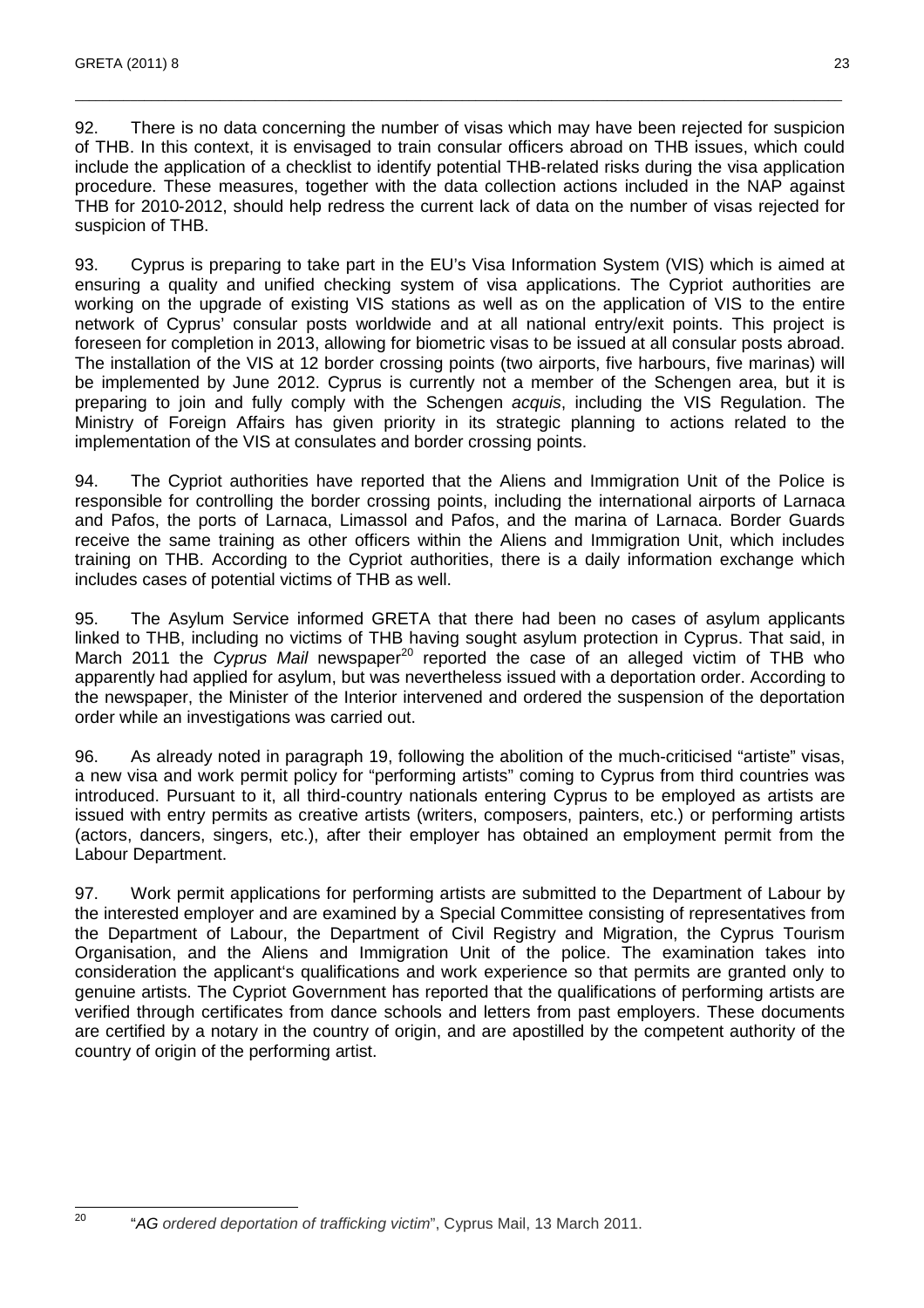98. After the employment application has been approved and an employment permit granted (the employment permit is issued to the specific employer for a minimum of one year), the employer has to apply for an entry permit to the Civil Registry and Migration Department. Once the third-country national arrives in Cyprus, he/she has to apply for a temporary residence permit.

\_\_\_\_\_\_\_\_\_\_\_\_\_\_\_\_\_\_\_\_\_\_\_\_\_\_\_\_\_\_\_\_\_\_\_\_\_\_\_\_\_\_\_\_\_\_\_\_\_\_\_\_\_\_\_\_\_\_\_\_\_\_\_\_\_\_\_\_\_\_\_\_\_\_\_\_\_\_\_\_\_\_\_\_\_\_\_\_\_\_\_\_\_\_\_\_\_\_\_\_\_\_\_\_\_\_\_\_\_\_\_

99. GRETA notes the efforts made by the Cypriot authorities to improve the regulation of migration policy with regard to the entertainment business. That said, GRETA is concerned that this sector presents a particular risk for THB for sexual exploitation and that a new visa policy by itself does not eliminate the sexual exploitation of trafficked women. The visa regimes for performing artists should therefore be carefully monitored and enforced, as there are indications that THB for sexual exploitation continues to take place in cabarets, massage parlours, bars, pubs and private apartments. Monitoring and inspection of visas for bar tenders should also be carried out. In addition, the lack of control over the employment status of EU nationals, and the fact that no labour inspections are carried out in bars, pubs or cabarets, justify stepping up police control of entertainment venues where potential victims of THB may be found. As the ECHR has stressed, States must put in place adequate measures regulating businesses often used as a cover for human trafficking; further, a State's immigration rules must address relevant concerns relating to encouragement, facilitation or tolerance of trafficking $21$ .

100. THB for labour exploitation is reportedly on the increase in Cyprus, in particular in the agriculture and domestic work sectors. However, it appears that this issue has not yet received adequate attention. In addition, there seems to be a confusion between cases of THB for labour exploitation and labour disputes in certain sectors. GRETA understands that the Department of Labour is preparing guidelines on labour disputes that could be linked to THB and it trusts that these guidelines will be disseminated as soon as possible This is of particular importance in the case of domestic workers as reportedly more than  $60\%$  of an estimated total of 50 000 are foreigners<sup>22</sup>. The 2011 report of the Council of Europe's Commission against Racism and Intolerance (ECRI) concerning Cyprus, published in May 2011, notes with concern that the situation of foreign domestic workers in Cyprus has not improved and that they continue to be one of the most vulnerable groups of foreign workers.

101. A report by the Ombudsman of Cyprus concerning labour disputes between foreign workers and their employers (dated March 2010) recommended the review of the country's policy on domestic workers and labour disputes, and the adoption of a new regulatory framework in this area. The Cypriot Government has reported that the new policy for alien domestic workers has included a 10% increase of the minimum gross salary of domestic workers. Further, certain requirements have been added, such as basic knowledge of Greek or English and at least one year experience in a similar position. However, migrant domestic workers are particularly vulnerable to THB, due to a residence status which makes them dependent on their employer. In Cyprus, third-country nationals employed as domestic workers are not allowed to change employers for the first six months<sup>23</sup>. After this period, they can change employers only with the latter's' prior consent or through a decision by the labour disputes committee. The maximum period of employment for foreign workers in Cyprus is four years.

102. GRETA notes that the Cyprus authorities have taken, or are in the process of taking, a number of important measures to ensure the informed and legal migration of foreigners to Cyprus. The Ministerial Committee for the Employment of Third Country Nationals plays a key role in monitoring the residence and employment regimes of third-country nationals in Cyprus. However, not enough has been done to evaluate the real impact of visa policies on the prevention and detection of trafficking of foreigners for sexual and labour exploitation, including domestic workers.

<sup>21</sup> <sup>21</sup> Rantsev v. Cyprus and Russia, see footnote 5, at paragraph 284.

Report of the Ombudsman on the procedure for considering labour disputes between foreign workers and their employers, issued on 12 March 2010, Nicosia, Cyprus.

By decision of the Ministerial Committee for the Employment of Third-Country Nationals.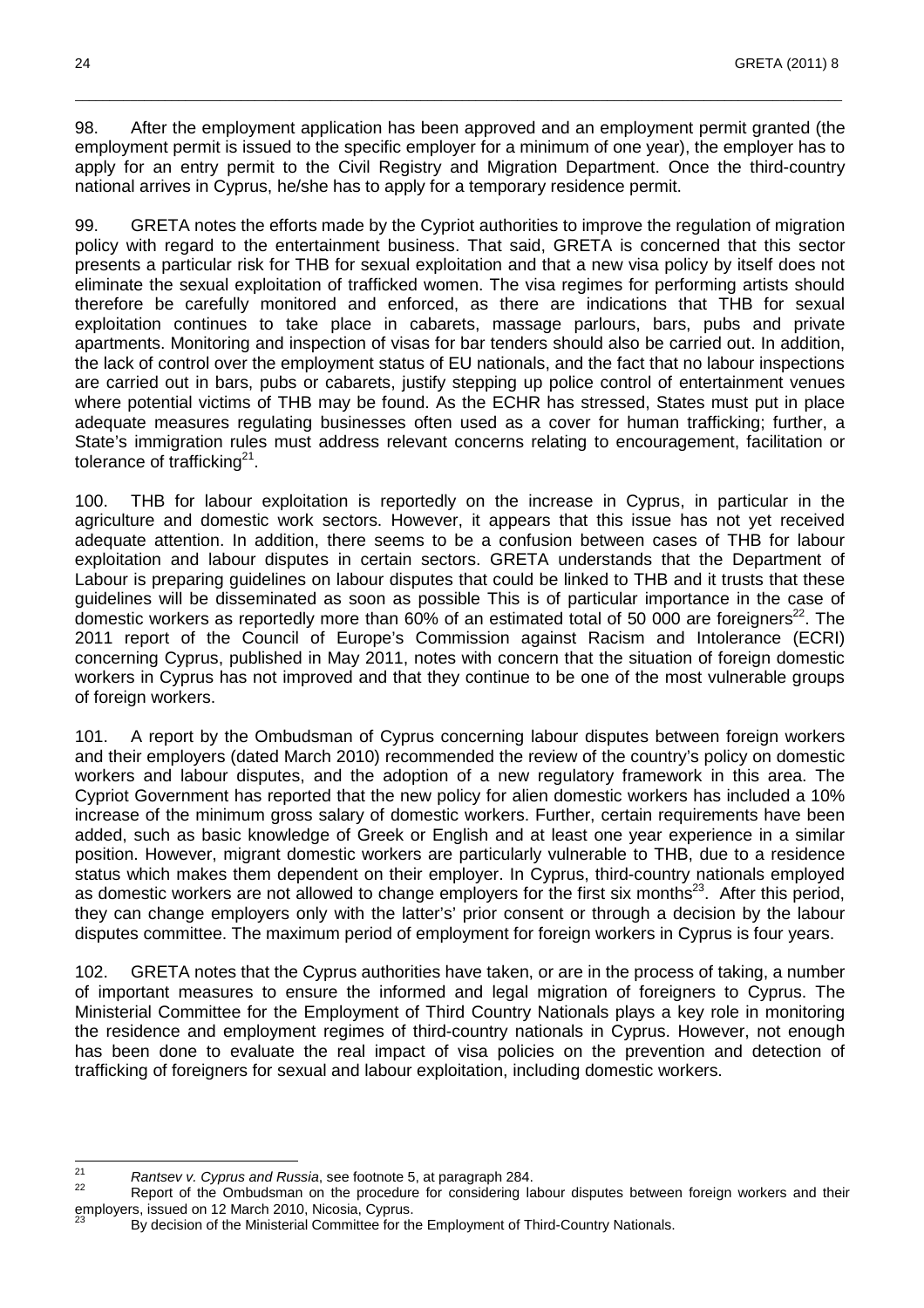- 103. **GRETA urges the Cypriot authorities to:** 
	- improve the information provided to potential migrant workers to alert them **about the risks of THB;**

\_\_\_\_\_\_\_\_\_\_\_\_\_\_\_\_\_\_\_\_\_\_\_\_\_\_\_\_\_\_\_\_\_\_\_\_\_\_\_\_\_\_\_\_\_\_\_\_\_\_\_\_\_\_\_\_\_\_\_\_\_\_\_\_\_\_\_\_\_\_\_\_\_\_\_\_\_\_\_\_\_\_\_\_\_\_\_\_\_\_\_\_\_\_\_\_\_\_\_\_\_\_\_\_\_\_\_\_\_\_\_

- **closely monitor the application of the visa regimes for performing artists, bar tenders and other groups at risk (such as domestic workers, agriculture workers, those employed in the tourism sector and au pairs);**
- **step up police control of entertainment venues where cases of THB for sexual exploitation may be found;**
- **step up police and labour inspections aimed at identifying cases of labour exploitation.**
- 104. **Furthermore, GRETA considers that the Cypriot authorities should:** 
	- **co-operate with the main countries of origin of victims of THB to alert potential victims of THB-related risks;**
	- **introduce a checklist to identify potential THB-related risks during the visa application system;**
	- **take due account of THB risks and include preventive measures, such as information, in the revised policy on domestic workers and their labour disputes;**
	- **consider the THB-related risk of the requirement that ties migrant workers to their employers.**

## **3. Implementation by Cyprus of measures to protect and promote the rights of victims of trafficking in human beings**

a. Identification of victims of THB

105. Article 10 of the Convention requires Parties to adopt measures to identify victims. In order to do so, Parties must provide their competent authorities with persons who are trained and qualified in preventing and combating THB and in identifying and helping victims, including children. The Convention also establishes that when the competent authorities have reasonable grounds to believe that a person has been a victim of THB, he/she must not be removed from the country until the identification process as victims of a trafficking offence is completed.

106. Article 45 of Law 87 establishes a "national reporting mechanism of victims" according to which all civil servants should report to the Social Welfare Services any person they consider may be a victim of THB. NGOs should also report potential victims of THB to the Social Welfare Services (Article 29(1) of Law 87), which have to inform them of their rights and the facilities available. The Social Welfare Services report the case to the police which, pursuant to Article 29 of Law 87, is the competent authority to identify victims of THB.

107. The Cypriot authorities have indicated that the identification of victims of THB is not linked to the above-mentioned definition of victim of THB contained in Law 87 (see paragraph 44), which requires them to have sustained physical and psychological damage or financial loss caused directly by the offence of THB. The criteria used by the police to assess potential victims of THB are the socalled "Delphi indicators", developed through a European Commission-ILO project in 2008. The 67 indicators used cover the recruitment, the means included in the definition of THB, the conditions of exploitation and coercion in the place of destination, as well as the vulnerability of potential victims.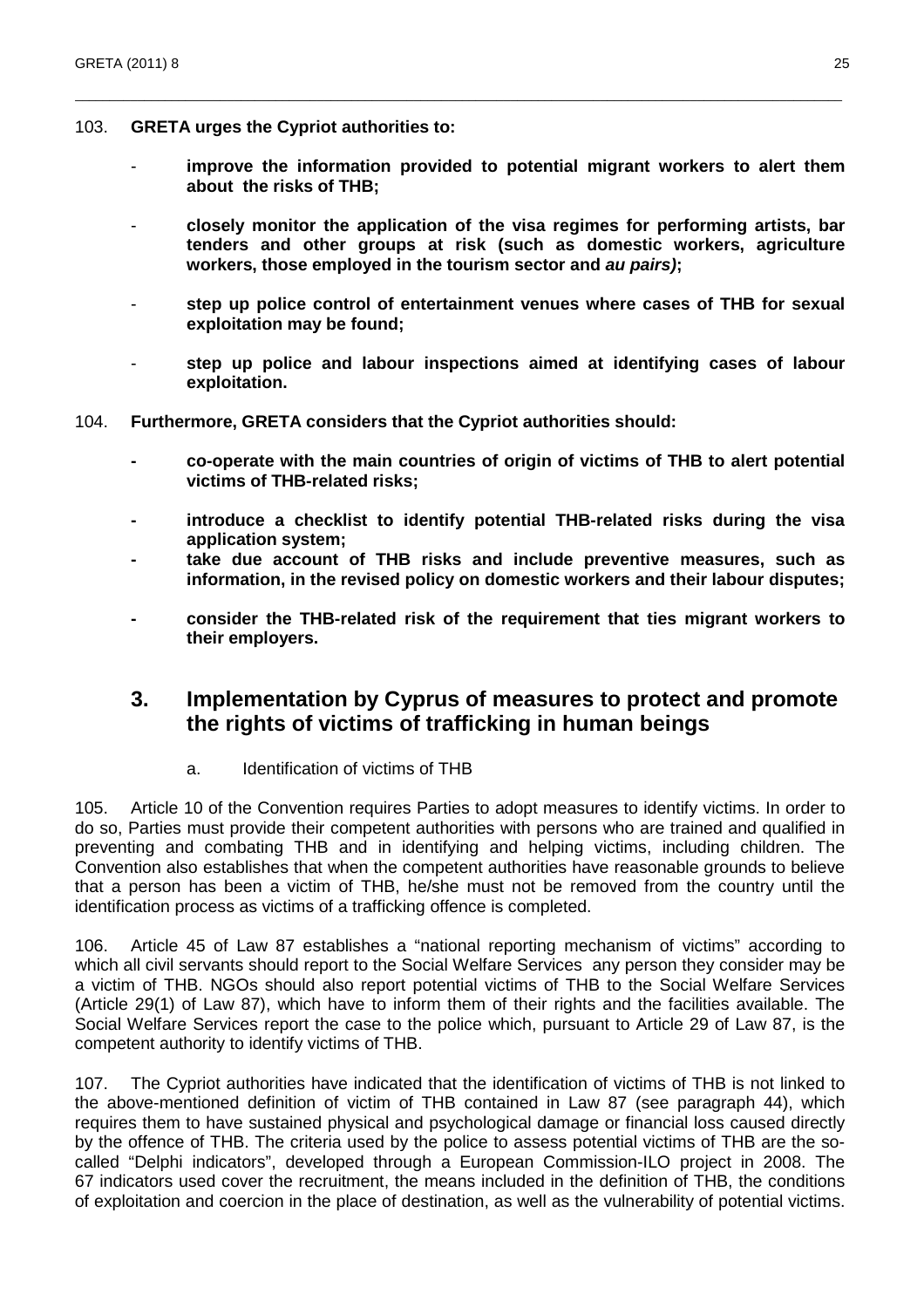The fact that the means included in the definition of THB do not need to be present when children are concerned is expressly indicated.

\_\_\_\_\_\_\_\_\_\_\_\_\_\_\_\_\_\_\_\_\_\_\_\_\_\_\_\_\_\_\_\_\_\_\_\_\_\_\_\_\_\_\_\_\_\_\_\_\_\_\_\_\_\_\_\_\_\_\_\_\_\_\_\_\_\_\_\_\_\_\_\_\_\_\_\_\_\_\_\_\_\_\_\_\_\_\_\_\_\_\_\_\_\_\_\_\_\_\_\_\_\_\_\_\_\_\_\_\_\_\_

108. A **"**Handbook for the identification of victims" is made available to police officers and provides them with practical guidance in respect of:

- their first contact with a potential victim
- the information to be provided to potential victims
- the recognition of a possible trauma and the eventual behaviour of victims
- the indicators that may reveal a case of THB
- rules to be observed when interviewing potential victims
- possible reaction to the victim's reserved attitude and reluctance to co-operate with the police
- indicators to identify possible traffickers.

109. The Cypriot authorities have reported that whenever needed and possible, officials from the Social Services Officers use the services of interpreters. GRETA wishes to stress the importance of good quality and independent interpreters for victims of THB from the early stages of the investigation.

110. According to the Cypriot authorities, the members of the Police Office for the Prevention and Combating of THB, as well as police officers from other departments and services, receive training on THB issues in the form of specialised seminars or as part of the regular training programmes offered by the Police Academy on legislation, intelligence gathering, victim identification, interview techniques, and victims' support and protection. Police officers are also reportedly trained on the difference between smuggled migrants and victims of THB so that they can refer them to the appropriate department. In this context, GRETA welcomes the action planned in the NAP against THB for 2010-2012 to train members of the police, as well as labour inspectors, officers of relevant government departments, health-care staff and NGOs on the identification of potential victims and the support and protection of victims. Further, the EU agency FRONTEX is preparing a training programme on the profiling of potential THB victims at EU's external borders and police staff in Cyprus plan to take part in it.

111. Law 87 does not make the identification of victims of THB conditional upon their willingness to co-operate with the authorities. Furthermore, Article 34(1) of Law 87 establishes that identified victims of THB have a number of rights (to information, assistance, etc.) regardless of whether they are willing or not to be witnesses in the criminal proceedings. Protective measures for victims of THB are also applied irrespectively of the victims' co-operation with the prosecuting authorities (Article 28(b) of Law 87). Co-operation is therefore not a criteria for granting the legal status of victim, but it is a requirement for being granted a residence permit for THB victims (see paragraphs 120 and 124).

112. However, GRETA notes that NGOs have reported a *de facto* connection between the identification of victims of THB in Cyprus and their willingness to co-operate with the competent authorities in the related investigation and legal proceedings.

113. The statistical data provided by the Cypriot authorities indicates that 58 victims of THB were identified in 2008, 113 in 2009 and 52 in 2010. The number of potential victims of THB who have received assistance (104 in 2008, 220 in 2009) is higher than the previously mentioned numbers of identified victims of THB. The Cypriot authorities explain this difference as being due to the fact that the same victim may appear several times in the statistical data of the Social Welfare Department, which includes the number of victims and potential victims who have received assistance every year, while the police keeps statistical data on the number of victims identified each year.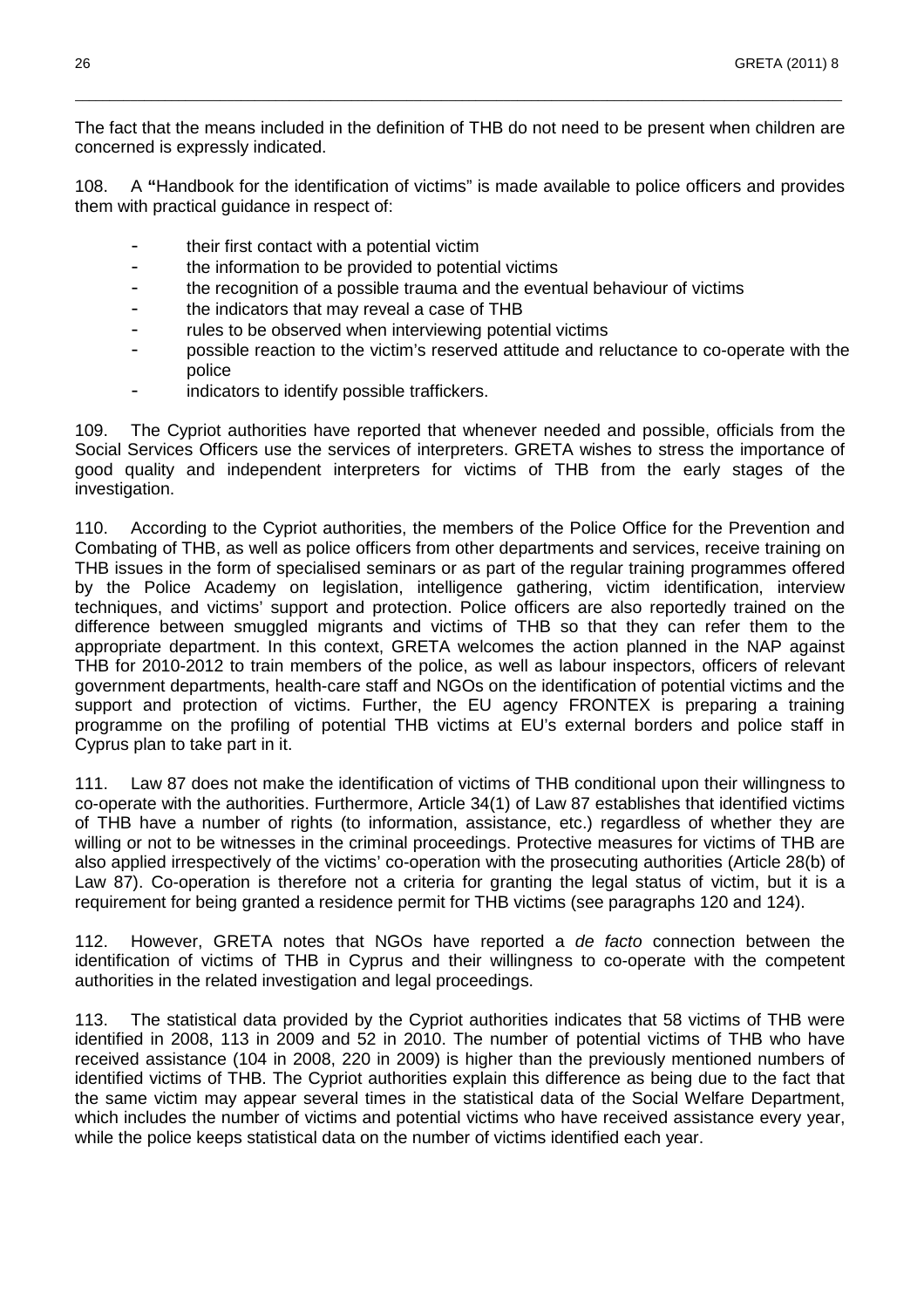114. The Cypriot authorities have reported that the first two child victims of THB in Cyprus were identified in 2010. The Cypriot Commissioner for Children's Rights indicated that unaccompanied minors seeking asylum in the country represent a potentially high-risk vulnerable group for THB. The Asylum Service has explained that when an application for international protection is lodged by an unaccompanied minor, guardianship is immediately granted by the Minister of Labour and Social Insurance, whereas the Commissioner for Children's Rights acts as a legal representative throughout the examination procedure. During the country visit to Cyprus, the GRETA delegation was informed about procedural difficulties which prevent the Commissioner from hiring private lawyers in order to ensure the legal representation of unaccompanied minors.

\_\_\_\_\_\_\_\_\_\_\_\_\_\_\_\_\_\_\_\_\_\_\_\_\_\_\_\_\_\_\_\_\_\_\_\_\_\_\_\_\_\_\_\_\_\_\_\_\_\_\_\_\_\_\_\_\_\_\_\_\_\_\_\_\_\_\_\_\_\_\_\_\_\_\_\_\_\_\_\_\_\_\_\_\_\_\_\_\_\_\_\_\_\_\_\_\_\_\_\_\_\_\_\_\_\_\_\_\_\_\_

115. The Cypriot authorities have informed GRETA of a newly emerging trend of trafficking in 2010, with 10 identified victims of THB for the purpose of "marriages of convenience". These victims of THB were reportedly identified using the "Handbook on the identification of victims of THB". **GRETA would like to receive further information on the type of exploitation which these identified victims of THB have suffered and on measures taken to protect and assist them.**

116. While acknowledging the efforts made by Cyprus to apply a broad set of indicators in the identification of victims of THB, GRETA concludes that the current identification system of victims of THB is not sufficiently effective as it risks to leave out those reluctant to report to the authorities that they are victims of THB and those unwilling to co-operate with the authorities.

117. On the basis of the above, **GRETA urges the Cypriot authorities to review the identification system for victims of THB and its application.** 

- 118. **Furthermore, GRETA considers that the Cypriot authorities should:** 
	- **set up a coherent national referral mechanism which ensures co-ordination between all actors involved in identifying trafficked persons;**
	- ensure that clear instructions are given to all relevant officials involved in the **identification of victims of THB in order to avoid any de facto link between the identification of victims and their willingness to co-operate with the authorities.** 
		- b. Recovery and reflection period and residence permits

119. As victims of THB are extremely vulnerable after the trauma they have experienced, the Convention introduces the obligation for Parties to provide in their internal law for a recovery and reflection period of at least 30 days. The minimum 30-day period constitutes an important guarantee for victims and potential victims and it serves a number of purposes, including to allow them to recover and escape the influence of traffickers and to take a decision on co-operating with the competent authorities. During this period, Parties must authorise foreign victims and potential victims of THB concerned to stay in their territory and expulsion orders cannot be enforced $^{24}$ .

120. Article 14(1) of the Convention provides for two possibilities when it comes to the issuing of residence permits to victims of THB: on the basis of their personal situation and/or their co-operation with the competent authorities in the investigation or criminal proceedings. EU Member States have been encouraged to follow the second option in their application of EU Council Directive 2004/81<sup>25</sup> and this is the approach taken by Cyprus (see Article 32 of Law 87). In this context, it is noteworthy that Article 4 of the Directive allows member States to adopt or maintain more favourable provisions for third-country nationals who are victims of THB $^{26}$ . GRETA notes the report by the European

 $24$ <sup>24</sup> See the Explanatory Report on the Convention, paragraphs 173 and 175.

<sup>25</sup> Directive 2004/81/EC on the residence permit issued to third-country nationals who are victims of THB or who have been the subject of an action to facilitate illegal immigration, who co-operate with the competent authorities. This Directive is applicable to all EU member States except Denmark, Ireland and the UK.

<sup>26</sup> Certain EU Member States provide for residence permits on the basis of the vulnerable position of the victim of THB, although this is sometimes limited to particular categories of persons, such as minors.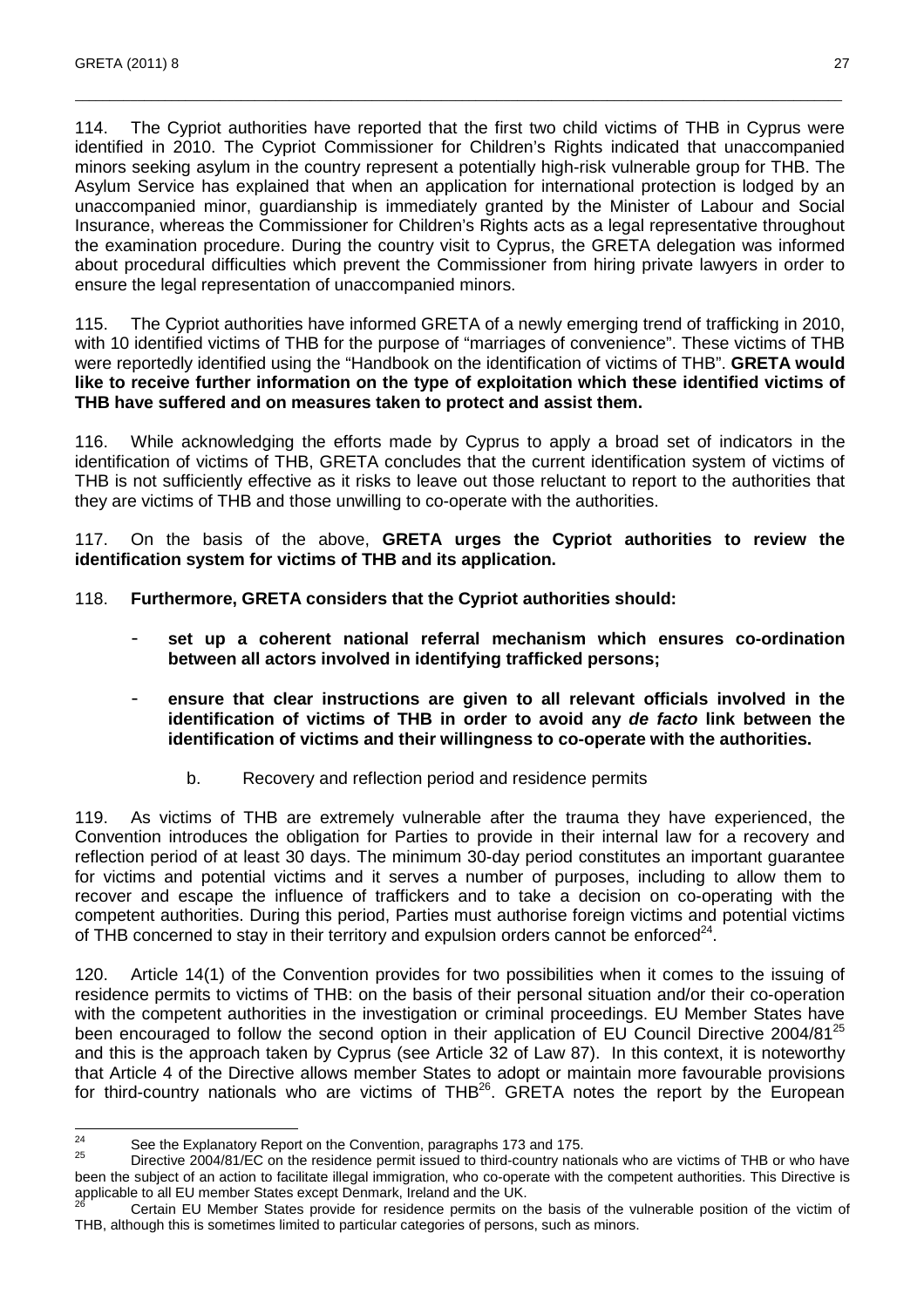Commission on the application of this Directive, which includes plans for the consideration of "the need for amendments to the Directive, including the possibility of issuing a temporary residence permit based on the vulnerable situation of the victim and not necessarily in exchange for cooperation with competent authorities"<sup>27</sup>.

\_\_\_\_\_\_\_\_\_\_\_\_\_\_\_\_\_\_\_\_\_\_\_\_\_\_\_\_\_\_\_\_\_\_\_\_\_\_\_\_\_\_\_\_\_\_\_\_\_\_\_\_\_\_\_\_\_\_\_\_\_\_\_\_\_\_\_\_\_\_\_\_\_\_\_\_\_\_\_\_\_\_\_\_\_\_\_\_\_\_\_\_\_\_\_\_\_\_\_\_\_\_\_\_\_\_\_\_\_\_\_

121. According to Article 30 of Law 87, temporary residence permits are granted to allow victims of THB from third countries a reflection period in order to recover and escape the influence of traffickers so that they can take an informed decision as to whether to co-operate with the competent authorities for the investigation of the offence or the judicial process. These temporary permits for reflection are issued for at least one month and can be further renewed at the discretion of the Civil Registry and Migration Department of the Ministry of the Interior.

122. During the period of validity of the residence permits granted for the purpose of reflection, victims have access to the assistance measures provided for in Articles 34-38 of Law 87, including emergency medical treatment, psychological assistance, temporary accommodation, interpretation, legal aid, pocket money, access to the labour market, protection by the police, and access to assistance programmes by authorised NGOs (including vocational training and language lessons). Further, child victims of THB benefit from free education. Articles 37 to 39 of Law 87 provide for specific measures for unaccompanied minors who are victims of THB.

123. Expulsion orders cannot be enforced during the period of validity of the temporary residence permits for reflection. The Director of the Civil Registry and Migration Department can cancel the temporary residence permits for reflection if victims renew contact with their traffickers at their own initiative, and also for reasons of public order or national security. To the extent that temporary residence permits given to victims of THB are linked to their co-operation with the authorities, if victims decide to return to their country of origin before the end of the court proceedings, their victim status and temporary residence permit come to an end. This is also the case when they not longer participate in the court proceedings.

124. At the end of the reflection period**,** temporary residence permits of a least six months may be granted, in accordance with Article 32 of Law 87. These residence permits can be renewed uniquely on the grounds of the victim's co-operation with the authorities or taking account of the victim's participation in criminal proceedings and therefore their duration is linked to the length of the court proceedings. The Social Welfare Service is the authority which usually submits the application to renew the residence permit, on behalf of the victim, but victims can also apply directly for an extension of their residence permit. As regards the procedure for the issuing of residence permits, once the police has identified a victim of THB, it informs the Civil Registry and Migration Department and recommends that the latter issues the victim with a temporary residence permit. The same procedure operates in case of withdrawing the residence permit. The Civil Registry has no discretion to decide separately from the police ("compétence liée").

125. The GRETA delegation was informed by the authorities during the visit to Cyprus that the reflection period is not compulsory and that victims of THB willing to co-operate receive immediately a temporary residence permit. As indicated in paragraph 111, co-operation is not a legal criterion for the identification of victims of THB, but it is a requirement for granting them a temporary residence permit (Article 32(1)(b) and Article 33(2)(b),(c) and (d) of Law 87).

126. The statistics provided by the Cypriot authorities show that 56 out of a total of 58 victims of THB identified in 2008 received a residence permit on the grounds of co-operation with the authorities, and 112 out of 113 identified victims of THB in 2009.

 $27$ Report from the European Commission to the European Parliament and the Council on the application of Directive 2004/81/EC, 15 October 2010 [COM(2010)493 final].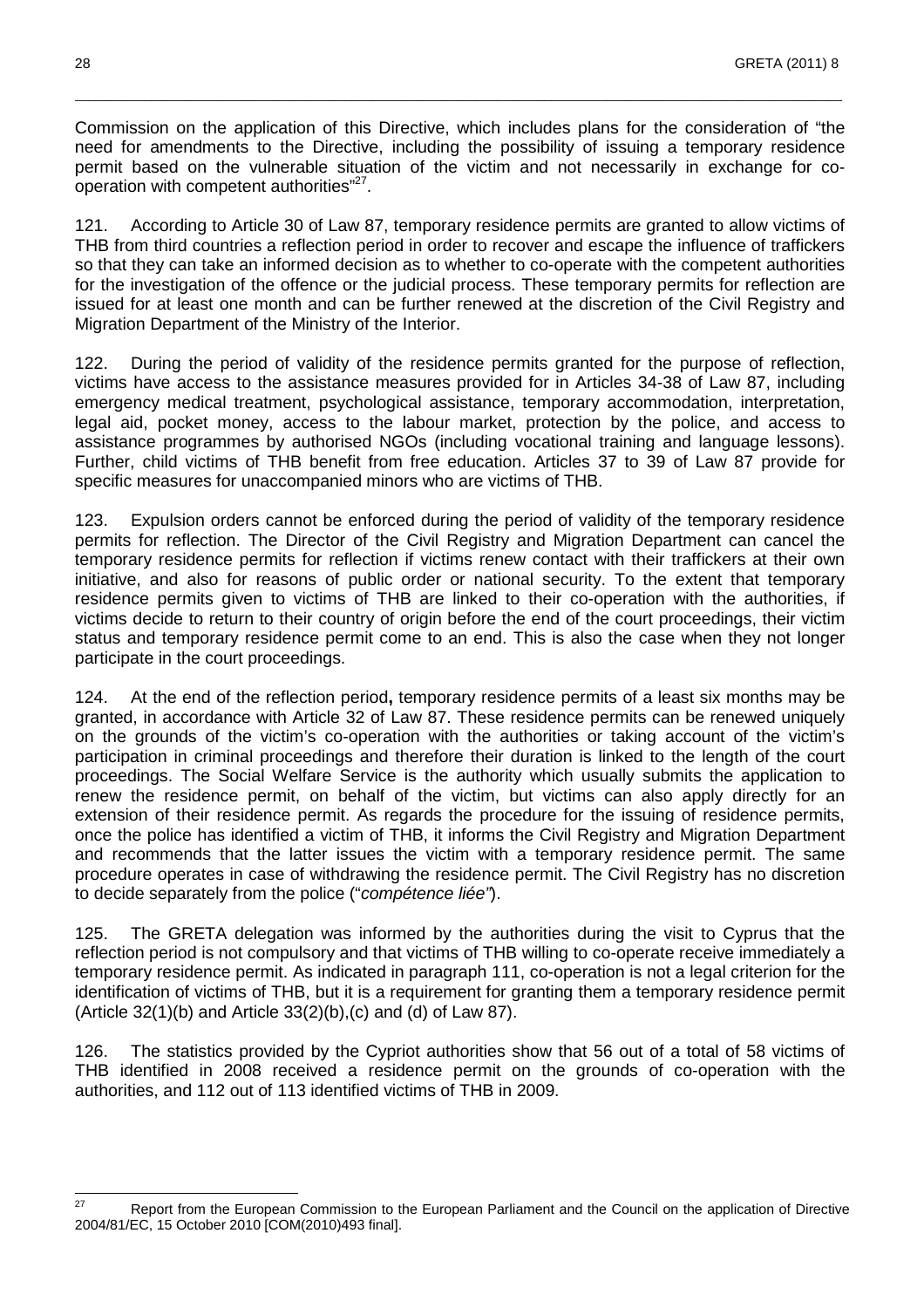### 127. **GRETA urges the Cypriot authorities to strictly apply the reflection period to all persons for whom are reasonable grounds to believe that they may be victims of THB.**

\_\_\_\_\_\_\_\_\_\_\_\_\_\_\_\_\_\_\_\_\_\_\_\_\_\_\_\_\_\_\_\_\_\_\_\_\_\_\_\_\_\_\_\_\_\_\_\_\_\_\_\_\_\_\_\_\_\_\_\_\_\_\_\_\_\_\_\_\_\_\_\_\_\_\_\_\_\_\_\_\_\_\_\_\_\_\_\_\_\_\_\_\_\_\_\_\_\_\_\_\_\_\_\_\_\_\_\_\_\_\_

c. Information to victims and potential victims

128. The Convention requires Parties to provide assistance to victims of THB, including counselling and information, in particular as regards their legal rights and the services available to them, and in a language that they can understand (Article 12(1)(d)). Further, it establishes that victims of THB must have access to information on relevant judicial and administrative proceedings, also in a language which they can understand (Article 15(1)).

129. Pursuant to Article 29 of Law 87, the Social Welfare Services are responsible for informing victims and potential victims of their legal rights and obligations**,** including the reflection period, the benefits and services available and how to access them. However, concerns were expressed by NGOs about the lack of information and assistance to victims and potential victims of THB regarding the implications of the status of victims of THB and their legal rights (independently of their possible co-operation and role as witnesses in criminal proceedings, which secures them a temporary residence permit, as explained above).

130. Victims of THB are not notified of the letter sent by the police to the Civil Registry and Migration Department regarding the temporary permit for reflection or residence. Further, potential victims are not informed of the possibility to challenge the decision not to grant them the status of victim of THB, a possibility which remains theoretical as it has not yet been explored and there is no clarity as to the nature of the police decision not to grant victim status. In principle, GRETA understands that a judicial review should be possible, either independently or in conjunction with a possible expulsion order following the decision not to grant victim status. The Cypriot authorities have reported that social workers inform victims of their status and the procedures to be followed.

131. GRETA concludes that more information is needed for victims and potential victims of THB, including child victims, regarding their legal rights and obligations, such as the reflection period, the benefits and services available and how to access them. GRETA must stress the importance of providing such information in languages that victims of THB can understand, as established by the Convention. In addition, victims also need specific information on the implications of being recognised as a victim of THB and the possibility to appeal the decision not to be granted the status of victim of THB, together with legal assistance and legal aid to undertake civil actions for compensation and redress.

132. GRETA notes that the NAP against THB includes the preparation by the police of documentation on the victim recognition procedure. GRETA has been informed that a leaflet informing victims of THB for the purpose of sexual exploitation about their rights has been prepared by the Social Welfare Services, in 10 languages (Bulgarian, Chinese, English, French, Latvian, Polish, Romanian, Russian, Spanish and Ukrainian). The leaflet is reportedly available at District Social Welfare Offices and will be accessible online in the future. In addition, the Cypriot authorities have reported that an information leaflet for persons trafficked for all forms of exploitation is under development and expected to be completed in 2011.

133. **GRETA urges the Cypriot authorities to provide victims of THB with information on their legal rights and obligations, including the reflection period, the services and assistance measures available and how to access them, the right to compensation, and the protection and assistance measures available to identified victims of THB who may not wish to cooperate with the authorities. In this context, information materials on the rights of potential and identified victims should be drawn up in an appropriate range of languages.**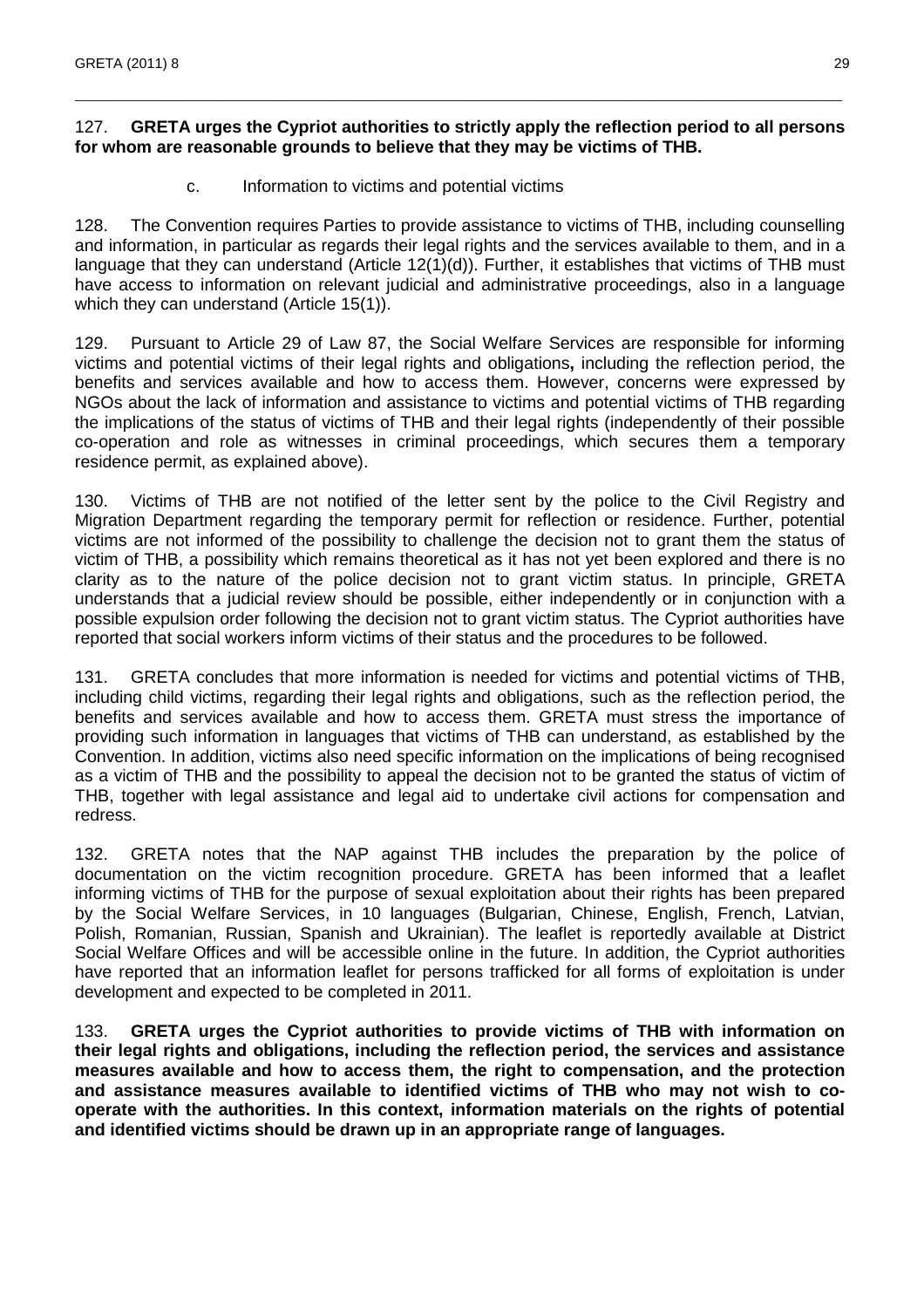#### d. Assistance measures

134. The Convention requires Parties to take measures to assist victims in their physical, psychological and social recovery, taking account of the victim's safety and protection needs, in cooperation with NGOs and other organisations engaged in assistance to victims. This assistance must be provided on a consensual and informed basis, taking account of the special needs of persons in a vulnerable position, as well as children, and it must not be made conditional on the victim's willingness to act as a witness (Article 12).

\_\_\_\_\_\_\_\_\_\_\_\_\_\_\_\_\_\_\_\_\_\_\_\_\_\_\_\_\_\_\_\_\_\_\_\_\_\_\_\_\_\_\_\_\_\_\_\_\_\_\_\_\_\_\_\_\_\_\_\_\_\_\_\_\_\_\_\_\_\_\_\_\_\_\_\_\_\_\_\_\_\_\_\_\_\_\_\_\_\_\_\_\_\_\_\_\_\_\_\_\_\_\_\_\_\_\_\_\_\_\_

#### i. Accommodation

135. The Convention establishes that the assistance to victims of THB must include appropriate and secure accommodation (Article 12(1)(a)).

136. Pursuant to Articles 34(3) and (4) of Law 87, the Social Welfare Services should set up and operate shelters for victims of THB, but this task may be delegated to NGOs or the local administration authorities on the basis of the protocol of co-operation or a special agreement between them.

137. Since 2007, the Social Welfare Services have run a shelter for female victims of THB for sexual exploitation. The GRETA delegation visited this shelter during the country visit to Cyprus and met with its director and other staff. With a capacity of 15 places, the shelter was used to accommodate 85 victims in 2008-2009 and 38 in 2010. According to the Cypriot authorities, the budget of the Social Welfare Services to cover the operational expenses of the shelter amounted to 87 000 euros in 2010. Accommodation for identified victims of trafficking for the purpose of other types of exploitation is said to be provided in hotels or rented apartments. The Cypriot authorities have reported that 14 victims of THB were housed in rented apartments and hotels in 2010.

138. In principle, victims of THB can stay in the shelter for one month, with the possibility of an extension. The GRETA delegation was informed that victims can engage in some activities during their stay in the shelter, such as cooking and crafts, and that Greek language courses would be provided in the future. However, concerns were raised by NGOs about the lack of vocational training provided to victims of THB.

139. The NAP against THB for 2010-2012 foresees an annual evaluation of the Government-run shelter, including suggestions for improvement, to be co-ordinated by the Social Welfare Services in co-operation with the Asylum Service. Such an evaluation is currently underway, reportedly including a consultation of relevant governmental departments as well as NGOs. Further, the NAP against THB foresees the preparation of regulations for the operation of future shelters.

140. GRETA recognises the efforts of the Cypriot authorities in this area, but stresses the need to provide appropriate temporary accommodation to victims of THB. **GRETA urges the Cypriot authorities to ensure that safe and suitable accommodation is provided for all victims of THB.** 

#### ii. Other assistance measures

141. Pursuant to Article 12 of the Convention, Parties must provide victims of THB with standards of living capable of ensuring subsistence, access to emergency medical treatment, the necessary medical or other assistance to victims lawfully resident within its territory who do not have adequate resources and need such help, as well as access to education for children, and access to the labour market, vocational training and education.

142. According to the Cypriot authorities, support services and financial aid are provided to victims of THB after they leave the shelter, for as long as it is needed. The GRETA delegation was informed that only identified victims are entitled to income support, although all victims, i.e. also potential, can access medical and psychological support if they reside permanently in Cyprus.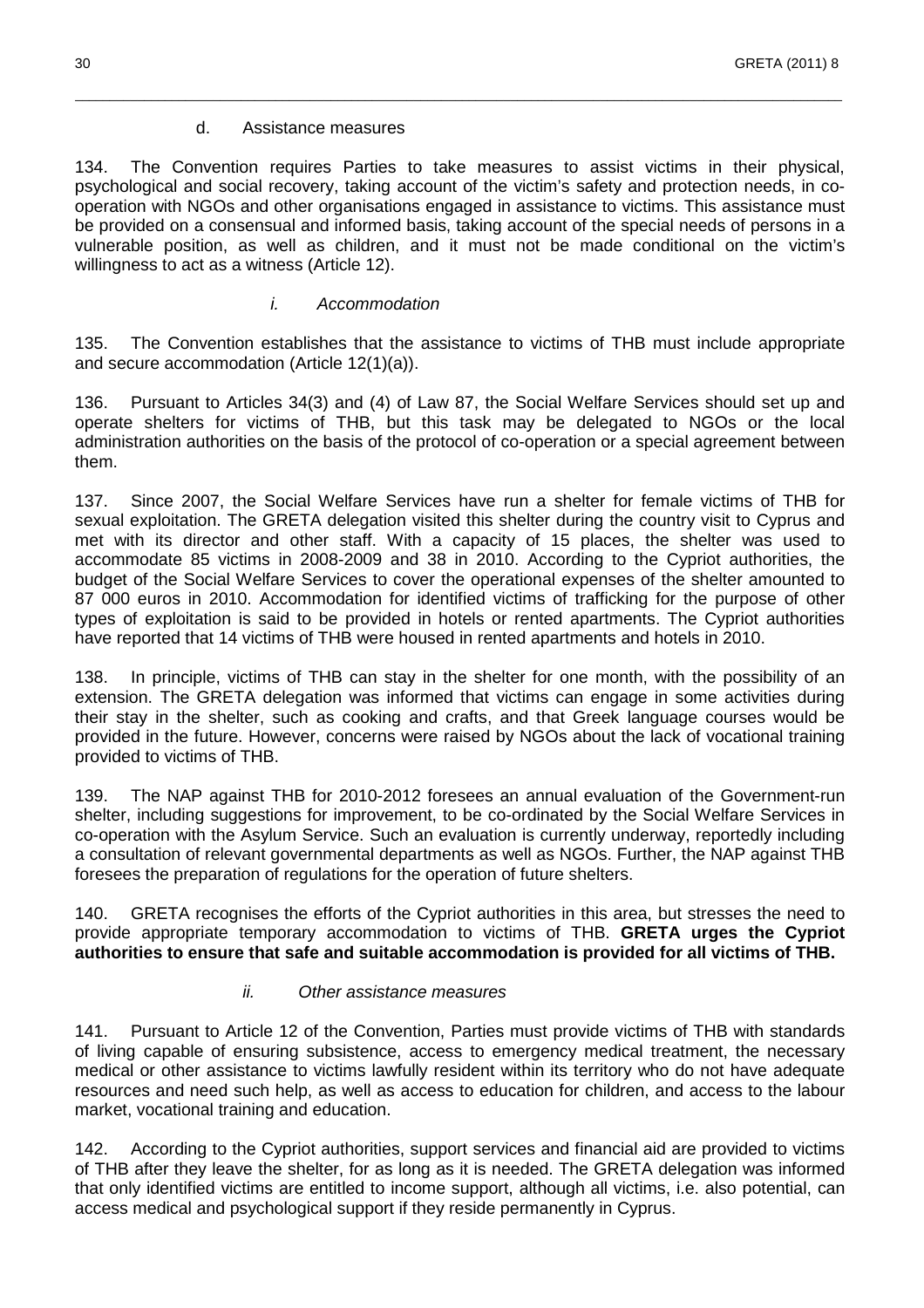143. Medical care for victims is provided outside the shelter through the network of public hospitals. Other types of specialised medical assistance, which is provided upon the victim's request, are also available in public hospitals. However, concerns were expressed by NGOs about the availability of and access to psychological support for victims of THB.

\_\_\_\_\_\_\_\_\_\_\_\_\_\_\_\_\_\_\_\_\_\_\_\_\_\_\_\_\_\_\_\_\_\_\_\_\_\_\_\_\_\_\_\_\_\_\_\_\_\_\_\_\_\_\_\_\_\_\_\_\_\_\_\_\_\_\_\_\_\_\_\_\_\_\_\_\_\_\_\_\_\_\_\_\_\_\_\_\_\_\_\_\_\_\_\_\_\_\_\_\_\_\_\_\_\_\_\_\_\_\_

144. Pursuant to Article 35 of Law 87, once victims from third countries are granted temporary residence permits, they have the right to access the labour market through officially approved employment agencies. They also have access to vocational training and education, and to programmes aimed at reintegrating them into society, provided either by the State or by NGOs. Companies can receive a year's subsidy covering 65% of labour costs if they hire staff from "vulnerable groups", which includes victims of THB. Further, temporary residence permits for THB victims carry no restriction of employment. However, access to employment for victims of THB remains a major problem and should be reviewed, in order to provide them with appropriate options that avoid the risk of re-trafficking. The NAP against THB includes the exploration of practical problems that arise in relation to victims' rights to employment as well as ways to resolve them.

145. The assistance process is managed by social welfare officers based in district offices and available on call around the clock. However, there is a single social services officer at each district office to handle all cases of victims of THB. The Cypriot authorities have reported that these officers benefit from an annual training programme and that, in 2010, the Social Welfare Services held a seminar on human trafficking which was attended by all social services officers who handle victims' cases, as well as by staff working at the shelter.

146. Concerns were raised by NGOs regarding the capacity of the Social Welfare Services to cover all parts of the assistance process for victims of THB, as well as the lack of availability of social welfare officers outside standard working hours (after 14.30), pointing to the need for the Social Welfare Services to have adequate resources. The possible allocation of a case worker to each victim of THB which the Cypriot authorities are reported to be considering, in the context of the evaluation of the shelter, could be a positive step forward.

147. The funding available for the assistance and protection of victims of THB is drawn from the Social Assistance Fund which covers the basic needs of recognised victims, estimated at 215 215 euros for 2010. The budget of the social welfare services also covers the operational costs of the shelter for victims of THB, amounting to 87 000 euros in 2010.

148. **GRETA considers that the Cypriot authorities should make further efforts to provide adequate assistance to all victims of THB, in particular psychological support as well as access to education, vocational training and the labour market.** 

149. **In addition, GRETA strongly encourages the Cypriot authorities to conclude protocols of co-operation with NGOs in order to provide quality assistance to victims, complementing the services provided by the Social Welfare Services. The application of such protocols should be monitored and assessed.** 

#### iii. Assessing the needs of victims of THB

150. Pursuant to the Convention, Parties should take account of the victim's safety and protection needs (Article 12(2)). The Explanatory Report argues that victims' needs can vary widely depending on their personal circumstances, such as age or gender, or circumstances such as the type of exploitation they have undergone, their country of origin, the types and degree of violence suffered, the isolation suffered from their family and culture, their knowledge of the local language, and their material and financial resources. The need to take account of victims' needs is also referred to in the Convention's provisions concerning temporary residence permits (Article 14) and the rights of children victims of THB (Article 12(7)).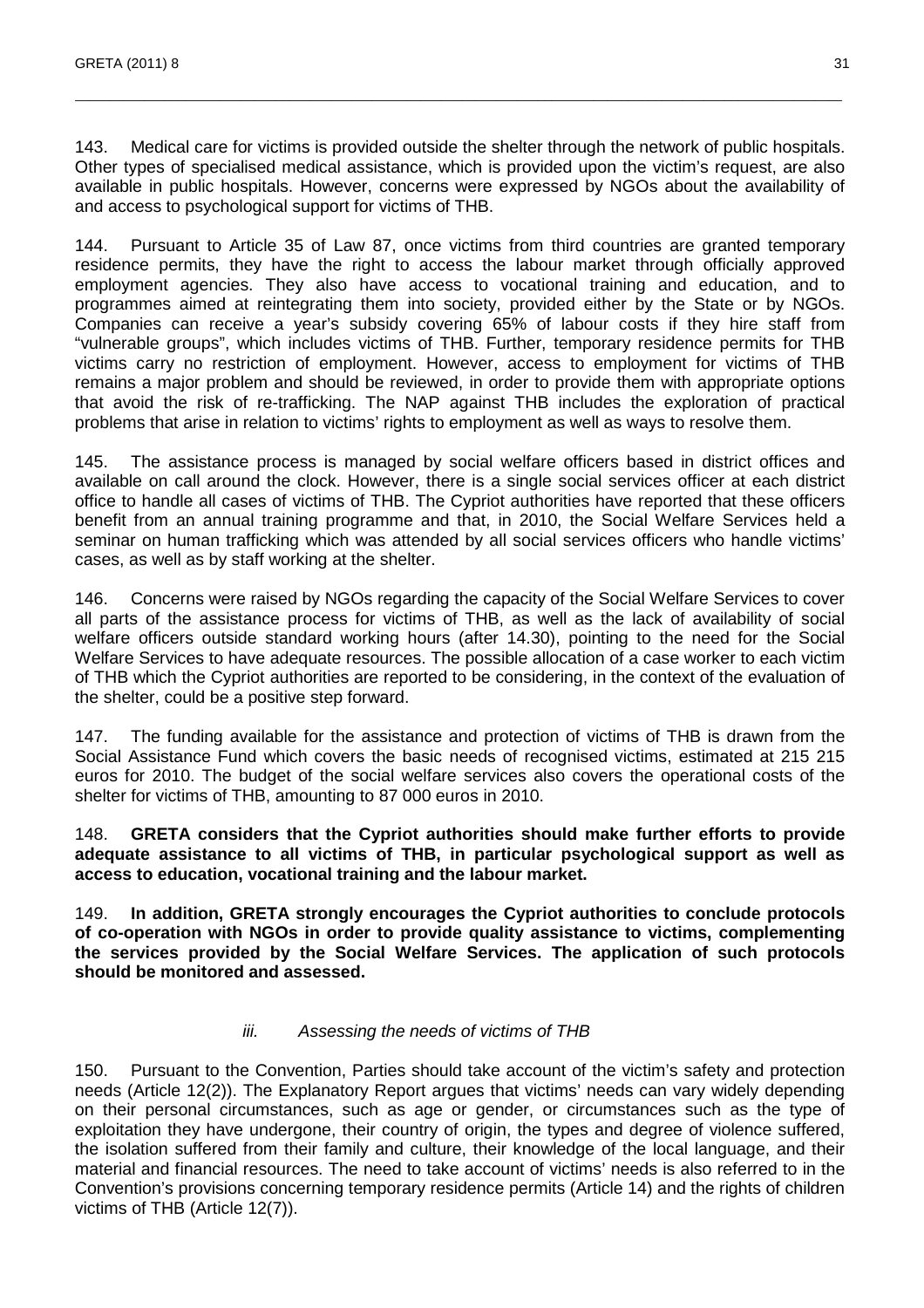151. The NAP against THB for 2010-2012 includes plans for the Ministry of the Interior to coordinate research on the evaluation of victims' needs in relation to the services provided, which is to be carried out in co-operation with two NGOs and discussed in the Multidisciplinary Co-ordinating Group. This action could serve to tailor victims' assistance and protection to their needs and therefore increase the impact and efficiency of assistance measures. In addition, the NAP against THB foresees the conclusion of protocols of co-operation with NGOs for the protection and support of victims, to be co-ordinated by the Social Welfare Services.

\_\_\_\_\_\_\_\_\_\_\_\_\_\_\_\_\_\_\_\_\_\_\_\_\_\_\_\_\_\_\_\_\_\_\_\_\_\_\_\_\_\_\_\_\_\_\_\_\_\_\_\_\_\_\_\_\_\_\_\_\_\_\_\_\_\_\_\_\_\_\_\_\_\_\_\_\_\_\_\_\_\_\_\_\_\_\_\_\_\_\_\_\_\_\_\_\_\_\_\_\_\_\_\_\_\_\_\_\_\_\_

152. GRETA considers that assistance and protection programmes should be implemented in accordance with the needs of victims of THB and meet certain quality standards, in order to ensure the victims' physical, psychological and social recovery and rehabilitation, both during their residence in Cyprus and in view of their possible return or repatriation to their country of origin. In this context, improving the vocational training of victims of THB, as planned for in the NAP against THB for 2010- 2012, would be a positive development.

153. **GRETA considers that the Cypriot authorities should allocate the necessary resources to the planned research on the evaluation of victims' needs in relation to the services provided, so that it can be carried out in a comprehensive manner and take account of the research results.** 

#### e. Compensation and legal redress

154. Article 15(2) of the Convention establishes the obligation for Parties to provide, in their internal law, for the right of victims of THB to legal assistance and free legal aid. Parties must also provide for the right of victims to compensation from the perpetrators of the THB, and must take measures to guarantee compensation for victims, in accordance with their internal law. A human rights-based approach to THB allows for effective prosecution of traffickers, putting the emphasis on the right to effective remedy for the victim. In this context, victims of THB have an international legal right to adequate and appropriate remedies.

155. Article 22 of Law 87 establishes that victims of THB have a right to compensation from the perpetrators, in addition to the latter's' civil liability to pay "special and general damages" to victims, including debts from the victims' labour exploitation.

156. Further, Article 23 of Law 87 provides that victims of THB have a right to State compensation, in accordance with the provisions and conditions of the Council of Europe Convention on the Compensation of Victims of Violent Crimes (which is restricted to victims who are Cyprus nationals or nationals of Council of Europe member States who are permanent residents in Cyprus). Further, the Council Framework Decision 2001/220/JHA of 15 March 2001 on the standing of victims in criminal proceedings provides victims of crimes with minimum rights to be exercised in relation to criminal proceedings, including compensation from the offender. Directive 2004/80/EC of 29 April 2004 relating to the compensation to crime victims allows victims of violent intentional crimes to receive State compensation irrespective of their country of residence or the EU Member State in which the crime was committed. These rules on access to compensation in cross-border situations operate on the basis of EU Member States' national schemes on compensation to victims of violent crimes committed in their territory.

157. Article 24(2) of Law 87 provides that the confiscation of proceeds from criminal activities related to THB are to be used to fund protection programmes, support, social integration, as well as the compensation of victims.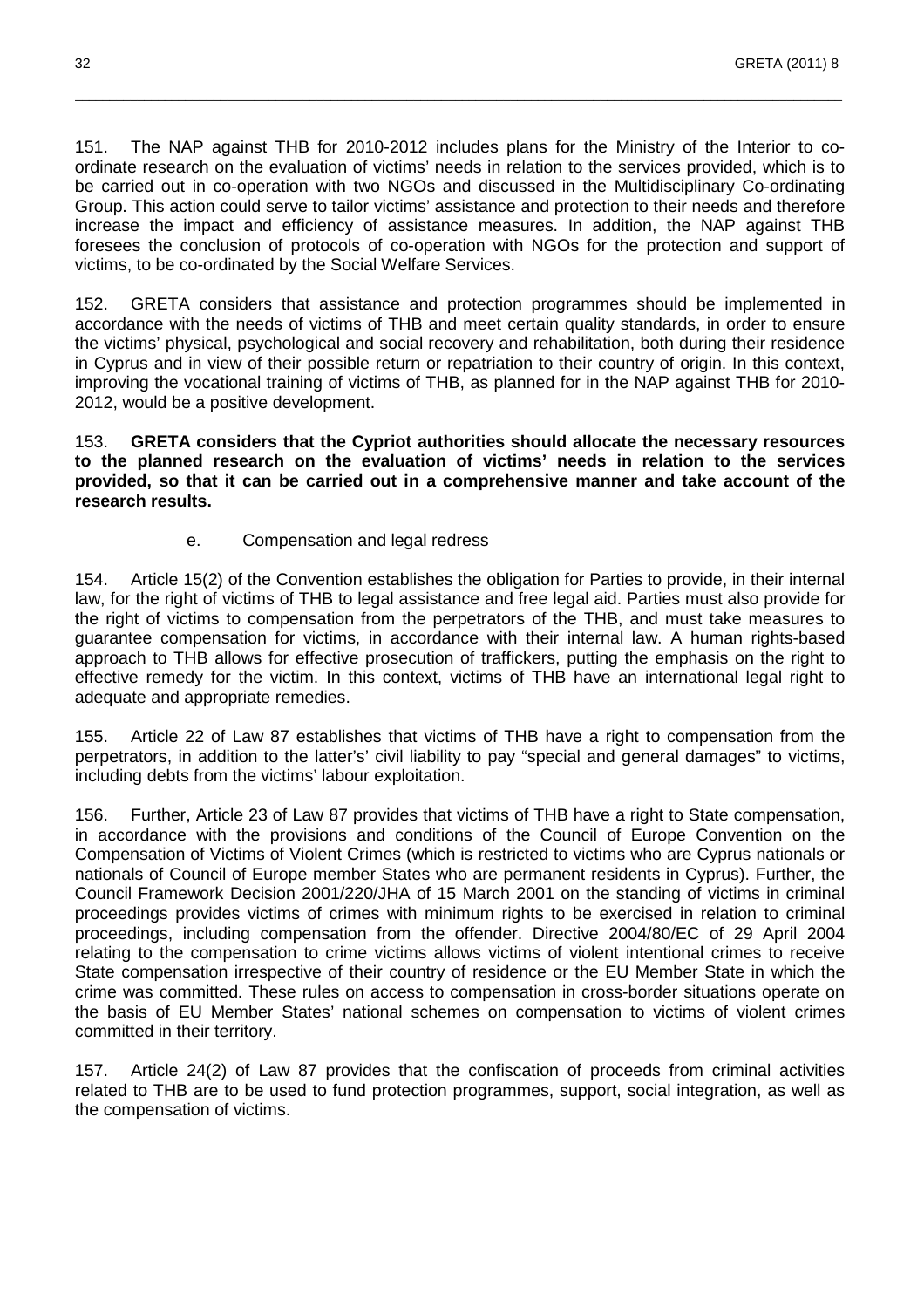158. According to the Cypriot authorities, non-EU citizens have access to legal aid in Cyprus. Further, victims of THB can sue their traffickers on the basis of Article 22 of Law 87 through a civil action which may result in the award of general or special damages. The Cypriot authorities have reported that an amendment to the Law on Legal Aid currently in progress will allow victims of THB to file civil lawsuits against their traffickers.

\_\_\_\_\_\_\_\_\_\_\_\_\_\_\_\_\_\_\_\_\_\_\_\_\_\_\_\_\_\_\_\_\_\_\_\_\_\_\_\_\_\_\_\_\_\_\_\_\_\_\_\_\_\_\_\_\_\_\_\_\_\_\_\_\_\_\_\_\_\_\_\_\_\_\_\_\_\_\_\_\_\_\_\_\_\_\_\_\_\_\_\_\_\_\_\_\_\_\_\_\_\_\_\_\_\_\_\_\_\_\_

159. Civil claims by victims of THB against Cyprus are also possible for human rights violations, even if no criminal proceedings take place, as the recourse to these civil claims for compensation is not related to prosecution. The Supreme Court of Cyprus has case law<sup>28</sup> stating that violations of the human rights protected under the Cypriot Constitution and the European Convention on Human Rights, even if committed by non-State actors, can give rise to a recourse against the perpetrator before domestic courts.

160. However, in practice there appear to be difficulties for victims of THB to receive compensation, such as lack of information regarding their right to compensation and how to exercise it, lack of access to legal aid, and their limited right to stay in the country.

161. GRETA notes that to date there has been no compensation granted to victims of THB and concludes that even though Cyprus has established legal provisions granting victims of THB the right of compensation, this right remains so far theoretical. This is also linked to the lack of convictions for THB (see paragraph 207).

162. **GRETA urges the Cypriot authorities to increase their efforts to provide information and legal assistance to victims of THB about their right to file a claim for compensation against the trafficker, and to ensure that victims have effective access to legal aid in this respect. Further, GRETA urges the Cypriot authorities to make their State compensation system accessible to all victims of THB, irrespective of their nationality and residence status.** 

f. Repatriation and return of victims

163. The Convention requires Parties to establish repatriation programmes involving relevant national or international institutions and NGOs, as well as to make efforts to favour the reintegration of victims into the society of the State of return, including into the education system and the labour market. Parties must also make available to victims of THB contact information or structures that can assist them in the country of return, such as law enforcement offices, NGOs, legal professionals and social welfare agencies. The return of victims of THB must preferably be voluntary and needs to be carried out with due regard for the rights, safety and dignity of the person and for the status of any legal proceedings related to the fact that the person is a victim of THB (Article 16).

164. According to Article 30(3) of Law 87, expulsion orders cannot be enforced during the temporary residence permit for reflection. Article 44 of Law 87 establishes that the repatriation of victims must be carried out with due regard for their safety, protection and dignity, taking into account the status of legal proceedings and in co-operation with the country of origin, with the aim of avoiding re-victimisation. The police is involved in assessing whether it is safe for a victim to be repatriated and in some cases the repatriation does not take place due to safety reasons. However, there are no specific procedures nor guidelines to provide for the safe repatriation of THB victims and there is no responsible agency for this task. According to the Cypriot authorities, there are already procedures for repatriation included in the Aliens and Immigration Act and the Asylum Act. However, it is planned to clarify the issue of repatriation of victims of THB through a future amendment to Law 87.

Case Yiallouros v. Nicolaou (see footnote n. 14).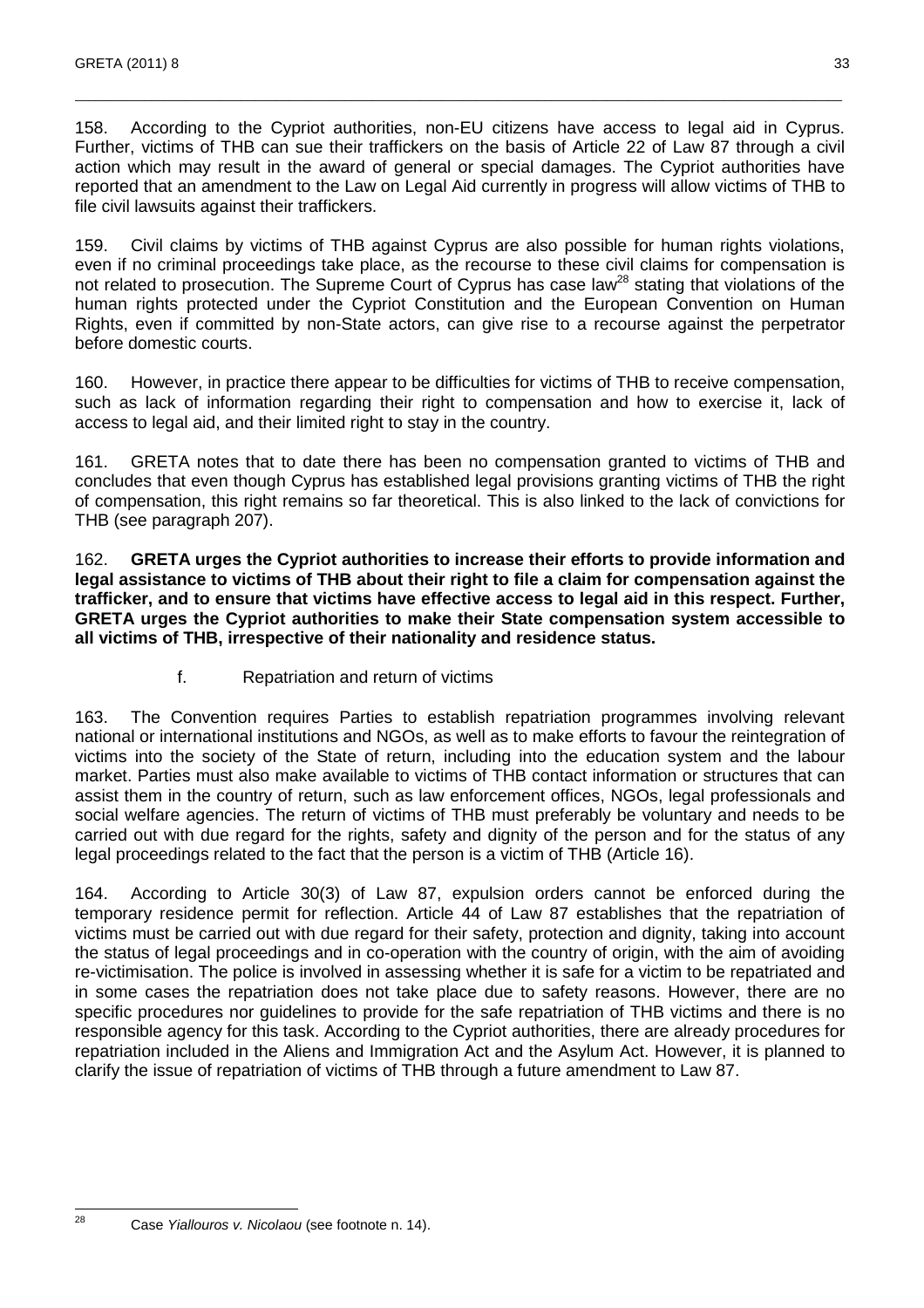165. There appears to be no specific return and repatriation programme for victims of THB in Cyprus, although the conclusion of an agreement with the International Organisation for Migration on issues of repatriation of victims of THB is included in the NAP against THB for 2010-2012. The Social Welfare Services have reportedly provided financial help to victims unable to cover the cost of returning to their countries of origin. The Cypriot authorities have indicated that nine victims of THB for sexual exploitation were repatriated in 2009, and 11 in the first ten months of 2010. In addition, 44 victims of THB for labour exploitation were repatriated in the first ten months of 2010.

\_\_\_\_\_\_\_\_\_\_\_\_\_\_\_\_\_\_\_\_\_\_\_\_\_\_\_\_\_\_\_\_\_\_\_\_\_\_\_\_\_\_\_\_\_\_\_\_\_\_\_\_\_\_\_\_\_\_\_\_\_\_\_\_\_\_\_\_\_\_\_\_\_\_\_\_\_\_\_\_\_\_\_\_\_\_\_\_\_\_\_\_\_\_\_\_\_\_\_\_\_\_\_\_\_\_\_\_\_\_\_

166. **GRETA urges the Cypriot authorities to develop a clear institutional and procedural framework for the return and repatriation of victims of THB, having regard to their safety, protection and dignity, and in order to avoid their re-victimisation. In the case of children, a specific risk-assessment should be carried out, taking into account the best interest of the child.** 

## **4. Implementation by Cyprus of measures concerning substantive criminal law, investigation, prosecution and procedural law**

#### a. Substantive criminal law

167. Pursuant to Article 18 of the Convention, Parties have the obligation to establish THB as a criminal offence when committed intentionally. Further, the Convention requires Parties to consider taking measures to criminalise the use of services which are the object of exploitation, with the knowledge that the person is a victim of THB (Article 19). In addition, forging travel or identity documents, removing, concealing or destroying them, as well as procuring or providing them, must also be established as criminal offences, when committed intentionally and for the purpose of enabling THB (Article 20).

168. THB is subject to a single criminal offence in Cyprus, which avoids the combination of several offences to cover the conduct falling within the definition of THB.

169. By virtue of the provisions of Law 87, the offence of THB is punished by a penalty of imprisonment for up to 15 years (Article 5), whereas the trafficking in children is punished by imprisonment for up to 20 years (Article 6). Article 7 of Law 87 provides for even harsher penalties for THB for the purpose of exploitation or sale of the person's human organs (imprisonment of up to 25 years or life imprisonment in case the victim dies as a result).

170. Law 87 also criminalises certain types of exploitation, in addition to the offence of THB. Articles 8 to 11 of Law 87 establish the criminal offences of exploitation of labour of an adult (up to 6 years' imprisonment) or a child (up to 10 years' imprisonment); the offence of sexual exploitation of adults (up to 10 years' imprisonment) or children (up to 20 years' imprisonment); and the criminal offence of child pornography. It should be recalled that the Convention requirement is limited to the criminalisation of THB and that it does not require to make offences any of the elements of THB taken individually, as clearly stated in the Explanatory Report. According to the Office of the Attorney General, the court decides on the application of Articles 5 to 11 of Law 87, by considering the most serious offence and deciding whether the sentences will be consecutive or concurrent.

171. Further, Law 87 includes a number of criminal offences related to the retention of personal documents linked to the crime of THB (including destroying, concealing, retaining or confiscating passports or other identity documents, such as residence permits, or other documents), which are punishable by up to five years' imprisonment and/or a monetary fine (Article 13).

172. The aggravating circumstances envisaged in Article 12 of Law 87 are: when the THB-related offence deliberately or by gross negligence endangers the life or causes grievous bodily harm to the victim, is committed against a "particularly vulnerable victim" (children under 12 and children with special needs) or within the framework of a criminal organisation). However, one aggravating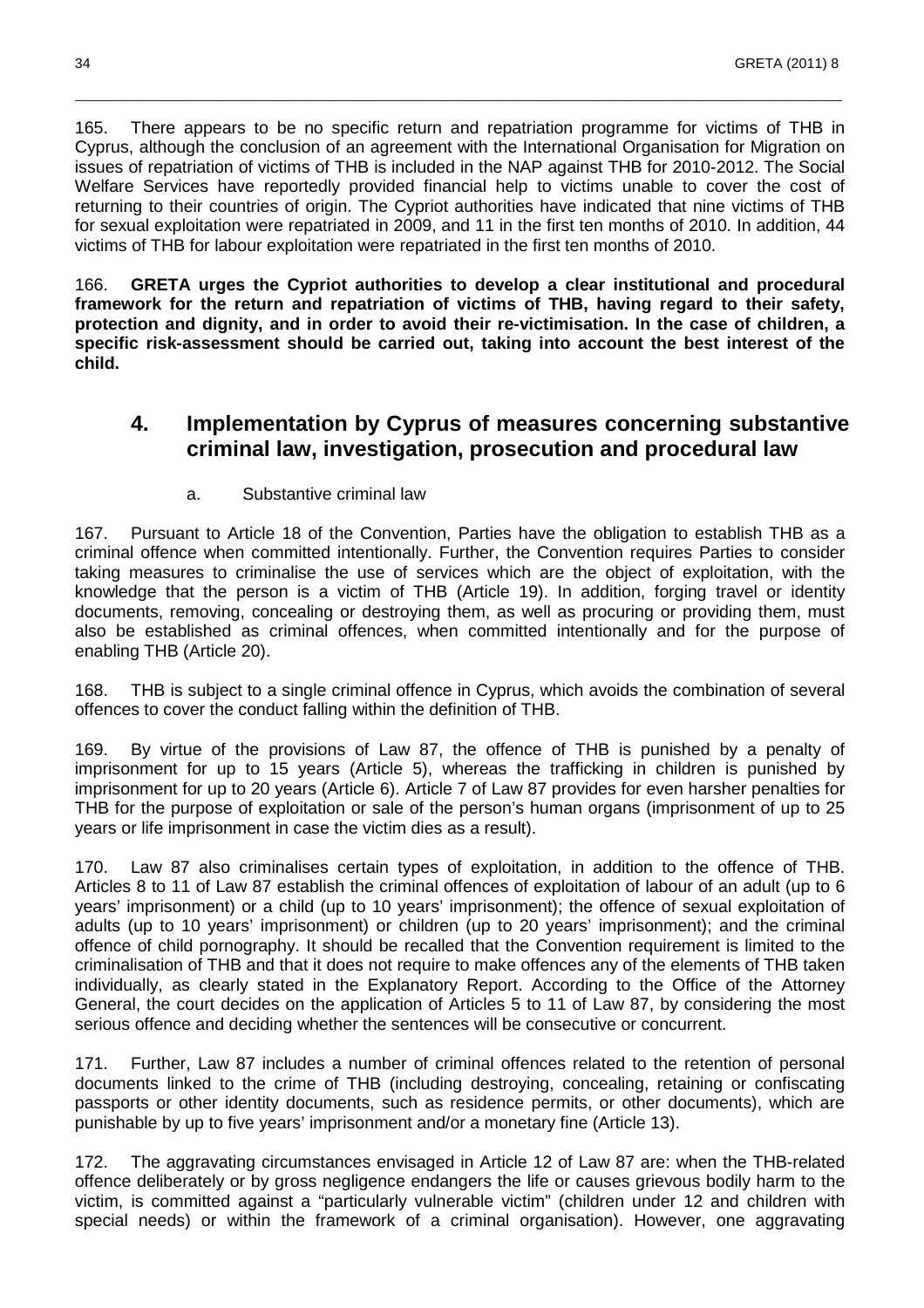circumstance provided for in the Convention is omitted in Law 87, i.e. when the offence is "committed by a public official in the performance of his/her duties". This aggravating circumstance is included in the United Nations Recommended Principles on Human Rights and Human Trafficking, calling on States to exercise due diligence in identifying and eradicating public-sector involvement or complicity in THB, including investigating all public officials suspected of being implicated in THB and if convicted, appropriately punishing them<sup>29</sup>. Article 15 of Law 87 punishes the corruption of public servants with a maximum imprisonment of five years, a monetary fine, or both. However, this is not the same as an aggravating circumstance in case public officials themselves are the offenders for THB.

\_\_\_\_\_\_\_\_\_\_\_\_\_\_\_\_\_\_\_\_\_\_\_\_\_\_\_\_\_\_\_\_\_\_\_\_\_\_\_\_\_\_\_\_\_\_\_\_\_\_\_\_\_\_\_\_\_\_\_\_\_\_\_\_\_\_\_\_\_\_\_\_\_\_\_\_\_\_\_\_\_\_\_\_\_\_\_\_\_\_\_\_\_\_\_\_\_\_\_\_\_\_\_\_\_\_\_\_\_\_\_

173. Law 87 provides for the confiscation of proceeds from criminal activities related to THB (see paragraph 157), but there have not yet been any convictions for the crime of THB. Further, GRETA notes that Law N° 61( Ι)/96 against Money Laundering provides for the confiscation and liquidation of any proceeds made from money-laundering offences and any other interim measure such as freezing or restraint orders**. GRETA would like to know whether there have been any cases of confiscation regarding THB-related activities.**

174. Article 25 of Law 87 provides the legal basis for extradition for THB offences, while Article 26 establishes the extension of the jurisdiction of Cypriot courts in case of THB offences committed on behalf of a legal person settled in Cyprus or carried out with the assistance of a computerised system (irrespective of whether such a system is situated on Cyprus' territory). Further, legal persons are liable for the offence of THB, which is in accordance with Article 22 of the Convention.

175. As regards the need to consider the criminalisation of the known use of services of trafficked persons, the Committee on Crime of Cyprus' House of Representatives has had discussions on the possibility of criminalising the clients of prostitution. A Parliamentary report is expected to be published on this issue. **GRETA would like to be kept informed of further developments**.

176. GRETA concludes that many of the substantive criminal law obligations stemming out of the Convention are incorporated into Cyprus' internal law. However, four years after the entry into force of Law 87, the application in practice of these provisions remains to be seen.

#### 177. **GRETA urges the Cypriot authorities to include in Law 87 the aggravating circumstance of THB committed by a public official in the performance of his/her duties.**

b. Non-punishment of victims of THB

178. Pursuant to Article 26 of the Convention, Parties must provide for the possibility of not imposing penalties to victims of THB for their involvement in unlawful activities, to the extent that they have been compelled to do so. The Convention follows the United Nations Recommended Principles and Guidelines on Human Rights and Human Trafficking as they call on States not to detain, charge or prosecute victims of THB for the illegality of their entry into or residence in countries of transit and destination, as well as for their involvement in unlawful activities, to the extent that it was a direct consequence of their situation as trafficked persons<sup>30</sup>.

179. Pursuant to Article 42 of Law 87, victims will not be criminally prosecuted for committing offences directly related to their status as victims of THB, provided that violence, coercion or abuse of power has been used (a requirement not applicable in the case of children). As regards in particular victims of THB who are third-country nationals, they will not be prosecuted for any offences perpetrated and directly related to their status as victims, specially in the event that the offences were committed as a result of their illegal entry, stay, employment, etc. In addition, Law 87 establishes that

<sup>29</sup> Principle 6 of the Addendum to the report of the United Nations High Commissioner for Human Rights (E/2002/68/Add. 1), http://www.ohchr.org/Documents/Publications/Traffickingen.pdf

Principle 7 of the Addendum to the report of the United Nations High Commissioner for Human Rights (E/2002/68/Add. 1), http://www.ohchr.org/Documents/Publications/Traffickingen.pdf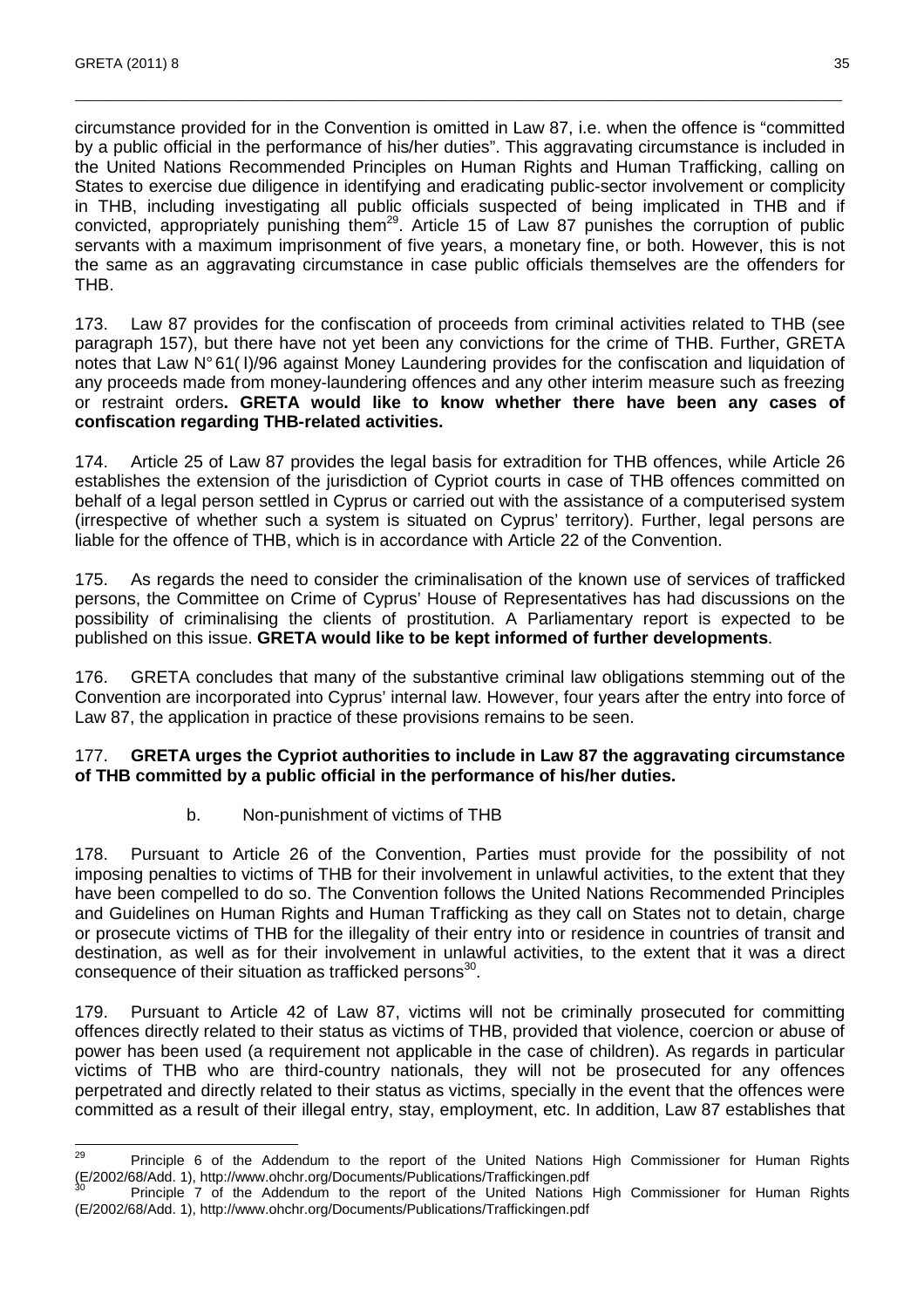if victims of THB are prosecuted for offences committed while being subject to trafficking (a situation which may arise if the victim of THB is not identified as such before the prosecution or if he/she pleads the status of THB victim at a late stage of the trial), it will constitute a defence that the offences were committed under threat or use of violence or other forms or coercion, abduction, deceit, fraud, abuse of power or exploitation of their vulnerable position.

\_\_\_\_\_\_\_\_\_\_\_\_\_\_\_\_\_\_\_\_\_\_\_\_\_\_\_\_\_\_\_\_\_\_\_\_\_\_\_\_\_\_\_\_\_\_\_\_\_\_\_\_\_\_\_\_\_\_\_\_\_\_\_\_\_\_\_\_\_\_\_\_\_\_\_\_\_\_\_\_\_\_\_\_\_\_\_\_\_\_\_\_\_\_\_\_\_\_\_\_\_\_\_\_\_\_\_\_\_\_\_

180. The Cypriot authorities have reported that the non-punishment clause is used by the police and that several cases opened against victims of THB were abandoned by the Attorney General, including cases of assault and attempted murder of the trafficker by the victims. Further, GRETA has been informed that no victim of THB has been prosecuted for illegal stay in Cyprus or other offence to the extent that it was a direct consequence of her/his situation as a trafficked person. Out of the 52 identified victims in 2010, four were irregular migrants but there was no investigation conducted against them on the basis of immigration laws.

181. GRETA welcomes the inclusion in Cypriot legislation of the Convention's non-punishment provision and its application to protect victims of THB.

c. Investigations

182. One of the purposes of the Convention is to ensure the effective investigation and prosecution of THB (Article 1(1)(b)). In this context, Parties are required to co-operate with each other regarding investigations or criminal proceedings related to THB (Article 32). Further, the Convention establishes that the investigation or prosecution of THB offences must not be dependent on victims' reports, and that associations or NGOs aimed at fighting THB or protecting human rights must be able to assist and support victims during criminal proceedings, in accordance with the conditions established in the internal law and with the victim's consent (Article 27).

183. In the Rantsev v. Cyprus and Russia case, the ECHR stated that Article 4 of the European Convention on Human Rights entails a procedural obligation to investigate situations of potential THB, as once the matter has come to the attention of the authorities they must act of their own motion<sup>31</sup>. Such investigations must be capable of leading to the identification and punishment of the individuals responsible $32$ . Further, the ECHR has stressed that THB is a problem often not confined to the domestic arena, and therefore the obligation to conduct a domestic investigation is supplemented with a duty to co-operate effectively with the relevant authorities of other States concerned in the investigation of events which occurred outside their territories<sup>33</sup> (see paragraph  $72$ ).

184. THB is investigated by the Criminal Investigation Departments (CID) of the police in each of the six police districts of the country. The Office for the Prevention and Combating of THB plays a central role in this field (see paragraph 27) and its responsibilities related to investigations include the gathering, processing, analysis and use of intelligence, and co-ordination and advice on actions carried out by the CID on THB cases.

185. According to information provided by the Cypriot authorities, the police plays an important role in detecting trafficking cases: 24 out of 52 victims identified in 2010 were found by the police (a further 18 victims went to the police by themselves and 10 victims were referred to the police by NGOs). GRETA considers that active investigations to bring to light possible cases of THB should be maintained, including inspection operations in sectors such as entertainment, tourism and agriculture, as well as possible cases of trafficking of domestic workers.

186. Investigators working on THB cases are allowed to use investigative techniques such as phone tapping, which has recently been authorised for the investigation of certain crimes, including THB, following an amendment of the Cypriot Constitution. Special investigative techniques, such as informants, are also allowed. The Government of Cyprus is reportedly considering legal amendments

<sup>—&</sup>lt;br>31  $R$ antsev v. Cyprus and Russia, no. 25965/04, ECHR 2010 (paragraph 288).

 $\frac{32}{33}$  Id. Id, at paragraph 289.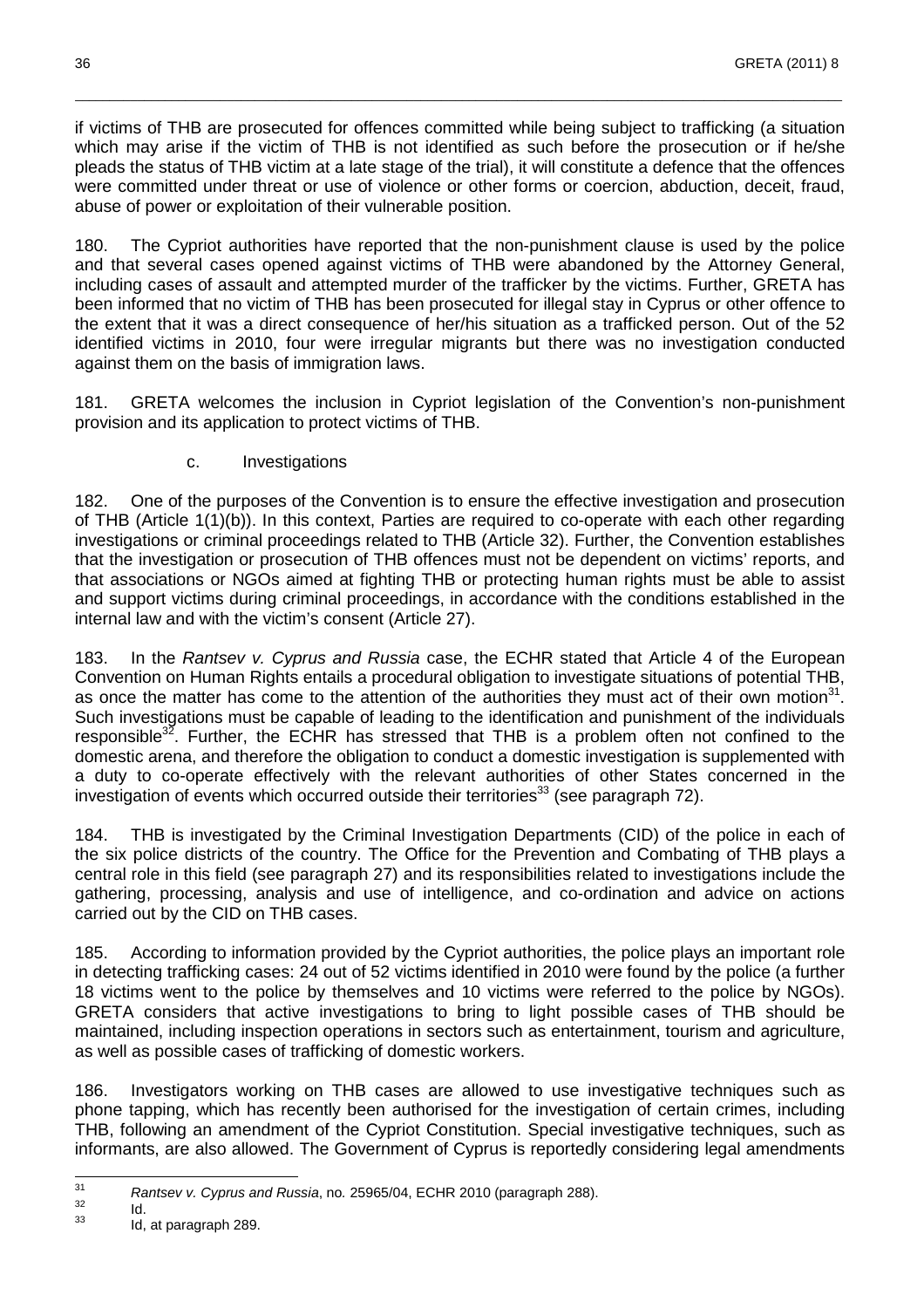which will enable the use of hearsay in criminal cases, as well as phone tapping evidence, disclosure of phone numbers, etc. It should also be noted that the Cypriot police participates in the Analysis Work File on THB created and administrated by Europol ("Phoenix"), the purpose of which is to support EU Member States in investigations on THB cases through the exchange of data and analysis.

\_\_\_\_\_\_\_\_\_\_\_\_\_\_\_\_\_\_\_\_\_\_\_\_\_\_\_\_\_\_\_\_\_\_\_\_\_\_\_\_\_\_\_\_\_\_\_\_\_\_\_\_\_\_\_\_\_\_\_\_\_\_\_\_\_\_\_\_\_\_\_\_\_\_\_\_\_\_\_\_\_\_\_\_\_\_\_\_\_\_\_\_\_\_\_\_\_\_\_\_\_\_\_\_\_\_\_\_\_\_\_

187. In order to detect THB for the purpose of sexual exploitation, the police organised raids in cabarets which were the main places where THB for the purpose of sexual exploitation was found. However, since the "artiste visa" regime was abolished, the number of cabarets is said to have halved and the Cypriot authorities have reported that police raids in cabarets have decreased due to the relocation of trafficking activities to other places. According to the Cypriot authorities, between February 2009 and February 2010, the police conducted 95 anti-trafficking raids and 20 undercover operations on establishments suspected of THB. The Department of Labour is responsible for inspecting work premises associated with the new "performing artist" work permits, but inspectors do not work outside office hours, which is when cabarets, bars and pubs operate.

188. One of the priorities of the NAP against THB for 2010-2012 is to identify gaps in the investigation procedure and the presentation of cases in court, as well as to make proposals to increase convictions. This implies recognition of the limitations in the criminal investigations and court procedures, and the need to obtain convictions for THB on the basis of Law 87. In addition, the NAP against THB calls for a review and modernisation of the procedure for investigating cases. The NAP also includes an action requesting the police to address the interviewing and handling of potential victims on the basis of the general principles of victims handling, an action which should address the main shortcomings identified in this report as regards the treatment of victims of THB during the investigation and criminal procedures (see paragraphs 198 and 199).

189. GRETA notes that the Independent Authority for the investigation of allegations and complaints against the police was set up in 2006. It is competent to investigate complaints against the Police regarding human rights violations, bribery allegations and any action that could be considered to disturb the reputation of the Police. The investigation of complaints is carried out by independent investigators and the five-member Board of this Independent Authority decides on the outcome of the investigations and the files to be forwarded to the Attorney General. To date, this Authority has not dealt with any cases of THB, but the number of complaints continues to rise every year and the Independent Authority could play an important role in relevant cases of THB.

190. GRETA concludes that the proactive investigation of potential THB cases by the police should be stepped up. In this context, GRETA wishes to stress the importance of making use of the investigation techniques available, such as phone tapping and informants, so that crimes related to THB can be investigated and prosecuted effectively.

#### 191. **GRETA urges the Cypriot authorities to:**

- **step up the proactive investigation of potential cases of THB, including by labour inspectors, in sectors such as entertainment, tourism, agriculture and domestic work;**
- **prioritise the identification of gaps in the investigation procedure and the presentation of cases in court, as well as proposals to increase convictions.** 
	- d. Prosecution and procedural law

192. The Convention includes a provision requesting Parties to take measures to protect victims' private life and identity and to provide for their safety and protection from intimidation in the course of judicial proceedings, including special protection measures for child victims of THB (Article 30).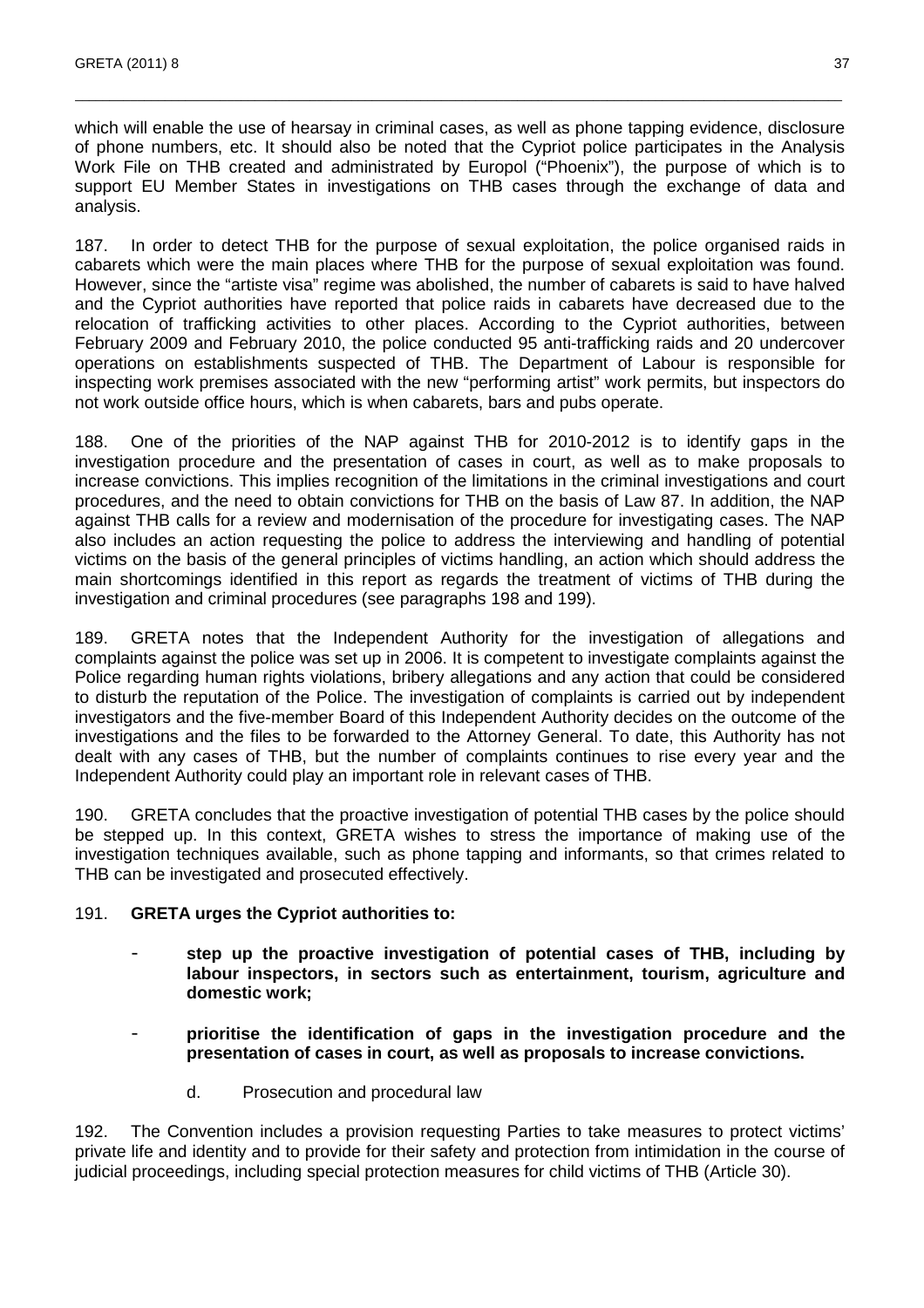193. Regarding the initiation of criminal proceedings, once the criminal investigation is concluded, the case is transmitted to the Office of the Attorney General of Cyprus, which has the power to institute, conduct, take over and continue or discontinue any proceedings for an offense against any person in Cyprus (Article 113(2) of the Cypriot Constitution).

\_\_\_\_\_\_\_\_\_\_\_\_\_\_\_\_\_\_\_\_\_\_\_\_\_\_\_\_\_\_\_\_\_\_\_\_\_\_\_\_\_\_\_\_\_\_\_\_\_\_\_\_\_\_\_\_\_\_\_\_\_\_\_\_\_\_\_\_\_\_\_\_\_\_\_\_\_\_\_\_\_\_\_\_\_\_\_\_\_\_\_\_\_\_\_\_\_\_\_\_\_\_\_\_\_\_\_\_\_\_\_

194. There appears to be no possibility for an NGO, association or group to assist or support the victims to participate in legal proceedings. As previously mentioned, victims of THB have the possibility to lodge a civil claim for compensation against the traffickers, however, it seems that many are not made aware of this possibility or of their entitlement to legal aid in order to do so, as established by Article 34(1)(g) of Law 87.

195. Following the adoption of Law 87, and due to the higher penalties provided for the offence of THB, in principle such cases have to be dealt with by the assize courts, composed of three judges (instead of by single-judge district courts, which have jurisdiction for criminal offences penalised with up to five years' imprisonment). However, the Attorney General has the discretion to introduce THB cases in district courts if the circumstances of the case indicate that the conviction may not go over five years. It appears that this option is often used, given the lack of convictions for the crime of THB, while there have been convictions for offences against morality under the Criminal Code. Another important implication of the choice of type of offence is the fact that corroborative evidence is not required to prove the offence of THB, as established in Article 4(3) of Law 87, unlike offences covered by the Criminal Code, which need corroboration of the victim's testimony by other material evidence or testimony in court.

#### i. The role of THB victims as witnesses in court

196. The testimony of victims as witnesses is an essential element for the prosecution of offences included in the Criminal Code. As confirmed by both the police and the Office of the Attorney General, criminal cases brought to the court where the witness cannot testify are withdrawn. This underlines the importance for victims of THB to remain in Cyprus during the criminal proceedings, and the reason for giving co-operative victims residence permits for the duration of the legal.

197. Victims of THB need to remain in Cyprus while they wait for the trial, often for two or three years, as court proceedings are subject to adjournments. As a result, many victims return to their countries of origin before the end of the court proceedings. This has direct consequences for the prospects of successful prosecution, and may be regarded as one of the reasons for the low number of convictions related to THB cases.

198. Given the need to secure the presence of THB victims and the fact that to date they have all been foreign nationals, it would be advisable to encourage the judiciary to consider and treat THB cases as a priority, in order to limit as much as possible the delays and adjournments. GRETA takes note of the communication from the General Attorney to the President of the Supreme Court, regarding the implications of the length of time of court proceedings and hearings on THB cases, and suggests that giving priority to THB cases would be a positive way to tackle this issue. In addition, the testimony of victims of THB could be secured through assistance and protection programmes, as well as through support for victims to travel back to Cyprus in order to testify in court. Moreover, victims who choose to stay and testify often lack information on the court proceedings and their own role therein, as well as on their status if the court case falls through.

199. The other main difficulty for prosecuting the traffickers, according to the police and the Office of the Attorney General, lies in the fact that district court judges often consider the testimony of victims of THB as non-credible. Many proceedings have reportedly ended in acquittals on the basis of conflicting statements by victims of THB and their perceived lack of credibility as witnesses during the trials.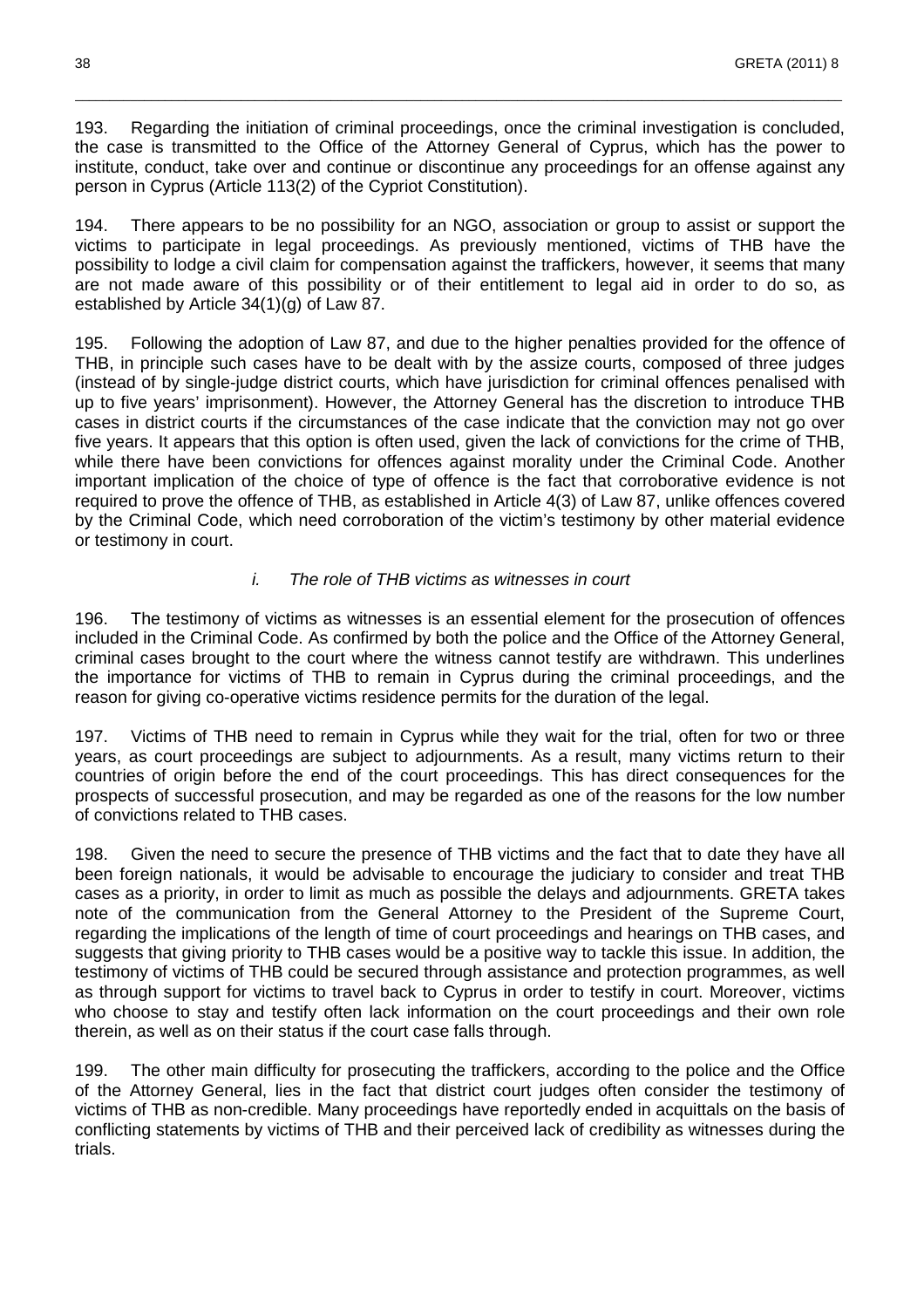200. GRETA is concerned by the difficulties regarding victims' testimonies in court and their perceived lack of credibility. The former could be addressed by facilitating the victims' stay in Cyprus for the duration of the criminal proceedings, and the latter through training (see paragraph 64) and by using proactive investigative techniques so that there is no need to rely only on the testimony of the victim. In addition, for those cases where THB victims have returned to their countries of origin before court proceedings, the Cypriot authorities should increase their efforts to help them return to Cyprus to testify in court, in particular through co-operation with the competent authorities in the countries of origin.

\_\_\_\_\_\_\_\_\_\_\_\_\_\_\_\_\_\_\_\_\_\_\_\_\_\_\_\_\_\_\_\_\_\_\_\_\_\_\_\_\_\_\_\_\_\_\_\_\_\_\_\_\_\_\_\_\_\_\_\_\_\_\_\_\_\_\_\_\_\_\_\_\_\_\_\_\_\_\_\_\_\_\_\_\_\_\_\_\_\_\_\_\_\_\_\_\_\_\_\_\_\_\_\_\_\_\_\_\_\_\_

#### ii. Protection of THB victims during legal proceedings

201. By virtue of Article 28 of the Convention, Parties must take measures to provide effective and appropriate protection from potential retaliation or intimidation in particular during and after the investigation and prosecution of perpetrators. This protection can be of various types (physical protection, relocation, identity change, etc.) and is to be provided to victims of THB, to persons who report THB cases or otherwise co-operate with the investigating or prosecuting authorities, to witnesses who give testimony and, when necessary, to members of the families of those listed above. Appropriate protection against retaliation or intimidation, during and after the investigation and prosecution of traffickers, is also required for members of groups, associations or NGOs which assist victims of THB during criminal proceedings.

202. In Cyprus, victims of THB who decide to co-operate with the prosecuting authorities in criminal proceedings are considered witnesses and are subject to protection under the Law No.95(I)/2001 on Protection of Witnesses. Article 5 of this Law provides for special protection measures for witnesses during trials, such as holding the trial behind closed doors, use of special screens, CCTV, etc. Further, Article 16 provides for the establishment of a programme for the protection of witnesses and collaborators of justice, under the control and supervision of the Attorney General, who decides on the persons who enter the programme, the kind of protection that they should be granted, and the specific protection measures to be applied. In addition, according to the Office of the Attorney General, witness protection is available from the early stages of the investigation, and a dedicated police unit is in charge of the protection of witnesses.

203. Article 41 of Law 87 requires the prosecuting authorities to provides measures to ensure a sufficient level of safety and protection of the private life of victims of THB and their families, as appropriate, in the event that there is a serious risk from retaliation or a potentially serious and intentional disturbance of the private life of the victim. In addition, the prosecuting authorities are obliged to inform the victim when the person prosecuted or convicted for THB is released, as deemed necessary and at least in cases where the victim has co-operated with the authorities. According to the Cypriot authorities, after victims of THB leave the shelter, they stay in communication with social workers, who report to the Police any difficulties or issues related to the victim's safety. However, according to NGOs, victims are not adequately protected as once their co-operation with the authorities ends, so does their residence permit and they are returned to their countries of origin.

204. In addition, Article 40 of Law 87 establishes that victims of THB have the right to be informed of developments in the criminal proceedings and of the decision issued by the court. However, it would appear that the protection provided to victims/witnesses under the witness protection programme is apparently limited to the first month spent in the shelter and the police only accompanies witnesses to court, with no real protection the rest of the time. Criticism has also been raised about the lack of information to victims/witnesses before the trials and the fact that they are not sheltered from traffickers before nor during the trials, and are thus subject to intimidation from them.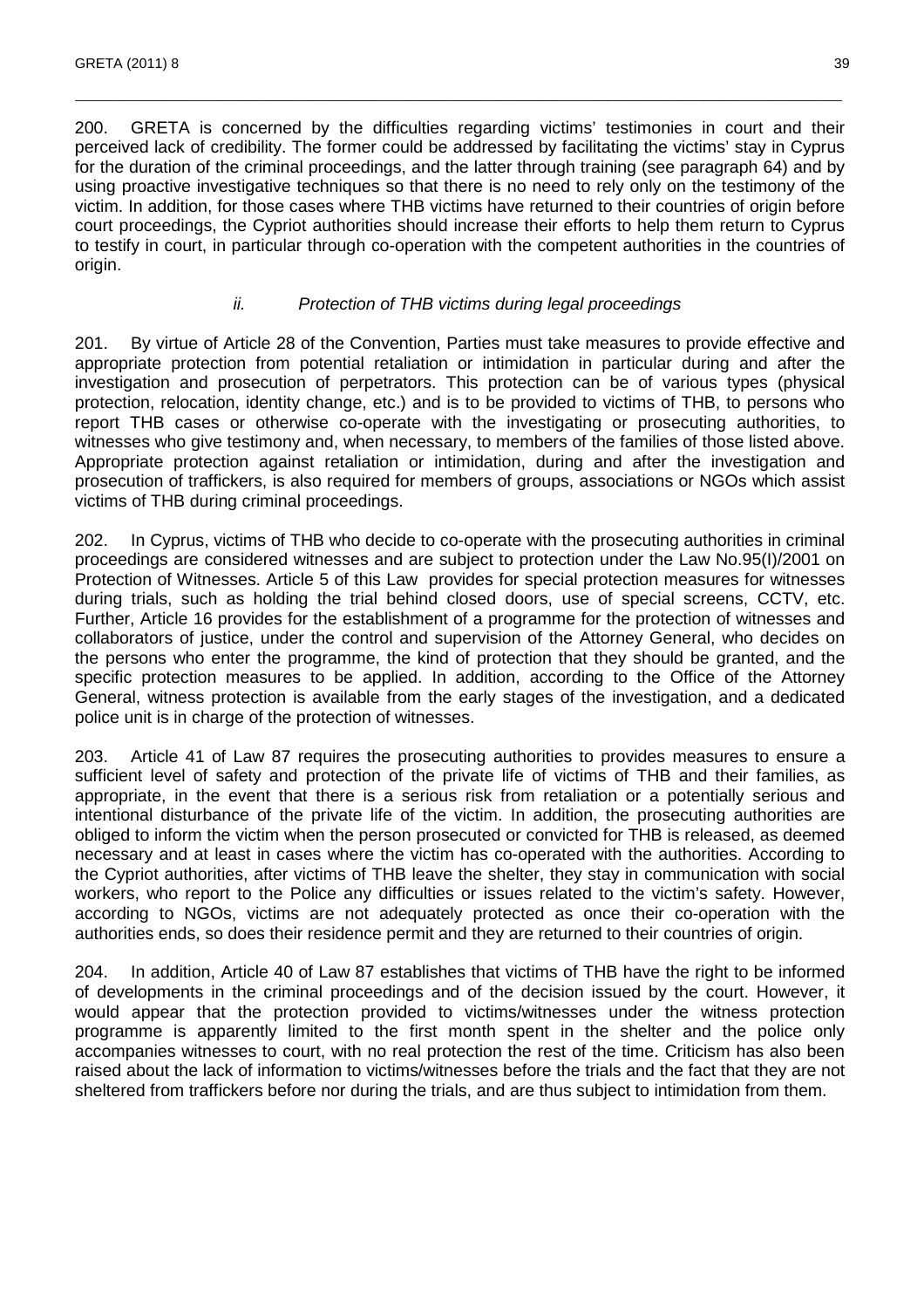205. According to Cypriot authorities, several victims have refused to enter the witness protection programme and have declined other measures which can be taken to protect them, such as patrolling, change of telephone and accommodation, because they want to regain their freedom and escape from the situation of victimisation. However, the Cypriot authorities have stressed that in case a victim is in a situation of real danger, the police would suggest to the Attorney General the inclusion of that person into the witness protection programme.

\_\_\_\_\_\_\_\_\_\_\_\_\_\_\_\_\_\_\_\_\_\_\_\_\_\_\_\_\_\_\_\_\_\_\_\_\_\_\_\_\_\_\_\_\_\_\_\_\_\_\_\_\_\_\_\_\_\_\_\_\_\_\_\_\_\_\_\_\_\_\_\_\_\_\_\_\_\_\_\_\_\_\_\_\_\_\_\_\_\_\_\_\_\_\_\_\_\_\_\_\_\_\_\_\_\_\_\_\_\_\_

206. GRETA concludes that measures to protect victims' private life, identity and safety, as well as to prevent intimidation, during and after the investigation and prosecution of traffickers, should be taken, including through holding trials in camera, where appropriate. In particular, the Cypriot authorities should consider the reasons why victims may refuse witness protection and assess the adequacy of applying general witness protection programmes to the specific circumstances and experiences suffered by victims of THB. The full application of information, protection and assistance measures to victims in the preparation and conduct of court proceedings would provide more incentives for victims of THB to stay in Cyprus and testify, helping to secure convictions against the traffickers.

#### iii. Convictions

207. According to the Office of the Attorney General, even after the adoption of Law 87, all convictions for THB-related offences have continued to be made on the basis of the Criminal Code. The Criminal Code (Chapter 154) is applied in THB-related cases as the courts have used provisions regarding crimes against morality (e.g. suppression of brothels, procuration) to prosecute suspected traffickers. The statistics provided by the Cypriot authorities show that 51 criminal proceedings were initiated on grounds of THB in 2008, and 34 in 2009. The number of convictions were 11 in 2008 and two in 2009. None of these convictions were secured on the basis of Law 87. In 2010, 25 out of 35 investigated cases of THB were initiated pursuant to Law 87, and 10 on the basis of the Criminal Code.

208. The charge of THB is reportedly often used as a bargaining element in order to get convictions for misdemeanours, which carry lesser penalties. This would explain why all convictions in THBrelated cases have so far been obtained on the basis of the Criminal Code and not for the offence of THB as established by Law 87. Investigations on THB cases carried out under Law 87 have obtained convictions for other crimes, but not for THB.

209. GRETA considers that the training of law enforcement personnel and the judiciary is critical to obtaining indictments and securing convictions, in particular on the basis of Law 87. This training should be organised for police officers, prosecutors and judges and without prejudice of the independence of the judiciary, which also needs to be informed of the trends and particularities of THB as a relatively new criminal phenomenon. This is in line with the NAP and also in accordance with Principle 8 of the "Magna Carta of Judges", adopted by the Consultative Council of European Judges on 17 November 2010 $34$ .

### 210. **GRETA considers that the Cypriot authorities should:**

- **encourage the Office of the Attorney General to use Law 87 to pursue convictions for the offence of THB and to send THB cases to the assize courts;**
- **encourage the judiciary to limit the delays and adjournments to the maximum so that the waiting time of THB victims is significantly reduced;**

 34 According to this principle, training is an important element to safeguard the independence of judges as well as the quality and efficiency of the judicial system, 17 November 2010, Council of Europe [CCJE (2010)3 Final].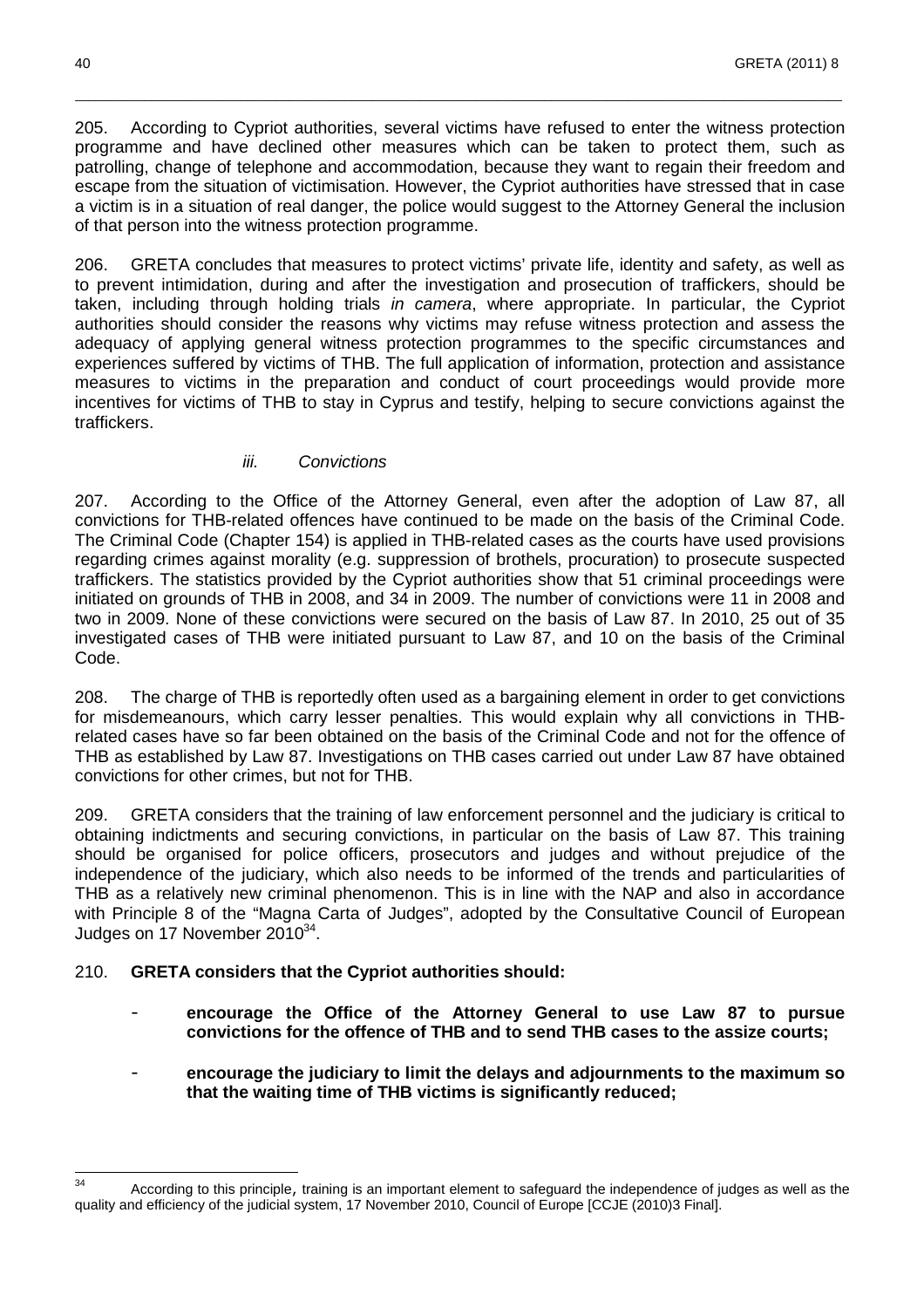- **ensure that victims of THB are adequately informed, protected and assisted during court proceedings;** 

\_\_\_\_\_\_\_\_\_\_\_\_\_\_\_\_\_\_\_\_\_\_\_\_\_\_\_\_\_\_\_\_\_\_\_\_\_\_\_\_\_\_\_\_\_\_\_\_\_\_\_\_\_\_\_\_\_\_\_\_\_\_\_\_\_\_\_\_\_\_\_\_\_\_\_\_\_\_\_\_\_\_\_\_\_\_\_\_\_\_\_\_\_\_\_\_\_\_\_\_\_\_\_\_\_\_\_\_\_\_\_

- take measures to protect victims' private life and safety, including protection **from intimidation, through holding trials in camera for THB cases, where appropriate;**
- **facilitate the stay in Cyprus of victims of THB so that they can testify and exercise their rights to compensation and redress;**
- **assist victims of THB who return to their countries of origin before the court proceedings to travel back to Cyprus in order to testify in court.**
- 211. **Furthermore, GRETA invites the Cypriot authorities to:** 
	- **conduct a thorough assessment of the effectiveness of Law 87 and the reasons for its limited application;**
	- **address the recurring consideration by courts of THB victims/witnesses as noncredible.**

## **5. Concluding remarks**

212. GRETA welcomes the affirmations of the Cypriot authorities that THB is considered as a human rights violation in Cyprus. That said, GRETA notes that there has not been a single conviction for the criminal offence of THB, four years after the entry into force of Law 87, and that the first civil action initiated by a victim of THB is still pending. Furthermore, no victims of THB have received compensation either from the State or from the offender. This raises concerns about the effectiveness of the existing legislation and its implementation.

213. GRETA considers that the Cypriot authorities should take further steps to ensure that the human rights-based and victim-centred approach underpinning the Convention is fully reflected and applied in the national policy to combat THB, from prevention to protection, prosecution and redress. This includes taking measures to ensure that all victims of THB are properly identified, in particular by setting up a coherent national referral mechanism to protect and promote the human rights of trafficked persons which ensures co-ordination of relevant actors. Further steps should also be taken to empower victims of trafficking by enhancing their rights to adequate protection, assistance and redress. Improved co-ordination, co-operation and partnerships among governmental agencies, NGOs and other members of civil society in Cyprus are crucial to make progress against THB. This will require an increased investment in human and financial resources.

214. In addition, all relevant officials and professionals in contact with victims or potential victims of THB, including law enforcement officials, prosecutors, judges, labour inspectors and social workers, should be adequately informed and trained about the need to apply a human rights-based approach to action against THB on the basis of the Council of Europe Anti-Trafficking Convention and the caselaw of the European Court of Human Rights.

215. GRETA invites the Cypriot authorities to keep it regularly informed of developments as regards the implementation of the Council of Europe Anti-Trafficking Convention and looks forward to continuing its good co-operation with the Cypriot Government for achieving the purposes of this Convention.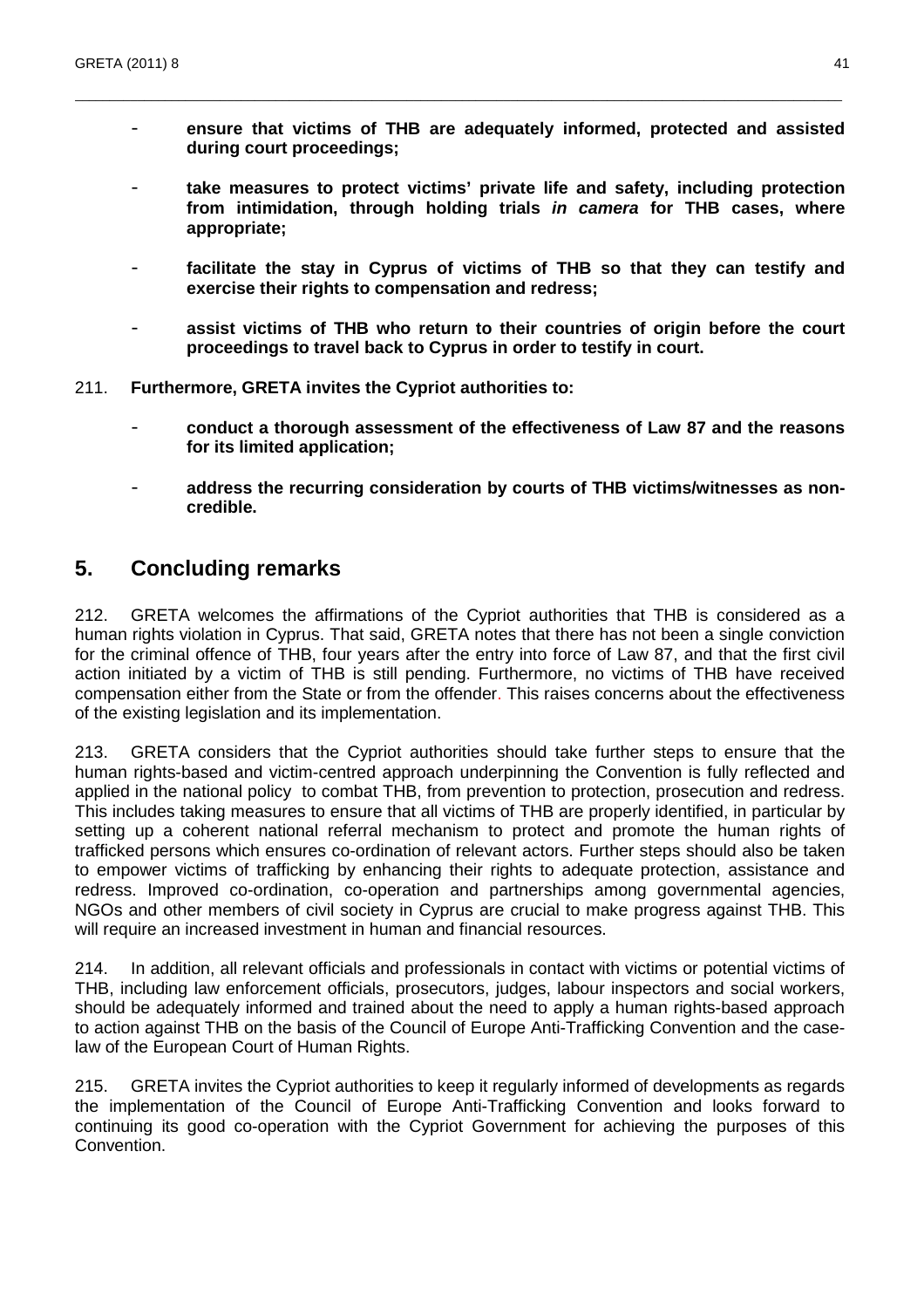## **Appendix I: List of GRETA's proposals**

#### **Core concepts and definitions**

- 1. GRETA urges the Cypriot authorities to ensure that:
	- the principle according to which the consent of the victim is irrelevant when one of the means listed in the Convention has been used applies in all dimensions of the identification, protection and assistance of victims of THB and not only in the context of criminal proceedings;

\_\_\_\_\_\_\_\_\_\_\_\_\_\_\_\_\_\_\_\_\_\_\_\_\_\_\_\_\_\_\_\_\_\_\_\_\_\_\_\_\_\_\_\_\_\_\_\_\_\_\_\_\_\_\_\_\_\_\_\_\_\_\_\_\_\_\_\_\_\_\_\_\_\_\_\_\_\_\_\_\_\_\_\_\_\_\_\_\_\_\_\_\_\_\_\_\_\_\_\_\_\_\_\_\_\_\_\_\_\_\_

- no additional conditions of damage or loss, and in particular no evidence of such damage or loss, are required from a person who has been subjected to THB in order to qualify as a victim of THB under Law 87, and to benefit from the protection measures provided for in this law.

#### **Comprehensive approach, co-ordination and international co-operation**

- 2. GRETA considers that the Cypriot authorities should:
	- step up their efforts to address THB for the purpose of labour exploitation in their prevention and prosecution policies. In addition, GRETA strongly encourages the Cypriot Government to pursue plans to develop a specific National Action Plan for child victims of THB;
	- strengthen the co-ordination among governmental agencies, NGOs and other members of civil society active in the field of action against THB and the protection of victims. This should involve the conclusion of written agreements between governmental departments and NGOs setting out the specific framework for co-operation on issues related to THB, as well as periodic reviews of their application;
	- explore further possibilities of international co-operation in the fields of protecting and assisting victims of THB, and the investigation and prosecution of trafficking cases, inter alia in order to prevent re-trafficking.
- 3. In addition, GRETA invites the Cypriot authorities to:
	- ensure that the annual and ex post evaluations of the implementation of the NAP against THB for 2010-2012 are carried out, and that the results of these evaluations are duly taken into account in future policies to combat THB;
	- consider commissioning an independent external assessment of the application of the NAP against THB for 2010-2012;
	- consider increasing the human and financial resources of the Police Office for the Prevention and Combating of Human Trafficking so that it can carry out the full range of tasks within its mandate.

#### **Training**

4. GRETA considers that the Cypriot authorities should step up their efforts to provide specialised and systematic training to all relevant professionals, such as law enforcement officers, border guards, consular officers, labour inspectors and social welfare officers, including with a view to improving the identification of victims of THB for labour exploitation and emerging new forms of THB.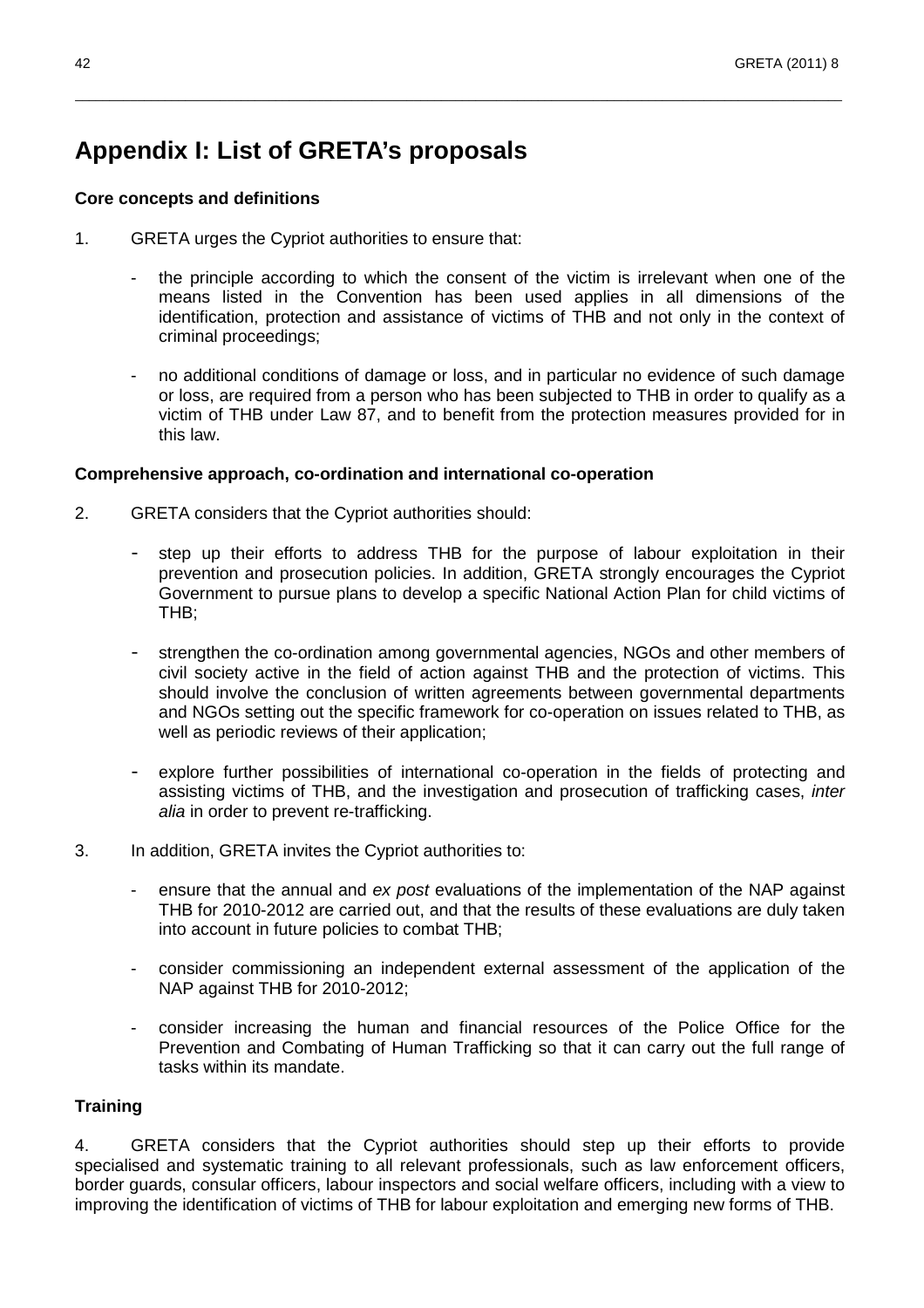- 5. GRETA also invites the Cypriot authorities to:
	- design future training programmes with a view to improving the knowledge and skills of relevant professionals in order to enable them to better identify, protect and assist victims of trafficking. During the training, particular attention should be paid to overcoming negative attitudes and prejudices vis-à-vis victims of trafficking;

\_\_\_\_\_\_\_\_\_\_\_\_\_\_\_\_\_\_\_\_\_\_\_\_\_\_\_\_\_\_\_\_\_\_\_\_\_\_\_\_\_\_\_\_\_\_\_\_\_\_\_\_\_\_\_\_\_\_\_\_\_\_\_\_\_\_\_\_\_\_\_\_\_\_\_\_\_\_\_\_\_\_\_\_\_\_\_\_\_\_\_\_\_\_\_\_\_\_\_\_\_\_\_\_\_\_\_\_\_\_\_

- give priority to the actions of the NAP against THB for 2010-2012 concerning the training of judges and public prosecutors on THB issues.

#### **Data collection and research**

6. GRETA encourages the Cypriot authorities in their plans to introduce a comprehensive and coherent data collection mechanism that would make it possible to share information among the main actors in the fight against THB, while respecting the rights of data subjects to personal data protection. Statistical data should be disaggregated (into gender, age, type of exploitation, etc.) and its collection should be designed in a way that enables the authorities to determine the scale of the problem and the most appropriate measures to be taken with regard to the different forms of THB and groups affected.

7. In addition, GRETA invites the Cypriot authorities to continue conducting and supporting research as an important source of information for future policy measures in the field of action against THB.

#### **Prevention of THB**

- 8. GRETA urges the Cypriot authorities to:
	- improve the information provided to potential migrant workers to alert them about the risks of THB;
	- closely monitor the application of the visa regimes for performing artists, bar tenders and other groups at risk (such as domestic workers, agriculture workers and au pairs);
	- step up police control of entertainment venues where cases of THB for sexual exploitation may be found;
	- step up police and labour inspections aimed at identifying cases of labour exploitation.
- 9. Further, GRETA considers that the Cypriot authorities should:
	- design future actions in the area of awareness raising and education on the basis of the assessment of previous measures, reliable data and research, which should enable the authorities to focus on the needs identified. Increased emphasis should be placed on changing social attitudes towards victims of THB. The success of these efforts will depend on efficient data collection, adequate funding and regular evaluation;
	- plan future information and awareness-raising campaigns to prevent THB with the involvement of civil society, including NGOs;
	- take specific measures to discourage demand for the services of trafficked persons, targeting in particular the most common forms of THB in the country;
	- co-operate with the main countries of origin of victims of THB to alert potential victims of THB-related risks;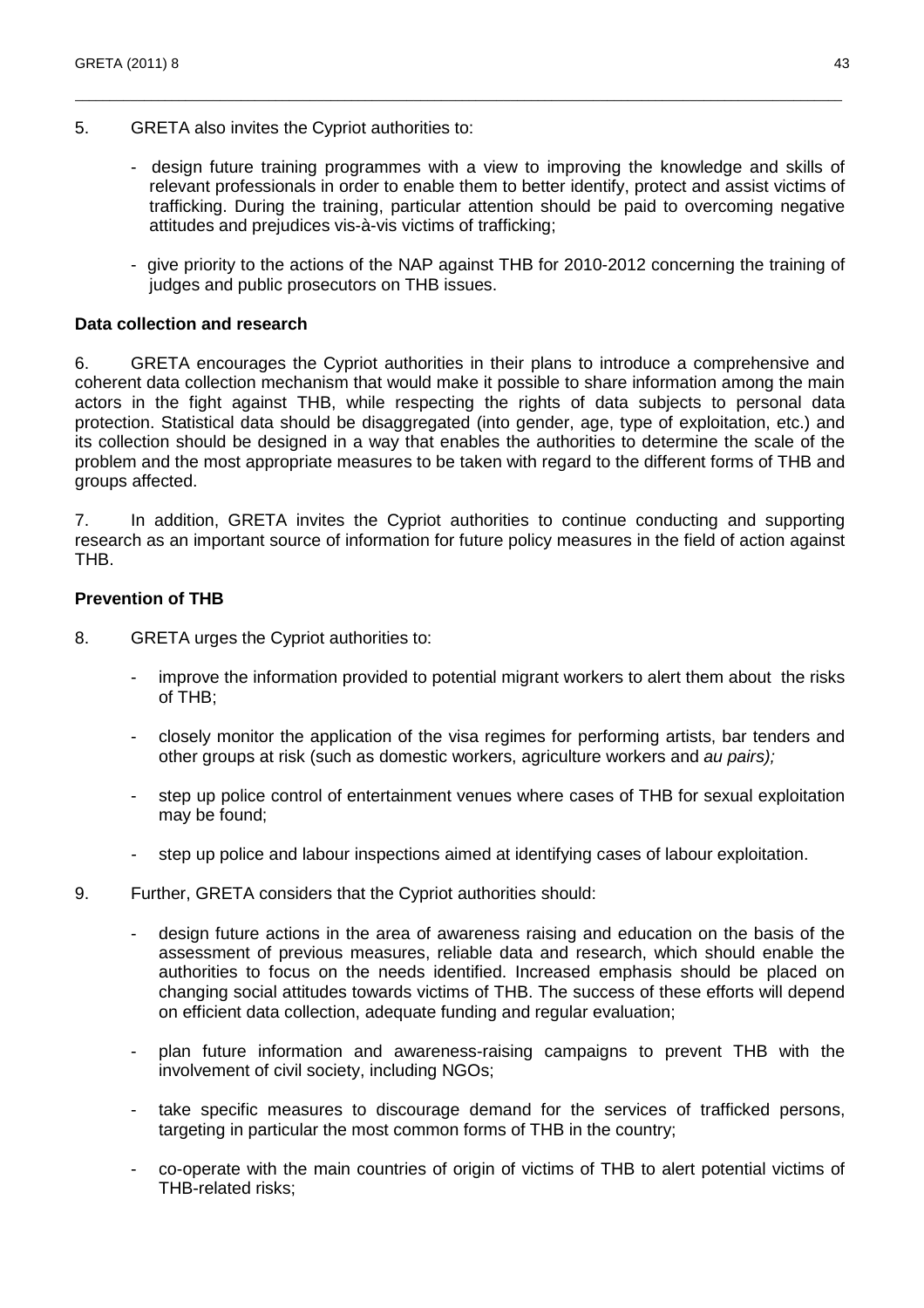introduce a checklist to identify potential THB-related risks during the visa application system;

\_\_\_\_\_\_\_\_\_\_\_\_\_\_\_\_\_\_\_\_\_\_\_\_\_\_\_\_\_\_\_\_\_\_\_\_\_\_\_\_\_\_\_\_\_\_\_\_\_\_\_\_\_\_\_\_\_\_\_\_\_\_\_\_\_\_\_\_\_\_\_\_\_\_\_\_\_\_\_\_\_\_\_\_\_\_\_\_\_\_\_\_\_\_\_\_\_\_\_\_\_\_\_\_\_\_\_\_\_\_\_

- take due account of THB risks and include preventive measures, such as information, in the revised policy on domestic workers and their labour disputes;
- consider the THB-related risk of the requirement that ties migrant workers to their employers.

#### **Identification of victims of THB**

10. GRETA urges the Cypriot authorities to review the identification system for victims of THB and its application.

- 11. Furthermore, GRETA considers that the Cypriot authorities should:
	- set up a coherent national referral mechanism which ensures co-ordination between all actors involved in identifying trafficked persons;
	- ensure that clear instructions are given to all relevant officials involved in the identification of victims of THB in order to avoid any de facto link between the identification of victims and their willingness to co-operate with the authorities.

#### **Recovery and reflection period**

12. GRETA urges the Cypriot authorities to strictly apply the reflection period to all persons for whom there are reasonable grounds to believe that they may be victims of THB.

#### **Information to victims and potential victims of THB**

13. GRETA urges the Cypriot authorities to provide victims of THB with information on their legal rights and obligations, including the reflection period, the services and assistance measures available and how to access them, the right to compensation, and the protection and assistance measures available to recognised victims of THB who may not wish to co-operate with the authorities. In this context, information materials on the rights of potential and identified victims should be drawn up in an appropriate range of languages.

#### **Assistance measures**

14. GRETA urges the Cypriot authorities to ensure that safe and suitable accommodation is provided for all victims of THB.

15. GRETA urges the Cypriot authorities to increase their efforts to provide information and legal assistance to victims of THB about their legal right to file a claim for compensation against the trafficker, and to ensure that victims have effective access to legal aid in this respect. It also urges the Cypriot authorities to make the State compensation system accessible to all victims of THB, irrespective of their nationality and residence status.

16. GRETA considers that the Cypriot authorities should make further efforts to provide adequate assistance to all victims of THB, in particular psychological support, as well as access to education, vocational training and the labour market.

17. In addition, GRETA strongly encourages the Cypriot authorities to conclude protocols of cooperation with NGOs in order to provide quality assistance to victims, complementing the services provided by the Social Welfare Services. The application of such protocols should be monitored and assessed.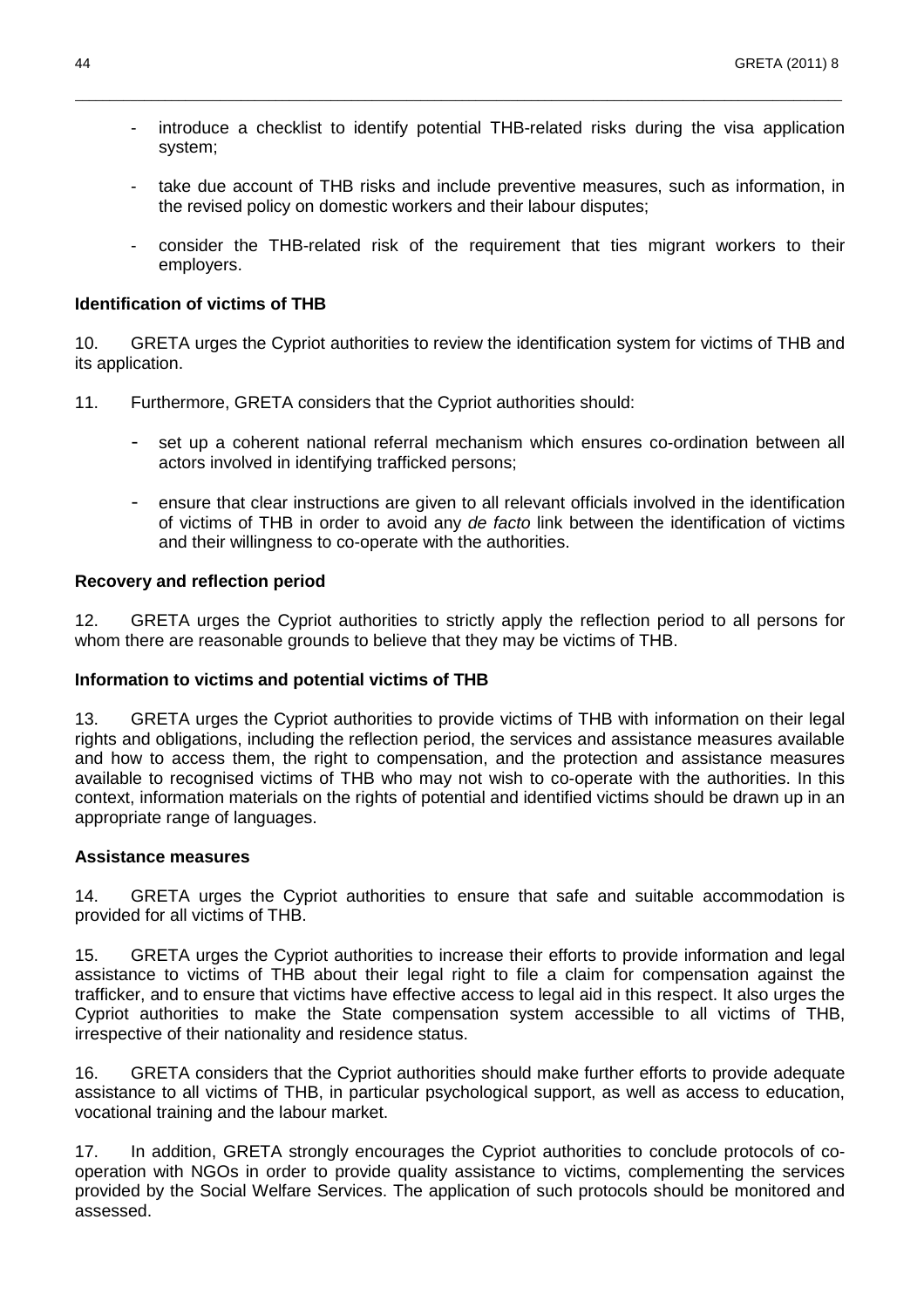18. Further, GRETA considers that the Cypriot authorities should allocate the necessary resources to the planned research on the evaluation of victims' needs in relation to the services provided, so that it can be carried out in a comprehensive manner, and take account of the research results.

\_\_\_\_\_\_\_\_\_\_\_\_\_\_\_\_\_\_\_\_\_\_\_\_\_\_\_\_\_\_\_\_\_\_\_\_\_\_\_\_\_\_\_\_\_\_\_\_\_\_\_\_\_\_\_\_\_\_\_\_\_\_\_\_\_\_\_\_\_\_\_\_\_\_\_\_\_\_\_\_\_\_\_\_\_\_\_\_\_\_\_\_\_\_\_\_\_\_\_\_\_\_\_\_\_\_\_\_\_\_\_

#### **Repatriation and return of victims**

19. GRETA urges the Cypriot authorities to develop a clear institutional and procedural framework for the return and repatriation of victims of THB, having regard to their safety, protection and dignity, and in order to avoid their re-victimisation. In the case of children, a specific risk-assessment should be carried out, taking into account the best interest of the child.

#### **Substantive criminal law**

20. GRETA urges the Cypriot authorities to include in Law 87 the aggravating circumstance of THB committed by a public official in the performance of his/her duties.

#### **Investigation, prosecution and procedural law**

- 21. GRETA urges the Cypriot authorities to:
	- step up the proactive investigation of potential cases of THB, including by labour inspectors, in sectors such as entertainment, tourism, agriculture and domestic work;
	- prioritise the identification of gaps in the investigation procedure and the presentation of cases in court, as well as proposals to increase convictions.
- 22. GRETA considers that the Cypriot authorities should:
	- encourage the Office of the Attorney General to use Law 87 to pursue convictions for the offence of THB and to send THB cases to the assize courts;
	- encourage the judiciary to limit the delays and adjournments to the maximum so that the waiting time of THB victims is significantly reduced;
	- ensure that victims of THB are adequately informed, protected and assisted during court proceedings;
	- take measures to protect victims' private life and safety, including protection from intimidation, through holding trials in camera for THB cases, where appropriate;
	- facilitate the stay in Cyprus of victims of THB so that they can testify and exercise their rights to compensation and redress;
	- assist victims of THB who return to their countries of origin before the court proceedings to travel back to Cyprus in order to testify in court.
- 23. Furthermore, GRETA invites the Cypriot authorities to:
	- conduct a thorough assessment of the effectiveness of Law 87 and the reasons for its limited application in practice;
	- address the recurring consideration by courts of THB victims/witnesses as non-credible.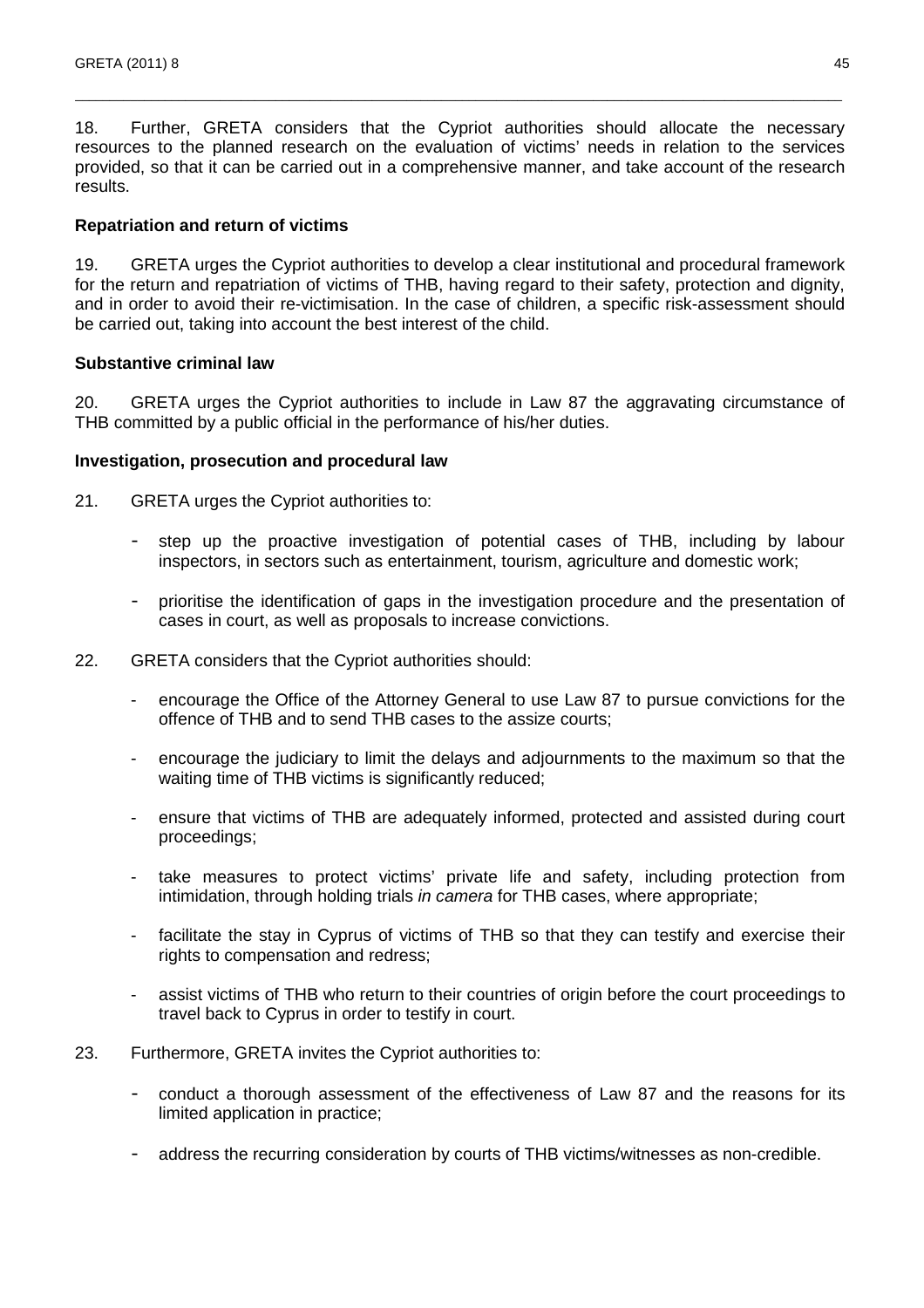## **Appendix II: List of the national authorities, public bodies and non-governmental organisations with which GRETA held consultations**

\_\_\_\_\_\_\_\_\_\_\_\_\_\_\_\_\_\_\_\_\_\_\_\_\_\_\_\_\_\_\_\_\_\_\_\_\_\_\_\_\_\_\_\_\_\_\_\_\_\_\_\_\_\_\_\_\_\_\_\_\_\_\_\_\_\_\_\_\_\_\_\_\_\_\_\_\_\_\_\_\_\_\_\_\_\_\_\_\_\_\_\_\_\_\_\_\_\_\_\_\_\_\_\_\_\_\_\_\_\_\_

### National authorities and other public bodies

- Ministry of the Interior
- Ministry of Justice and Public Order
- Ministry of Foreign Affairs
- Ministry of Labour and Social Insurance
- Ministry of Education and Culture
- Ministry of Health
- Attorney General's Office
- Police Office for Combating Trafficking in Human Beings
- Office of the Ombudswoman
- Commissioner for Children's Rights
- National Machinery for the Rights of Women
- House of Representatives
- Independent Authority for the Investigation of Complaints and Allegations concerning the Police
- Cyprus Bar Association
- Cyprus Tourism Organisation

## Non-governmental organisations

- Cyprus Stop Trafficking
- INDEX Research and Dialogue
- **KISA**
- Mediterranean Institute of Gender Studies
- Pregnancy Care Centre
- Stigma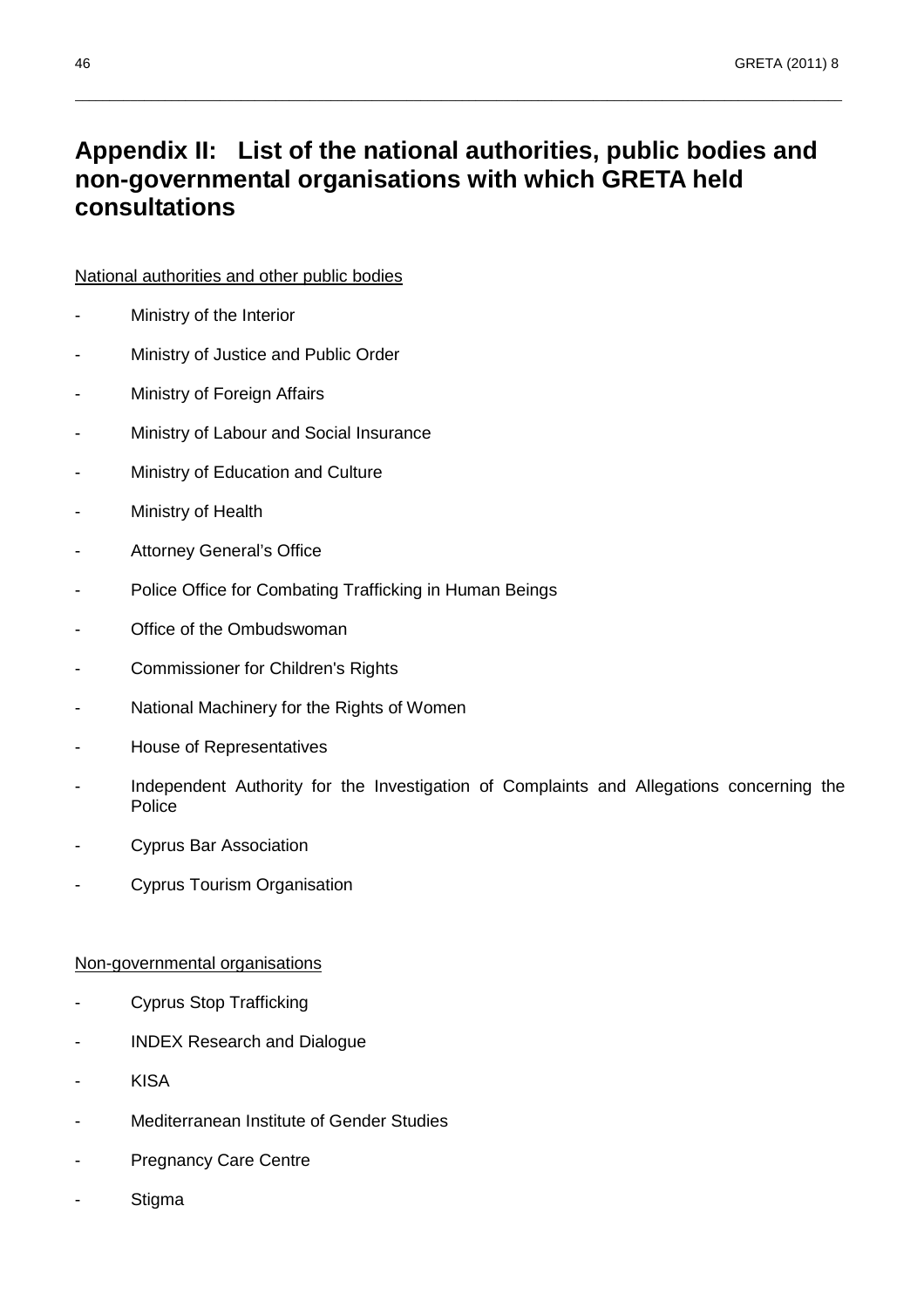## **Government's comments**

\_\_\_\_\_\_\_\_\_\_\_\_\_\_\_\_\_\_\_\_\_\_\_\_\_\_\_\_\_\_\_\_\_\_\_\_\_\_\_\_\_\_\_\_\_\_\_\_\_\_\_\_\_\_\_\_\_\_\_\_\_\_\_\_\_\_\_\_\_\_\_\_\_\_\_\_\_\_\_\_\_\_\_\_\_\_\_\_\_\_\_\_\_\_\_\_\_\_\_\_\_\_\_\_\_\_\_\_\_\_\_

## **The following comments do not form part of GRETA's analysis concerning the situation in Cyprus**

GRETA engaged in a dialogue with the authorities of Cyprus on a first draft of the report. A number of the authorities' comments were taken on board and integrated into the report's final version.

The Convention requires that "the report and conclusions of GRETA shall be made public as from their adoption, together with eventual comments by the Party concerned." GRETA transmitted its final report to the Chypriot authorities on 8 July and invited them to submit any final comments within one month. The Chypriot authorities' comments, submitted on 10 August 2011, are reproduced hereafter.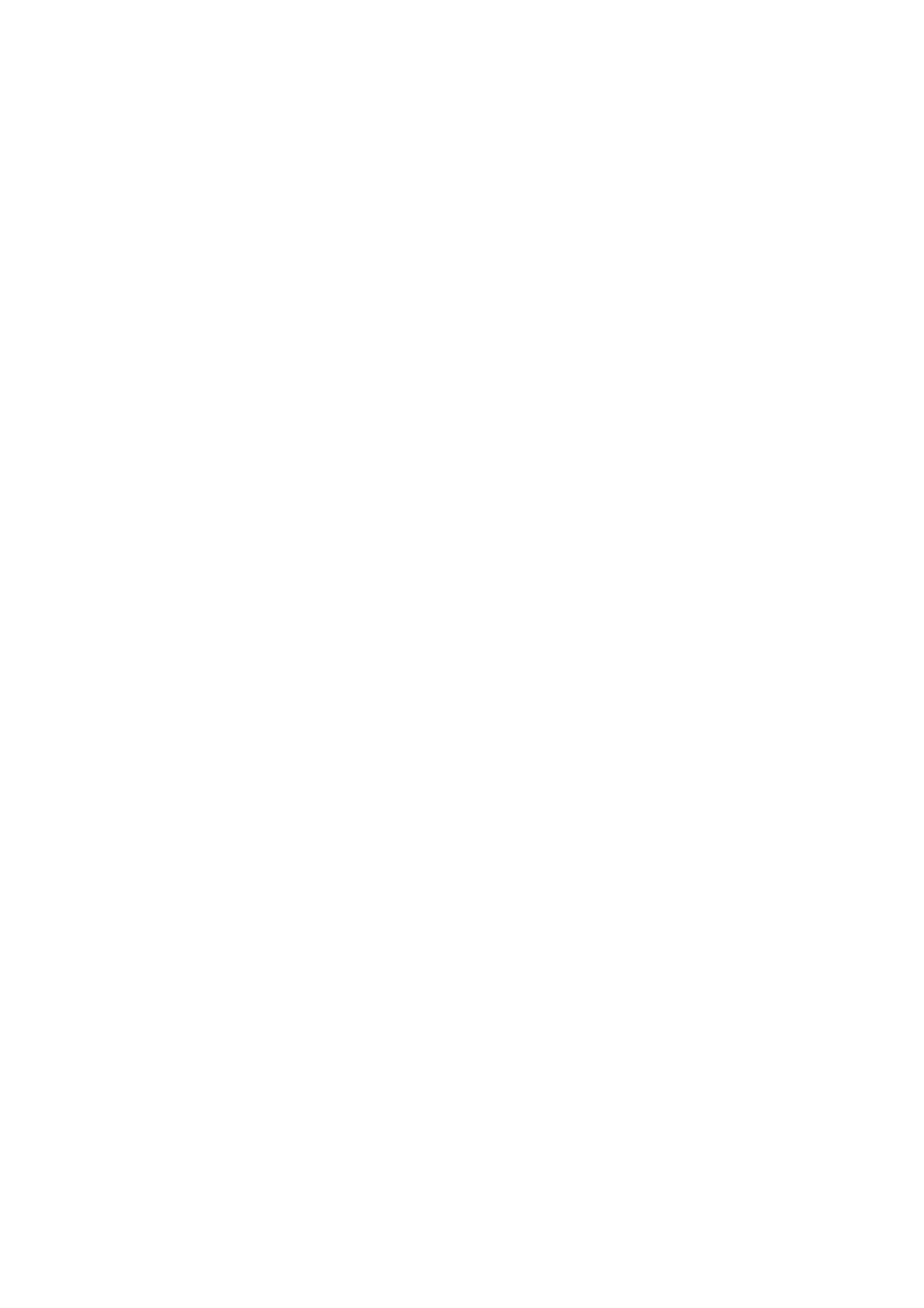## **Report concerning the implementation of the Council of Europe Convention on Action against Trafficking in Human Beings by Cyprus**

\_\_\_\_\_\_\_\_\_\_\_\_\_\_\_\_\_\_\_\_\_\_\_\_\_\_\_\_\_\_\_\_\_\_\_\_\_\_\_\_\_\_\_\_\_\_\_\_\_\_\_\_\_\_\_\_\_\_\_\_\_\_\_\_\_\_\_\_\_\_\_\_\_\_\_\_\_\_\_\_\_\_\_\_\_\_\_\_\_\_\_\_\_\_\_\_\_\_\_\_\_\_\_\_\_\_\_\_\_\_\_

## First evaluation round **REMARKS OF THE REPUBLIC OF CYPRUS**

### **A. INTRODUCTION**

The Republic of Cyprus expresses its appreciation to the GRETA Group of Experts on Action against Trafficking in Human Beings (THB), regarding the efforts to produce a fair and constructive report concerning the implementation of the Council of Europe Convention on Action against Trafficking in Human Beings by Cyprus and welcomes the comments and recommendations made in this Report. We also wish to express our thanks to GRETA for accommodating most of our comments on the first draft of the Report.

This paper includes general remarks on the aforesaid Report (Part B), as well as updated relevant information. Furthermore, it includes specific comments made by the Office of the Attorney General (Part C). Finally, a document stating the progress on the implementation of the National Action Plan 2010-2012, is attached to this paper.

#### **B. GENERAL REMARKS / UPDATED INFORMATION**

B.1 Since the Republic of Cyprus considers the participation of NGOs in its efford to combat THB as vital, it proceeds to the amendment of the anti-trafficking law, in order to allow the increased participation of NGOs in the Multidisciplinary Coordinating Group. It is noted that the amending bill has already been submitted to the Attorney General for legal vetting. We expect that by the end of 2011 the bill will be submitted and approved by the House of Representatives.

B.2 Regarding the abolishment of the "artiste visa", we consider this as a positive development, since it proves that Government is making sincere and serious efforts to establish legal and administrative procedures that will effectively contribute to the elimination of the possibility of abuse for unlawful purposes. Nonetheless, it is widely known that traffickers are always one step ahead of the Authorities, since THB is a continuously reforming crime that easily adjusts to new conditions, and to this end the Republic of Cyprus remains alert on this matter.

B.3 Concerning the repatriation procedures, awareness-raising on demand and the low convictions numbers, as well as other issues covered by the anti-trafficking law, we wish to stress out that a number of gaps have already been identified and this is reflected in the planned actions of the National Action Plan (NAP). Furthermore, we are at present undergoing an amendment of the relevant law, so as to fully comply with the recently adopted EU anti Trafficking Directive and at the same time to thoroughly assess the effectiveness of the Law in order to identify and address possible shortcomings.

B.4 Furthermore, in regard to training of the judges, it must be noted that a training seminar is planned in October 2011 in collaboration with the Cyprus Supreme Court and the American Embassy in Nicosia. The instructor will be an American expert on the issue working at the moment in an international NGO.

B.5 On the issue of introducing an Action Plan specifically for children victims of THB, we would like to stress out once again that Social Welfare Services have commenced the procedures to achieve this and at the moment are in cooperation with other government authorities, NGOs, as well as the Commissioner for Children's Rights, in order to put together a proposal for a cohesive national policy on this particular matter. GRETA will be informed on the conclusion of this procedure.

B.6 We consider the consistent and comparative data as a very important tool, both to combat and prevent THB. In parallel with the national actions already reported to GRETA, Cyprus is at the moment considering cooperation with other Member States of the European Union on sharing a common system of data collection, including common methods, indicators, etc.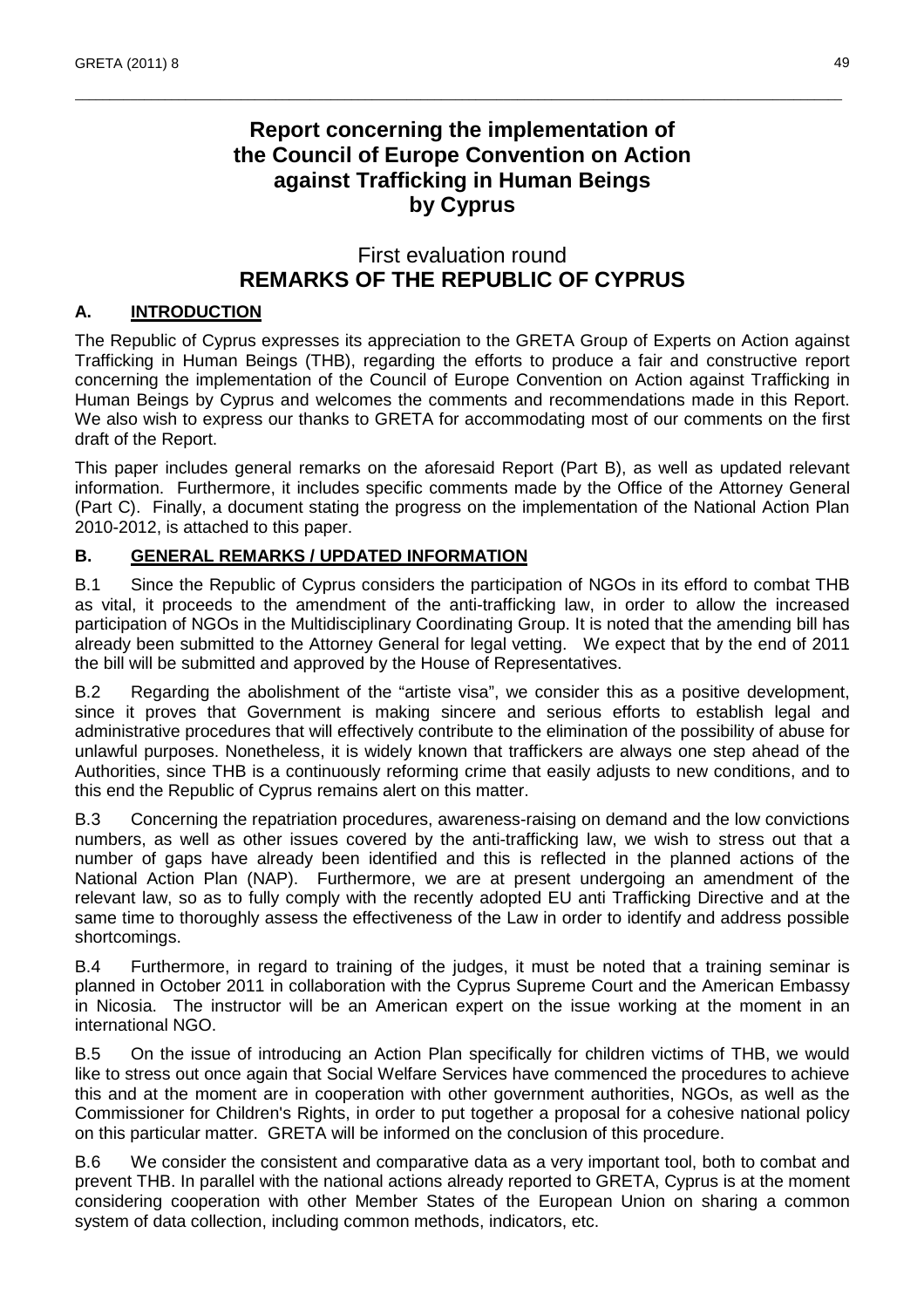B.7 A further development in increasing and improving the information provided to potential victims is the dissemination of two types of leaflets through our consular authorities and locally by other Public Services. The dissemination through the consular authorities is now available in Nigeria, Cameroon, Greece (Athens and Thessaloniki), Germany, Lebanon, Romania, Syria, Egypt, Ghana, Ukraine, the United Kingdom, Russia (Moscow and Saint Petersburg), Kenya, Armenia, Belarus, India, Sri Lanka, South Africa, Bulgaria, Bangladesh, Israel, Iran, Indonesia, Libya, the United States of America, France, China, Pakistan, Philippines, the Czech Republic and Moldova. The first leaflet contains information on the rights and obligations of migrants and is available in Greek, English, Russian, Arabic, Romania and Sinhalese. The second one includes definitions of THB, information about the Law, the main forms of THB, basic ways of protection against THB, basic indicators for THB, available assistance and victims' rights and contact information on governmental and non-governmental organisations. The leaflet is available in Greek, English, Romanian, Bulgarian, Russian, Arabic and Spanish.

\_\_\_\_\_\_\_\_\_\_\_\_\_\_\_\_\_\_\_\_\_\_\_\_\_\_\_\_\_\_\_\_\_\_\_\_\_\_\_\_\_\_\_\_\_\_\_\_\_\_\_\_\_\_\_\_\_\_\_\_\_\_\_\_\_\_\_\_\_\_\_\_\_\_\_\_\_\_\_\_\_\_\_\_\_\_\_\_\_\_\_\_\_\_\_\_\_\_\_\_\_\_\_\_\_\_\_\_\_\_\_

#### **C. COMMENTS MADE BY THE OFFICE OF THE ATTORNEY GENERAL (AG)**

#### **C.1 Integration of the core concepts and definitions contained in the Convention in the internal law.**

**§34.** We wish to have specific information about the civil action that is referred in this paragraph and the source of this information. The role of the AG according to the Cyprus Constitution is to prosecute. Since this is a private action and the AG is not a party to these proceedings it's impossible to ascertain the credibility of the information given to you. Moreover, we are also very interested to know the outcome of this case.

**§39.**There is no provision in our Law which implies in any way that the legal sale (trafficking) of human organs is prohibited. According to our legal system if something it's not prohibited by law specifically, then it is assumed to be permitted!

Article 7 of the **Law 87(I)/2007** penalises the exploitation or sale of vital organs. This could not be feasible without the actual removal of the human organ. The offence provided in article 7 it's two tier i.e. first in paragraph (a) reflects the part of the definition of "Trafficking in human beings" as stipulated in the Convention, hence: it is illegal to: **recruit, transport, transfer, harbour or receipt persons,** by means of the threat or use of force or other forms of coercion, of abduction, of fraud, of deception, of the abuse of power or of a position of vulnerability or of the giving or receiving of payments or benefits to achieve the consent of a person having control over another person, **for the purpose of exploitation**. **Exploitation shall include**, at a minimum, the exploitation of the prostitution of others or other forms of sexual exploitation, forced labour or services, slavery or practices similar to slavery, servitude or **the removal of organs.** 

#### **Thus Article 7 penalises the actual exploitation of a human being caused via trafficking for the purpose of the removal of someone's organs or the exploitation of his organs.**

Paragraph (b) provides that any person who in the commission of the offences established in subsection (1) of this article causes either deliberately or through omission, the death of the victim is guilty of a felony and, in the event of his conviction, is liable to imprisonment for life.

#### **§40**. GRETA states:

 "Pursuant to Article 4(b) of the Convention, the consent of the victim of THB is irrelevant where any of the means set forth in the definition of THB have been used. Article 16 of Law 87 states that "the fact that the victim consents to the commission of the illegal act that constitutes an offence or that the victim receives any pecuniary or other reward for it, does not constitute defense for the defendant". **This provision indicates that traffickers cannot use the alleged consent of THB victims to defend themselves in the framework of criminal proceedings. This does not fully reflect the Convention's approach to the issue of consent, which is also to be applied outside the criminal law context, namely in the identification, protection and assistance of victims.".** 

The AG's Office believes that the above statement is farfetched. We believe that the defense of the victim which allows him or her not to be punished for any criminal offences that occurred during his/her status as a victim is irrelevant with the identification process. For the identification process we have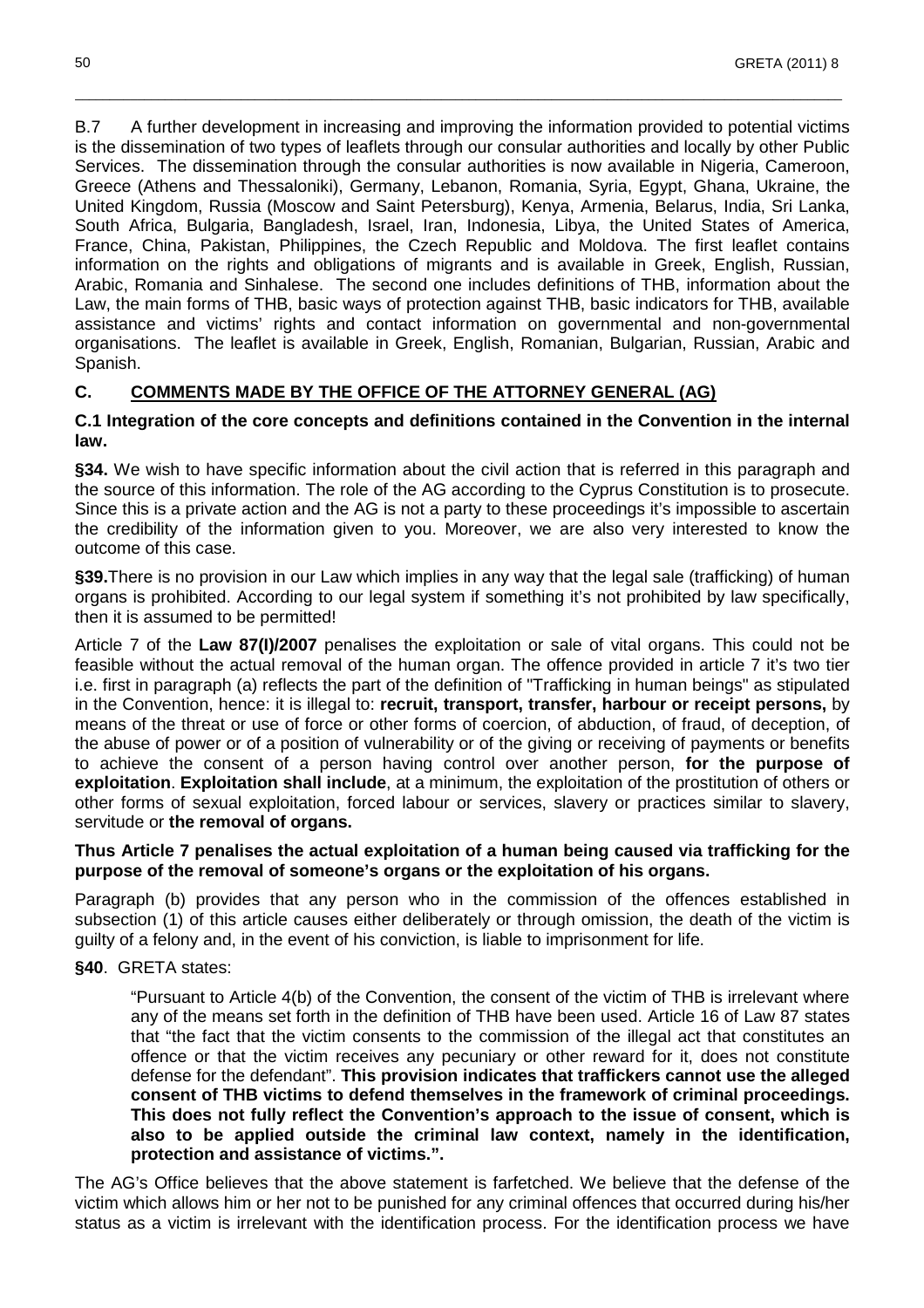already sent to you the relevant articles of the Law 87(I)/2007. Our system provides for legal certainty. The provisions of the Law could not have been clearer.

\_\_\_\_\_\_\_\_\_\_\_\_\_\_\_\_\_\_\_\_\_\_\_\_\_\_\_\_\_\_\_\_\_\_\_\_\_\_\_\_\_\_\_\_\_\_\_\_\_\_\_\_\_\_\_\_\_\_\_\_\_\_\_\_\_\_\_\_\_\_\_\_\_\_\_\_\_\_\_\_\_\_\_\_\_\_\_\_\_\_\_\_\_\_\_\_\_\_\_\_\_\_\_\_\_\_\_\_\_\_\_

**PART III – Recognition and Protection of Victims, can be separated in three different stages let's** say according to the position of the victim in that particular time. So there are provisions for:

**1.** Victims that have not been identified yet, but are considered "as possible victims", **2.** Victims that have been identified as such and are in the reflection period as to assess whether they wish to cooperate with the judicial authorities for the prosecution of the offenders, and finally **3.** Victims who have decided to cooperate with the authorities.

#### **Section 28 of Law 87(I)/2007: Provides the applicable basic principles governing the protection of victims belonging to all three stages.**

The measures provided in this Law for the protection of victims, apply to natural persons who have been a victim or they are victims-

(a) even in the case where the victims in question are nationals of a third country and entered or reside in the Republic contrary to the provisions of the Aliens and Immigration Law, Cap 105·

(b) regardless of how much they collaborate with the prosecuting authorities for the prosecution of the offenders·

(c) without prejudice to the rights, the obligations of the Republic and any person under international law, including the international humanitarian law and the international law on human rights and in particular, where it is applicable, the Convention relating to the Status of Refugees made in Geneva, on the 26<sup>th</sup> July 1951 and includes the Protocol that was ratified with the Protocol on the Status of Refugees (Ratifying) Law of 1968 and the Refugee Law, as amended from time to time, the principle of non refoulement, as defined therein.

(d) in such a manner that it does not constitute discrimination against persons on the grounds that they are victims within the meaning of this Law, and according to the principle of prohibition of discrimination as defined in the Constitution and the Laws of the Republic.

#### So in the **first stage Section 29** provides that:

 (1) In the case where a service involved or the non-governmental organisation is of the opinion or reasonably suspects that a person is a victim under the provisions of this Law, it shall refer the person to the Social Welfare Services who shall inform him/her of his/her rights and the services under this Law, and they shall refer him directly to the Police, which is the competent authority to determine and identify whether the said person is a victim.

 (2) On the basis of subsection (1) of this article, the Social Welfare Services provide the victim (or possible victim) the information that they require, in a language they can understand, in order to protect their interests as victims, which may, where possible, be given in writing, and which include the following at least:

(a) the name of the state services or non-governmental organisations to which they may have recourse so they may be given support,

(b) the type of support they are entitled to receive,

(c) the procedure in relation to submitting their complaint to the prosecuting authorities, the judicial procedure for such cases and their role within the scope of these procedures,

(d) the terms and the procedure on the basis of which they may enjoy security and protection,

(e) the extent and the terms on the basis of which they are provided with legal advice and/or legal aid,

(f) the conditions on the basis of which they are entitled to compensation under article 22 of this law, and

(g) the mechanisms available to defend their interests in the event they reside in another state or in the event of their repatriation.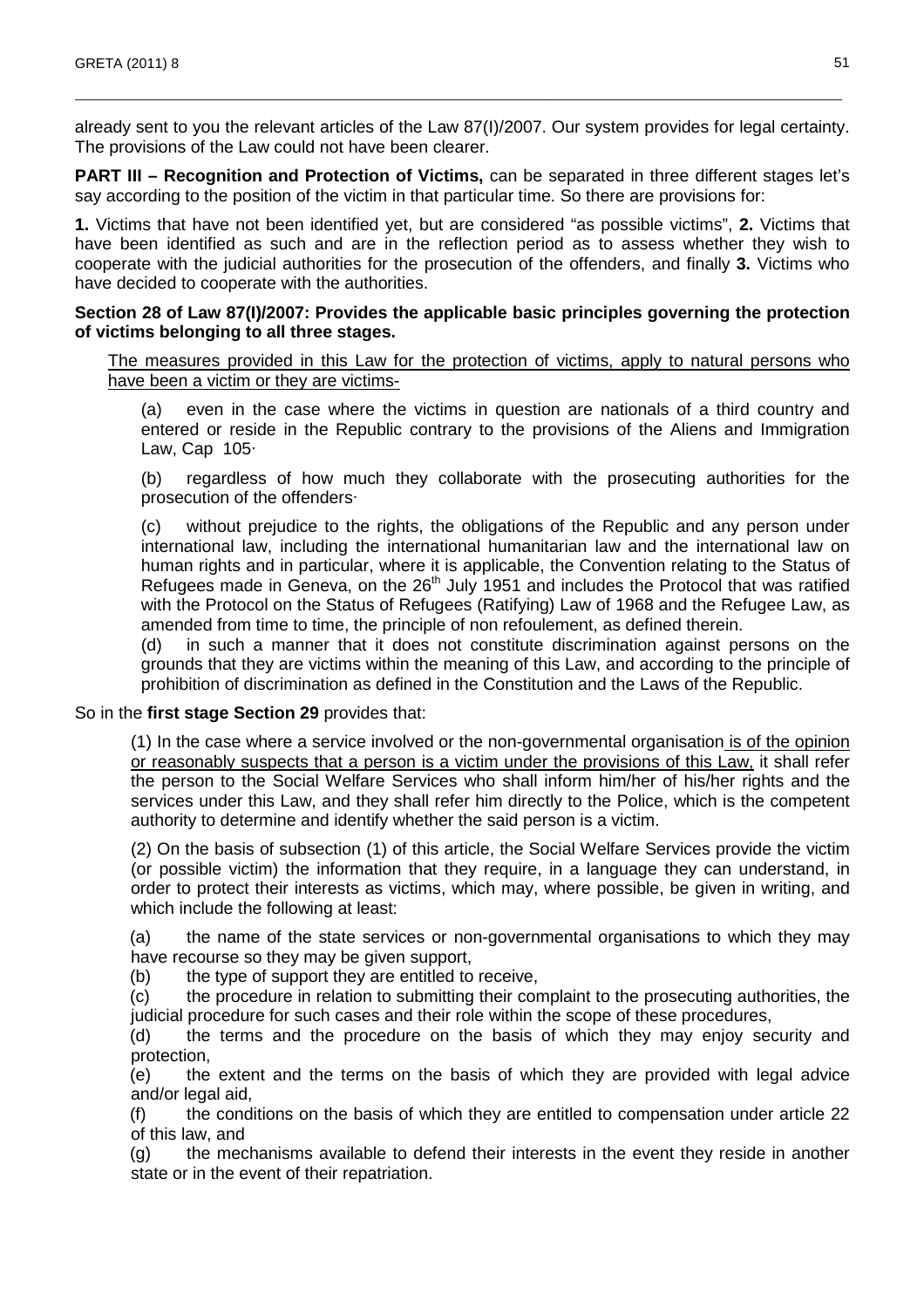(3) The information provided in subsection (2) may be provided by a non-governmental organisation, if this is established in the protocol for cooperation between it and the service involved.

\_\_\_\_\_\_\_\_\_\_\_\_\_\_\_\_\_\_\_\_\_\_\_\_\_\_\_\_\_\_\_\_\_\_\_\_\_\_\_\_\_\_\_\_\_\_\_\_\_\_\_\_\_\_\_\_\_\_\_\_\_\_\_\_\_\_\_\_\_\_\_\_\_\_\_\_\_\_\_\_\_\_\_\_\_\_\_\_\_\_\_\_\_\_\_\_\_\_\_\_\_\_\_\_\_\_\_\_\_\_\_

**The second stage** is reflected in **Section 30** where the Immigration Officer shall grant, without a fee, a third country national who is a victim, even though he has entered or resides in the Republic unlawfully, a temporary residence permit for the purpose of being granted a reflection period, which will allow him to recover and escape the influence of the perpetrators of the offences established in this Law, so that he may take a decision, with full knowledge of his rights, as to whether he wishes to cooperate with the prosecuting authorities to investigate the offence or the judicial procedure.

(2) The abovementioned residence permit for reflection is for a period of at least one month and may be renewed, also without a fee, provided the Immigration Officer deems it necessary, taking into particular account the best interests of the child in the event the victim is a minor. (3) For the duration of the period of the temporary residence permit for reflection, the national of the third country has access to medical treatment provided in section 34 in this Law and no expulsion order may be enforced against him.

**Section 31** (1) For the duration of the period of the temporary residence permit for reflection or of the work permit, depending on the case, the victims have the rights determined in sections 34 to 38 of this Law.

#### **You can refer to these sections in the translated text of the Act that we have already sent to you.**

**Stage 3** is provided in **Sections 40-44** where the victim apart from the benefits in health care, accommodation, employment and education he or she is provided with extra protective measures.

 **(ii) Make it clear that victims do not need to have suffered damage or financial loss as a result of THB in order to be recognised as such:** We have already explained this issue in pages 2-5 of this paper.

Moreover, Law 87I)/2007 implements the EU's **COUNCIL FRAMEWORK DECISION of 15 March 2001 on the standing of victims in criminal proceedings** (2001/220/JHA), where "victim" shall mean a natural person who has suffered harm, including physical or mental injury, emotional suffering or economic loss, directly caused by acts or omissions that are in violation of the criminal law of a Member State".

#### **(iii) Clearly separate the procedure of identification of victims of THB from their willingness to co-operate with the authorities:**

It is already explained that victims or possible victims have the rights provided in the THB Convention even before their decision to cooperate with the authorities. This is also the core idea of the reflection period which according to the EU Directive 2004/81 it's a period given to victims to decide **whether**  they are going to cooperate with the authorities.

#### **b. Reflection period and residence permits**

#### **Section 34 of the Law 87(I)/2007** provides that:

 "Any natural person who has been identified as a victim, irrespective of his nationality and as to whether he wishes to be a prosecution witness in the offences established in this Law, before the issue and for the duration of the period of a temporary residence permit for reflection, has the right:

(a) to information in accordance with the provisions of article 29 of this Law,

(b) to public assistance, if he does not have sufficient resources, in accordance with the provisions of the Public Assistance and Services Law, as amended from time to time,

(c) of access to emergency medical treatment and further free medical treatment, if he does not have sufficient resources, from the Ministry of Health,

(d) to treatment and psychological support, if deemed necessary, and if the victim is a child, a pregnant woman, a person with special needs and/or a victim of the offences established in this Law or of the offences committed under aggravating circumstances within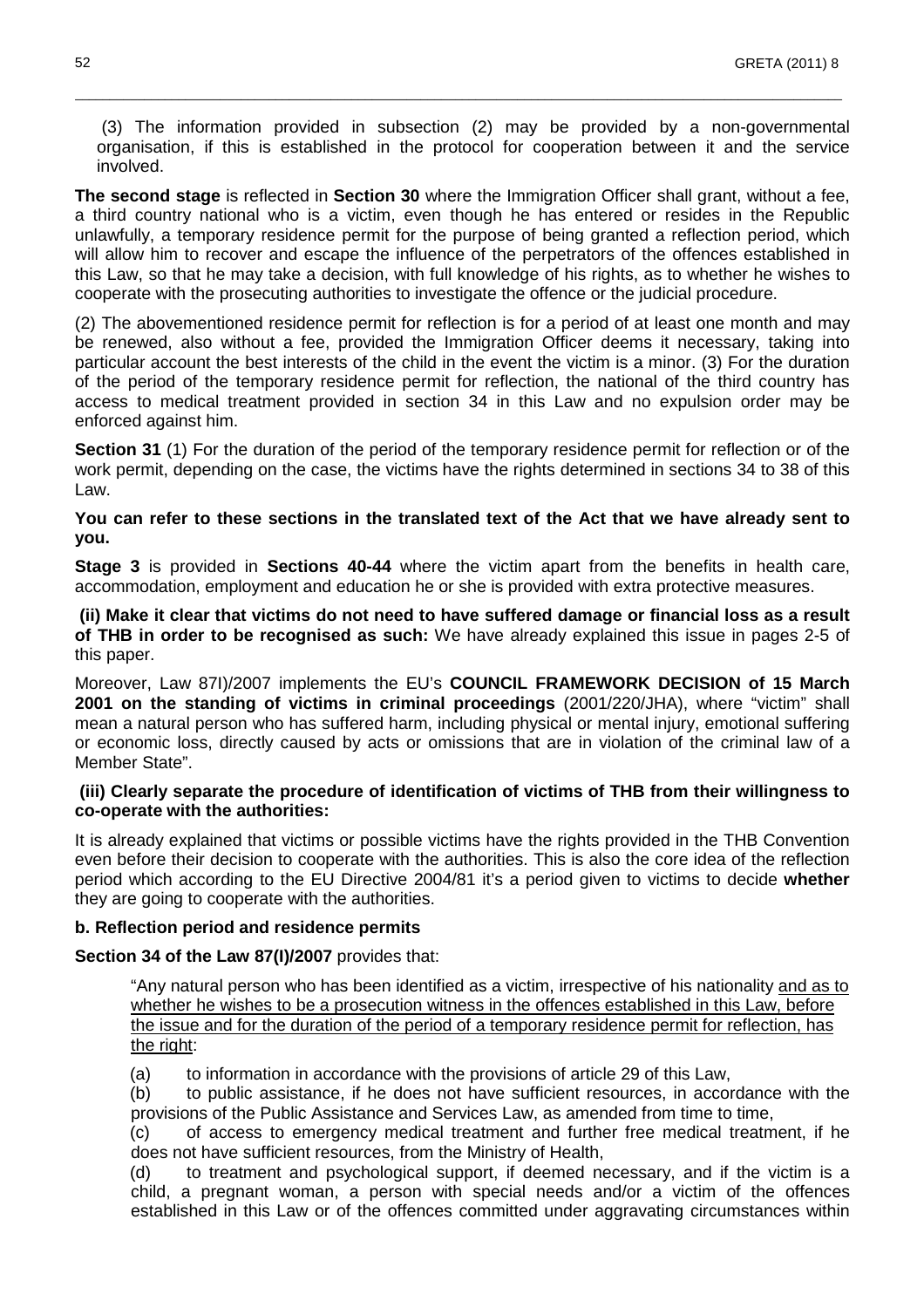the meaning of article 12 of this Law, to treatment and psychological support from the Ministry of Health,

\_\_\_\_\_\_\_\_\_\_\_\_\_\_\_\_\_\_\_\_\_\_\_\_\_\_\_\_\_\_\_\_\_\_\_\_\_\_\_\_\_\_\_\_\_\_\_\_\_\_\_\_\_\_\_\_\_\_\_\_\_\_\_\_\_\_\_\_\_\_\_\_\_\_\_\_\_\_\_\_\_\_\_\_\_\_\_\_\_\_\_\_\_\_\_\_\_\_\_\_\_\_\_\_\_\_\_\_\_\_\_

(e) to safety and protection from the Police,

(f) to free translation and interpretation services, if deemed necessary,

(g) to legal aid if the conditions set out in the Legal Aid Law, as amended from time to time, are satisfied,

(h) to protection of their personal data in accordance with the provisions of the Processing of Personal Data (Protection of Individuals) Law, as amended from time to time, and

(i) of access to programmes or systems provided by the state or non-governmental organisations that have a protocol of cooperation or special agreements with the services involved in the Republic, depending on the case, whose aim is to integrate the victims into society, which may include lessons to improve their professional skills.

(2) The competent authority for the implementation and/or coordination of other services involved within the meaning of this Law, in relation to the implementation of this article is the Social Welfare Services.

 (3) The Social Welfare Services shall establish and operate shelters for the victim's stay, the operation of which and the entry procedures of the victims to which, are determined by Regulations:

 It is understood that the shelters shall operate in such a manner and on the basis of such procedures so that the victims are in a position to enjoy the rights and the protection provided to them under this Law.

 (4) The Social Welfare Services may delegate their powers under subsection (3) of this section to a non-governmental organisation or to the Local Administration Authorities on the basis of the protocol of cooperation or a special agreement between them.

#### **It should be highlighted that the above sections again reflect articles 10-13 of the THB Convention.**

**§45.** GRETA stresses that the definition of "victim of THB" in Law 87 is not in conformity with the Convention, as the latter requires neither damage nor even actual exploitation. It is sufficient for a person to have been subject to the actions and means specified in the Convention, with the purpose of exploitation, to be considered a victim of THB.

According to Article 2 of the Law 87(I)/2007:

"victim" means the natural person who has sustained damage, including physical and mental injury or financial loss, which is directly caused by the commission of the offences established in this Law". This definition fully reflects the definition provided in the THB Convention.

#### **§100 of the Explanatory Report of the THB Convention**:

 "the Convention defines "victim" as "any natural person who is subjected to trafficking in human beings as defined in this Article. As explained above, a victim is anyone subjected to a combination of elements (action – means – purpose) specified in Article 4(a) of the Convention. Under Article 4(c), however, when that person is a child, he or she is to be regarded as a victim even if none of the means specified in Article 4(a) has been used.".

With all due respect, GRETAs statement it's misleading and inaccurate since it implies that a person can be considered a victim even when he or she was not subjected to the combination of the abovementioned elements.

**§56** An amendment of the Law 87(I)/2007 is pending in order to increase the number of NGOs that participate in the multidisciplinary group from two to four.

#### **§156. GRETA s comment is:**

 **"**Further, Article 23 of Law 87 provides that victims of THB have a right to State compensation, in accordance with the provisions and conditions of the Council of Europe Convention on the Compensation of Victims of Violent Crimes (which is restricted to victims who are Cyprus